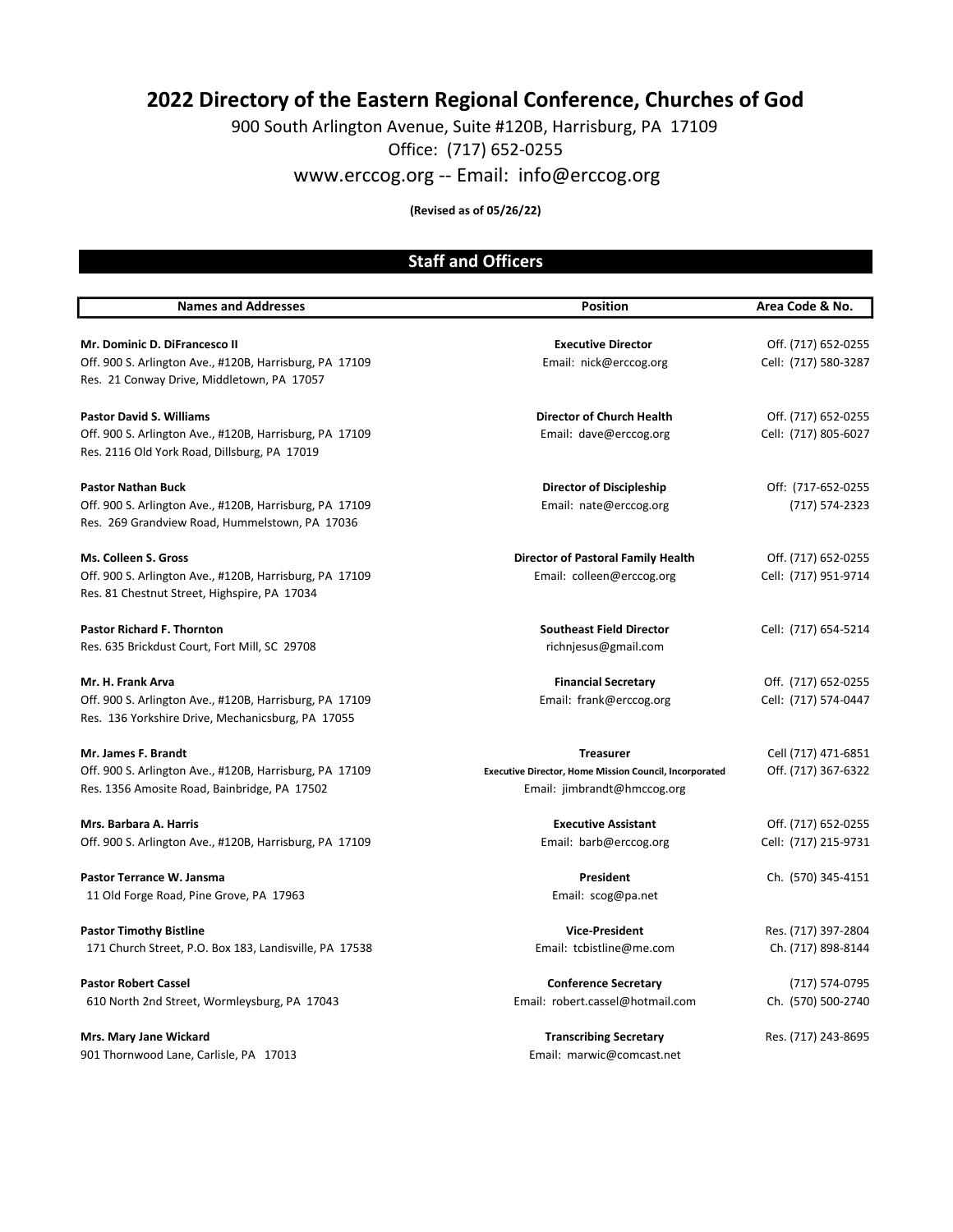Organizations and Incorporations

| Mr. Bradley H. Kearns<br>804 Wayne Avenue, Chambersburg, PA 17201      |        | <b>President, Home Mission Council</b><br>Email: bkearns@sek.com              | Res. (717) 264-6287                          |
|------------------------------------------------------------------------|--------|-------------------------------------------------------------------------------|----------------------------------------------|
| <b>Ms. Katie Shradley</b>                                              |        | <b>ERC Women's Ministries</b><br>Email: mkshrad@yahoo.com                     | (717) 350-6859                               |
| <b>Mrs. Norma Klock</b><br>199 Anton Street, Harrisburg, PA 17113      |        | <b>ERC Women's Ministries</b>                                                 | Res. (717) 939-6003                          |
| <b>Mrs. Neva Barrick</b><br>1004 Doubling Gap Road, Newville, PA 17241 |        | <b>Corner Store - Women's Ministries</b><br>Email: cornerstore@embargmail.com | Res. (717) 776-3453<br>Store: (717) 776-4336 |
| Pastor Larry L. Hale<br>637 Heritage Hills Road, Ickesburg, PA 17037   | Luella | <b>Adult Fellowship - President</b><br>Email: hale081852@gmail.com            | Cell: (717) 512-4560<br>Ch. (717) 957-4573   |

| Mr. Steve Reiter, President and CEO          | StoneRidge Retirement Living Communities, Inc. | (717) 866-3200                 |
|----------------------------------------------|------------------------------------------------|--------------------------------|
| 440 East Lincoln Avenue, Myerstown 17067     |                                                |                                |
| Mr. Robert Fodor, Executive Director         | Church of God Home, Inc.                       | Off. (717) 249-5322            |
| 801 North Hanover Street, Carlisle, PA 17013 |                                                | FAX (717) 249-8622             |
| www.churchofgodhome.org                      | Email: info@churchofgodhome.org                |                                |
|                                              | <b>Executive Director:</b>                     | Robert Fodor - x12086          |
|                                              | Chaplain:                                      | Robert W. Malick, Jr. - x12022 |
|                                              | Chaplain:                                      | Donald March - (717) 440-1238  |
|                                              | Director of Personal Care/IL Services:         | Jamie Nye - x 12085            |
|                                              | <b>Healthcare Admissions:</b>                  | Tosha Welker - 12092           |
|                                              | CGWM Auxiliary/Volunteer Director:             |                                |
|                                              | Director of Development and Public Relations:  | Tom Maiello - (717) 866-3275   |

| Mr. Ryan S. Long                                | <b>Executive Director</b> | Camp: (717) 776-5281    |
|-------------------------------------------------|---------------------------|-------------------------|
| 1550 Doubling Gap Road                          | Doubling Gap Center, Inc. | FAX (717) 776-4101      |
| Newville, Pennsylvania 17241                    | Camp YoliJwa              |                         |
|                                                 | www.campyolijwa.org       |                         |
| Mr. Ryan S. Long - Director                     | Director@CampYoliJwa.org  |                         |
| Mr. Michael Baker, Program Coordinator          | mbaker9634@gmail.com      | Program@CampYoliJwa.org |
| Mr. Coulson Shaul -- Guest Services Coordinator | Services@CampYoliJwa.org  |                         |
| Mrs. Amy Long -- Administrative Assistant       | Secretary@CampYoliJwa.org |                         |

### Widows of Ministers

| Mrs. William G. Baney (Sandra)<br>505 Boston Court, Mechanicsburg, PA 17050       | (717) 695-6643 |
|-----------------------------------------------------------------------------------|----------------|
| Mrs. Duane L. Beck (Delores)<br>3105 Duck Pond Road, #130, Myrtle Beach, SC 29588 | (843) 215-3930 |
| Mrs. David I. Bowers (Melva)<br>501 Penbroke Lane, Waxhaw, NC 28173               | (717) 385-6221 |
| Mrs. Wayne W. Boyer (Kay)<br>53 Duncan Street, Lancaster, PA 17602                | (717) 826-7698 |
| Mr. J. William Brandt (Nancy)<br>111 Timberville, Elizabethtown, PA 17022         | (717) 367-9878 |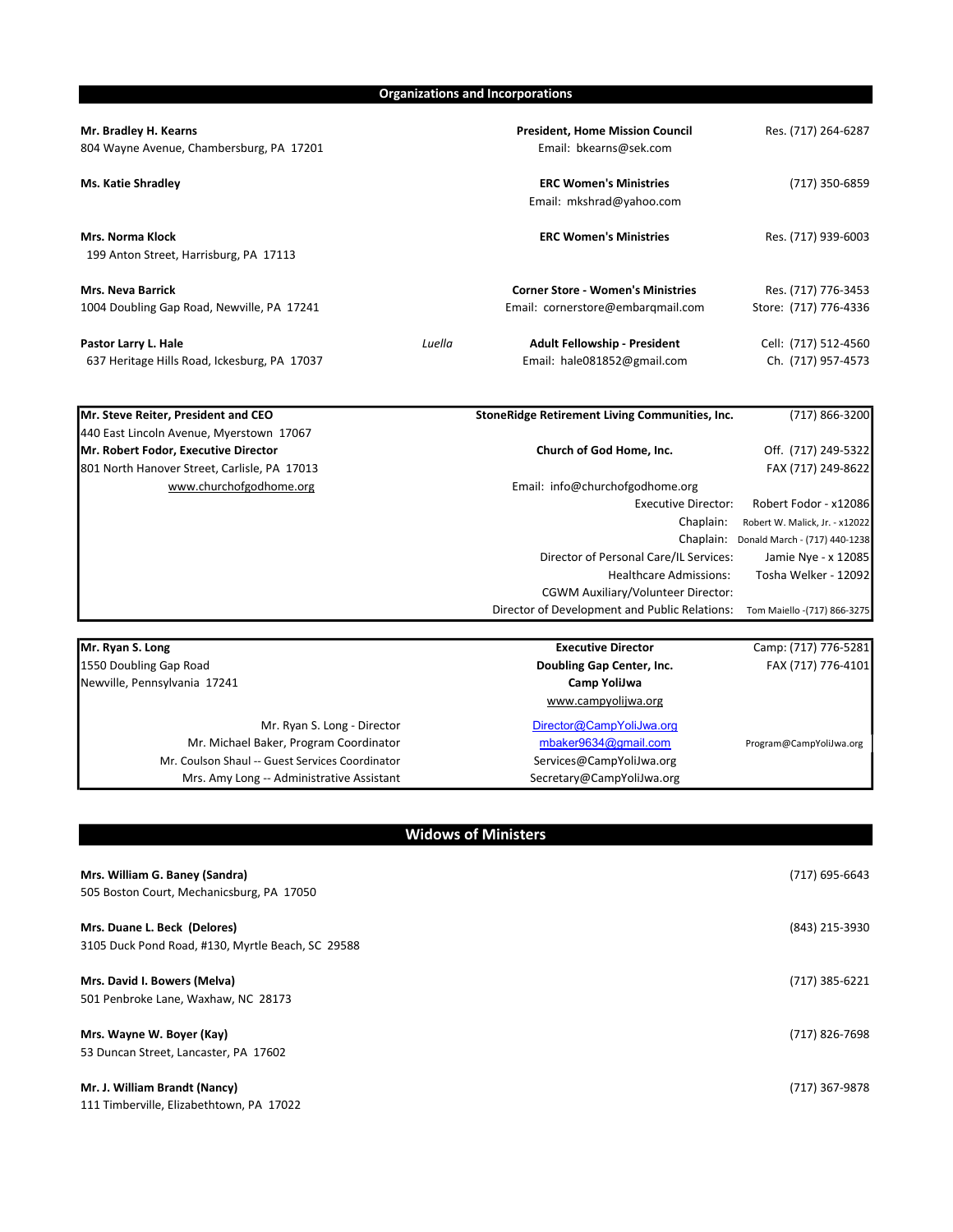| Mrs. K. Hull Byers (Helen)<br>1724 Alexander Avenue, Chambersburg, PA 17201                                | Res. (717) 264-5786  |
|------------------------------------------------------------------------------------------------------------|----------------------|
| Mrs. Leonard A. Card (Diana)<br>141 South Locust St., Apt. #2, Camp Hill, PA 17011                         |                      |
| Mrs. Harry C. Cole (Vera)<br>c/o Harmony of Hershey<br>75 East Canal Street, Apt. #2009, Hershey, PA 17033 | (717) 482-8300       |
| Mrs. John Cook (Pam)<br>2132 Circle Road, Carlisle, PA 17013                                               | (717) 448-0343       |
| Mrs. Tracy A. Conner (Suzi)<br>612 Allenview Drive, Mechanicsburg, PA 17055                                | Cell: (717) 332-9906 |
| Mrs. Stanley A. Cordell, Jr. (Joyce)<br>9249 Dry Run Road, Mercersburg, PA 17236                           | (814) 240-0468       |
| Mrs. Walter Frye (Mary Louise)<br>1790 Indian Creek Dr., W, Courtyard Gardens H-113, Jupiter, FL 33458     | Res. (561) 748-3229  |
| Mrs. Leonard E. Gochenaur (Marguerite)<br>249 Meadow Grove Road, Newport, PA 17074                         | Res. (717) 567-3072  |
| Mrs. A. M. Del Gordon Jr. (Minerva)<br>107 South Market Street, Martinsburg, PA 16662                      | Res. (814) 793-4433  |
| Mrs. J. Harvey Gossard (Barbara)                                                                           |                      |
| Mrs. William A. Groff, Jr. (Phyllis)<br>1 Todd Circle, Apartment E, Carlisle, PA 17013                     |                      |
| Mrs. Barry F. Hoffman (Nancy)<br>3403 East 8th Street, Anderson, IN 46012                                  | Res. (317) 644-7425  |
| Mrs. Billy Holmes (Grace)<br>331 Short Street, Steelton, PA 17113                                          | (717) 939-1099       |
| Mrs. Dennis Killinger (Roxann)<br>7 Stallion Road, Carlisle, PA 17015                                      | Res. (717) 249-9630  |
| Mrs. Charles H. Lacquement (Connie)<br>1112 James Buchanan Drive, Elizabethtown, PA 17022                  | Res. (717) 361-5298  |
| Mrs. J. Thomas Lefever (Patricia)<br>1038 Holtwood Road, Quarryville, PA 17566                             | Res. (717) 284-2684  |
| Mrs. Donald C. Main (Kathy)<br>691 Sand Spur Drive, Etters, PA 17319                                       | Res. (717) 938-9842  |
| Mrs. Eugene McFarland (Nadine)<br>1 West Moser Road, Thurmond, MD 21788                                    | Res. 240-288-7258    |
| Mrs. Wayne H. Miller (Betty)<br>1436 Valley Road, Marysville, PA 17053                                     | Res. (717) 957-3859  |
| Mrs. Herbert F. Myers-Webber (Frances)                                                                     |                      |

11400 Stonecroft Ct., Apt. 304B, Hagerstown, MD 21742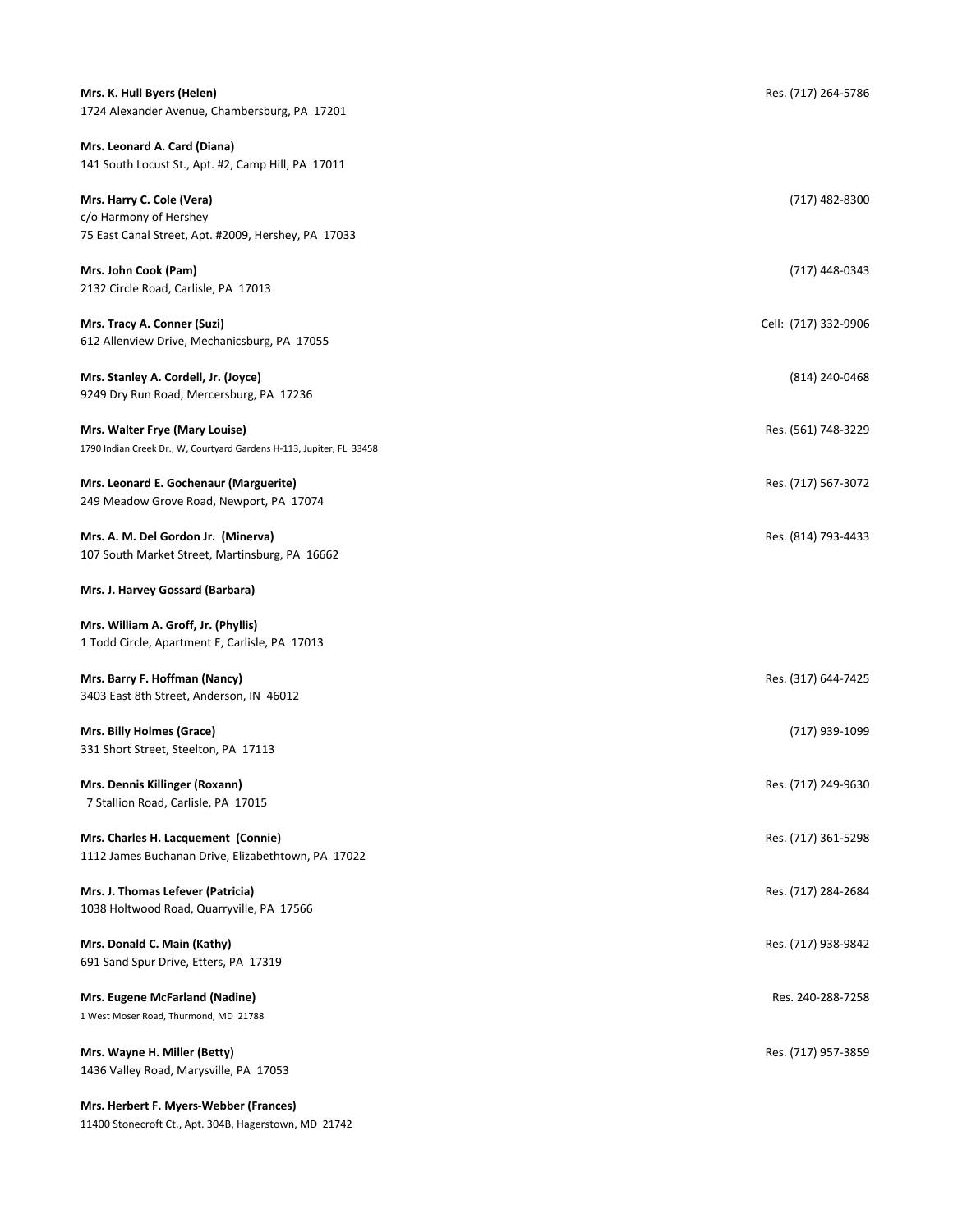| Mrs. Carl D. Mummert (Bernice)<br>108 North Second Street, Mechanicsburg, PA 17055          | Res. (717) 766-2403 |
|---------------------------------------------------------------------------------------------|---------------------|
| Mrs. Lloyd B. Noaker, Jr. (Tina)                                                            | Res. (717) 495-1178 |
| Mrs. Jeff Parthemore (Kathy)<br>116 Yorkshire Drive, Mechanicsburg, PA 17055                | Res. (717) 691-3693 |
| Mrs. Charles E. Riley (Sue)<br>1821 Bellmeade Drive, Altoona, PA 16602                      | (814) 312-5051      |
| Mrs. Oscar C. Schultz, Jr. (Abigail)<br>1021 Washington Avenue, Findlay, OH 45840           | Res. (419) 423-6871 |
| Mrs. James K. Scott (Cheryl)<br>257 North Second Street, Columbia, PA 17512                 | Res. (717) 684-2350 |
| Mrs. Richard E. Smith (Dorothy)<br>3799 Stuart Drive, York, PA 17402                        | (717) 755-5865      |
| Mrs. Richard F. Shover (Iris)<br>Essex House, Rm. #317, 20 N. 21st St., Camp Hill, PA 17043 | Res. (717) 737-7963 |
| Mrs. William C. Smith (Joann)<br>408 West Chestnut Street, Quarryville, PA 17566            | (717) 764-8142      |
| Mrs. Jerry E. Sneath (Sue)<br>654 Clairmont Drive, Altoona, PA 16601                        | Res. (814) 944-3604 |
| Mrs. Lee R. Snyder (Ruth)<br>825 North Hanover St., Apt. #303, Carlisle, PA 17013           | (717) 240-2352      |
| Mrs. Norris E. Sword, Sr. (Peggy)                                                           | Res. (814) 635-3520 |
| Mrs. Philip H. Sturr, Jr. (Donna)<br>602 Sharon Avenue, Mechanicsburg, PA 17055             | Res. (717) 791-0324 |
| Mrs. Thomas Tillett (Darrell Lynn)<br>2811 Weybridge Drive, Murfeesboro, TN 37128           | Res. (615) 217-7269 |
| Mrs. Paul E. Tobias (Rosanna)<br>1020 Casselman Road, Markleton, PA 15551                   | Res. (814) 926-4814 |
| Mrs. Nathaniel H. Wheeler, Sr. (Otelia)<br>1420 Verbeke Street, Harrisburg, PA 17103        | Res. (717) 238-1233 |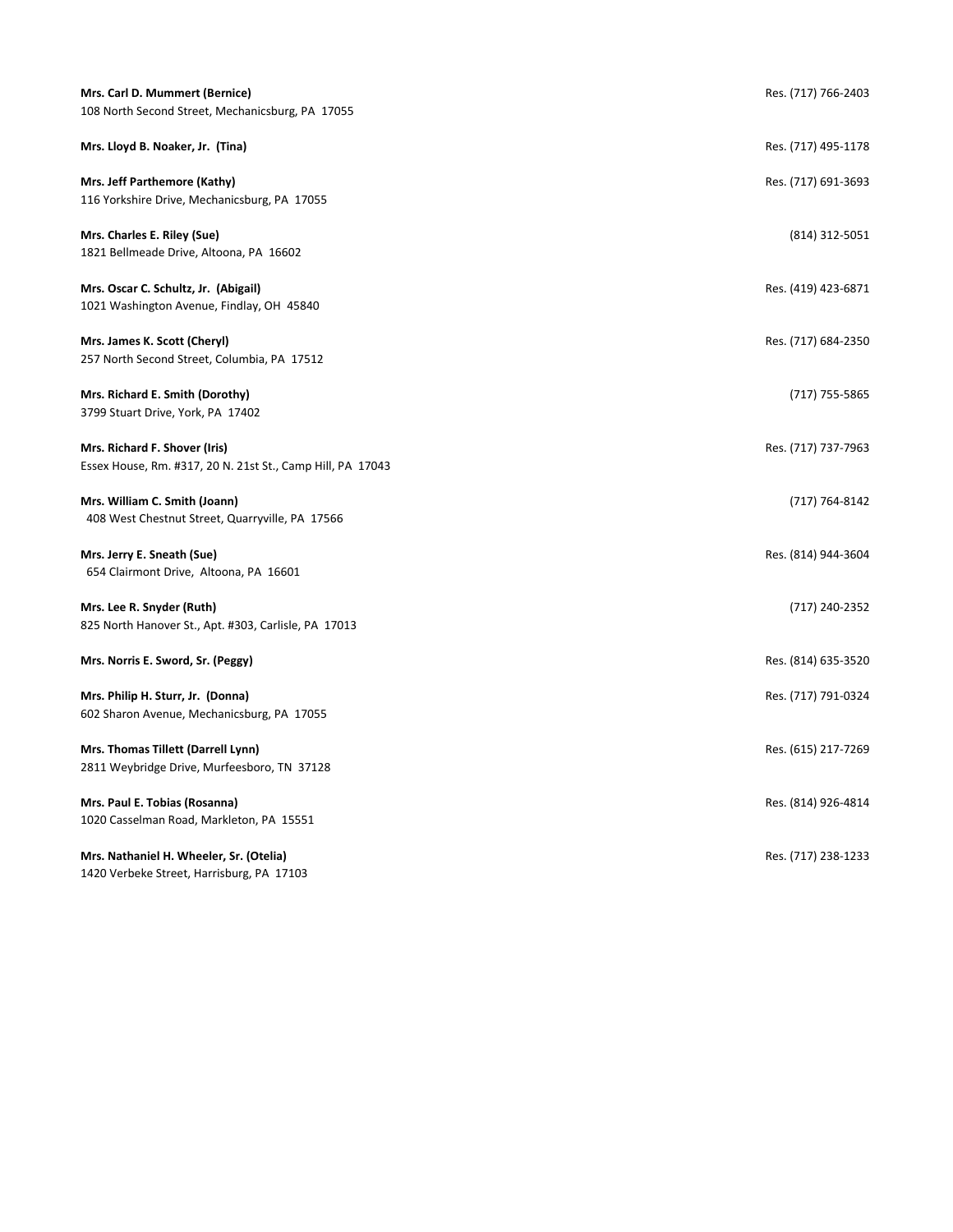## Pastoral and Support Staff

| <b>Names and Addresses</b>                                       | Spouse's<br>Name | Church<br>Appointment              | <b>Area Code</b><br>and Number |
|------------------------------------------------------------------|------------------|------------------------------------|--------------------------------|
|                                                                  |                  |                                    |                                |
| <b>ACHENBACH, Leroy C. (PL)</b>                                  | Miriam           | Retired                            | (717) 492-9419                 |
| Res. 653 West Main St., Mt. Joy, PA 17552                        |                  |                                    |                                |
| <b>ACOSTA, Caleb (O)</b>                                         | Christina        | Iglesia de Dios, Sanidad Divina    | (717) 406-0392                 |
| Res. 511 East Ross Street, Lancaster, PA 17602                   |                  |                                    |                                |
| Ch. 2000 Oswego Drive, Columbia, PA 17512                        |                  |                                    |                                |
| ACOSTA, Christina (O)                                            | Caleb            | Iglesia de Dios, Sanidad Divina    | (717) 380-8745                 |
| Res. 511 East Ross Street, Lancaster, PA 17602                   |                  |                                    |                                |
| Ch. 2000 Oswego Drive, Columbia, PA 17512                        |                  |                                    |                                |
| <b>ALBERT, Paul R., Sr., M. Min., (O)</b>                        | Kay              | Retired                            | (717) 432-3536                 |
| Res. 125 Locust Lane, Dillsburg, PA 17019                        |                  | Lisburn                            |                                |
| AMES, Logan M.Div. (O)                                           | Clara            | Friendship                         | Cell: (717) 756-3007           |
| Res. 2140 Andover Drive, Dover, PA 17315                         |                  | Community                          |                                |
| Ch. 3380 Fox Run Road, Dover, PA 17315                           |                  |                                    |                                |
| AMES, Sheldon A. M.Div. (O)                                      | Debbie           | <b>Associate Pastor</b>            | Cell: (717) 364-5884           |
| Res. 1330 Norton Road, Oberlin, PA 17113                         |                  | <b>Caring Community</b>            |                                |
| <b>ANDERSON</b> , Dave, MAM (O)                                  | Diane            | Highspire                          | Cell (717) 808-2075            |
| Res. 769 Old Chickies Hill Road, Columbia, PA 17512              |                  |                                    | Ch. (717) 939-5991             |
| <b>ANDERSON, Kyle</b>                                            | Ashley           | Without                            | Res. (717) 881-4114            |
| Res. 424 Silver Spring Road, Mechanicsburg, PA 17055             |                  | Appointment                        |                                |
| ANDERSON, Wayne L. (L)                                           | Debbie           | Director of Discipleship and Youth |                                |
| Res. 118 Race Horse Drive, Jonestown, PA 17038                   |                  | Penbrook                           | Res. (717) 307-8091            |
| Ch. 2733 Canby Street, Harrisburg, PA 17103                      |                  |                                    | Ch. (717) 233-0160             |
| ASHBAUGH, John (O - Garden Cluster, American Baptist Chs. of NJ) | Lisa             | Retired                            | Res. (570) 339-1812            |
| 50 East Second Street, Mt. Carmel, PA 17851                      |                  |                                    | Cell: (570) 400-1812           |
| BAILEY, Dennis Jr. (O)                                           | Tracy            | Sheaffer's Valley and              | Res. (717) 582-3516            |
| 4408 Valley Road, Shermans Dale, PA 17090                        |                  | Kennedy's Valley                   | Cell (717) 645-4687            |
| BAIR, Richard D. (O)                                             | <b>Bonnie</b>    | Retired                            | (814) 934-8003                 |
| 117 Cardinal Lane, Everett, PA 15537                             |                  |                                    |                                |
| <b>BALL, Lucas (L)</b>                                           | <b>Betty</b>     | Westminster                        | Cell: (717) 677-1780           |
| 9 Antler Lane, New Oxford, PA 17350                              |                  |                                    |                                |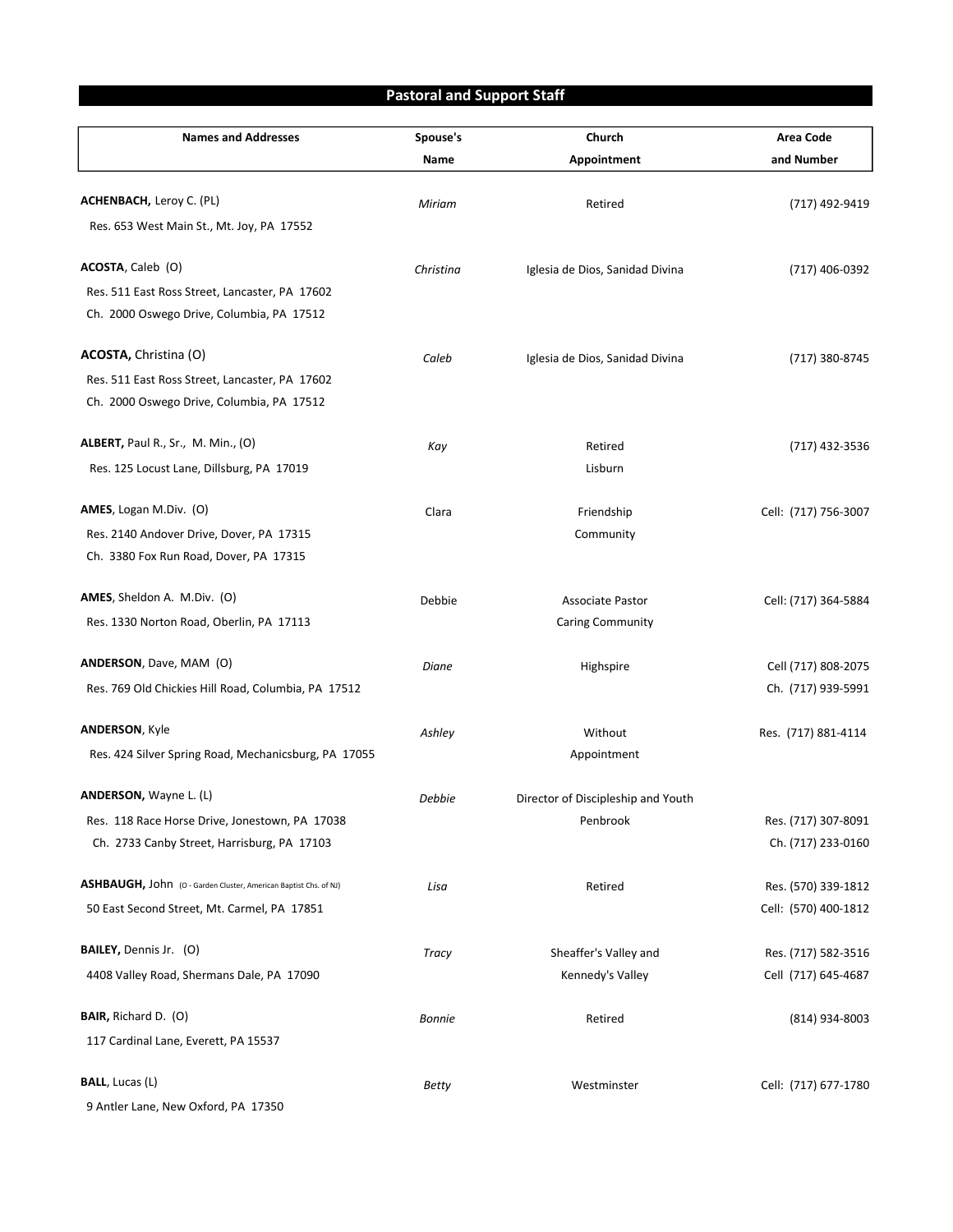| <b>BANEY, Sandra K. (O)</b>                                |          | Retired                                | (717) 695-6643       |
|------------------------------------------------------------|----------|----------------------------------------|----------------------|
| 505 Boston Court, Mechanicsburg, PA 17050                  |          | Director of Discipleship - Enola       |                      |
| BARTLETT, Timothy L., D. Min, (LTC) (O)                    | Linda    | Retired                                | (253) 222-1890       |
| 2410 Worthington Street, Steilacoom, WA 98388              |          |                                        |                      |
| <b>BAUBLITZ,</b> Dean L., M.Div., (O)                      | Nancy    | Retired                                | (202) 674-3308       |
| 209 Gelynda Court, Holly Ridge, NC 28445                   |          |                                        |                      |
| <b>BAUMGARDNER, Sarah (O)</b>                              | Troy     | Approved                               | Cell: (419) 420-5879 |
| 1518 Porters Court, Concord, NC 28025                      |          | Ministry                               |                      |
| BELL, Robert L., B.D. (O)                                  | Paula    | Retired                                | Res. (717) 545-2183  |
| 8009 Rothford Lane, Harrisburg, PA 17112                   |          |                                        | Cell: (717) 368-0101 |
| <b>BERKEY, Corey A. (AL)</b>                               | Dawn     | Without                                | Cell: (717) 360-9095 |
| 11215 Grouse Lane, Hagerstown, MD 21742                    |          | Appointment                            |                      |
| BILLET, Larry L., (O)                                      | Marlene  | Retired                                | (717) 691-4725       |
| 11 Audubon Park, Dillsburg, PA 17019                       |          |                                        |                      |
| BISTLINE, Randall L., M. Div., (O)                         | Kathy    | Retired                                | (717) 653-5070       |
| 3730 Mount Joy Road, Mt. Joy, PA 17552                     |          |                                        |                      |
| <b>BISTLINE, Rodney (O)</b>                                | Jennifer | <b>Grand Point Church</b>              | Cell: (814) 289-9982 |
| Res. 609 Westover Road, Shippensburg, PA 17257             |          | Director of Next Generation Ministries | Ch. (717) 263-9523   |
| Ch. 2230 Grand Point Road, Chambersburg, PA 17202          |          |                                        |                      |
| BISTLINE, Timothy, M. Div. (AL)                            | Sharon   | Landisville                            | Res. (717) 397-2804  |
| Ch. 171 Church Street, P.O. Box 183, Landisville, PA 17538 |          |                                        | Ch. (717) 898-8144   |
| <b>BLACKSTON, Marsha R. (AL)</b>                           | Mark     | Trinity                                | (717) 234-0610       |
| 1416 Verbeke Street, Harrisburg, PA 17103                  |          | <b>Associate Pastor</b>                |                      |
| BLAIR, Jeremy (L)                                          | Courtney | Landisburg                             | Cell: (717) 386-8864 |
| 387 Greenspring Road, Newville, PA 17241                   |          |                                        |                      |
| <b>BOBRAY, Clinton</b>                                     |          | <b>Miracle Center Ministry</b>         | (510) 467-3815       |
| BORGER, Richard H., Diploma (O)                            | Shirley  | Retired                                | Res. (717) 545-2328  |
| 6104 Alleo Lane, Harrisburg, PA 17111                      |          |                                        |                      |
| BOWERS, Jonathan M. (O)                                    | Michele  | Newberrytown                           | Res. (717) 609-7296  |
| Res. 42 Fiddler Drive, New Oxford, PA 17350                |          |                                        |                      |
| Ch. 2825 Old Trail Road, York Haven, PA 17370              |          |                                        |                      |
| <b>BOWERS, Kristal A. (O)</b>                              | Randy    | Retired                                | Cell: (301) 432-4165 |
| Res. 19012 Manor Church Road, Boonsboro, MD 21713          |          |                                        |                      |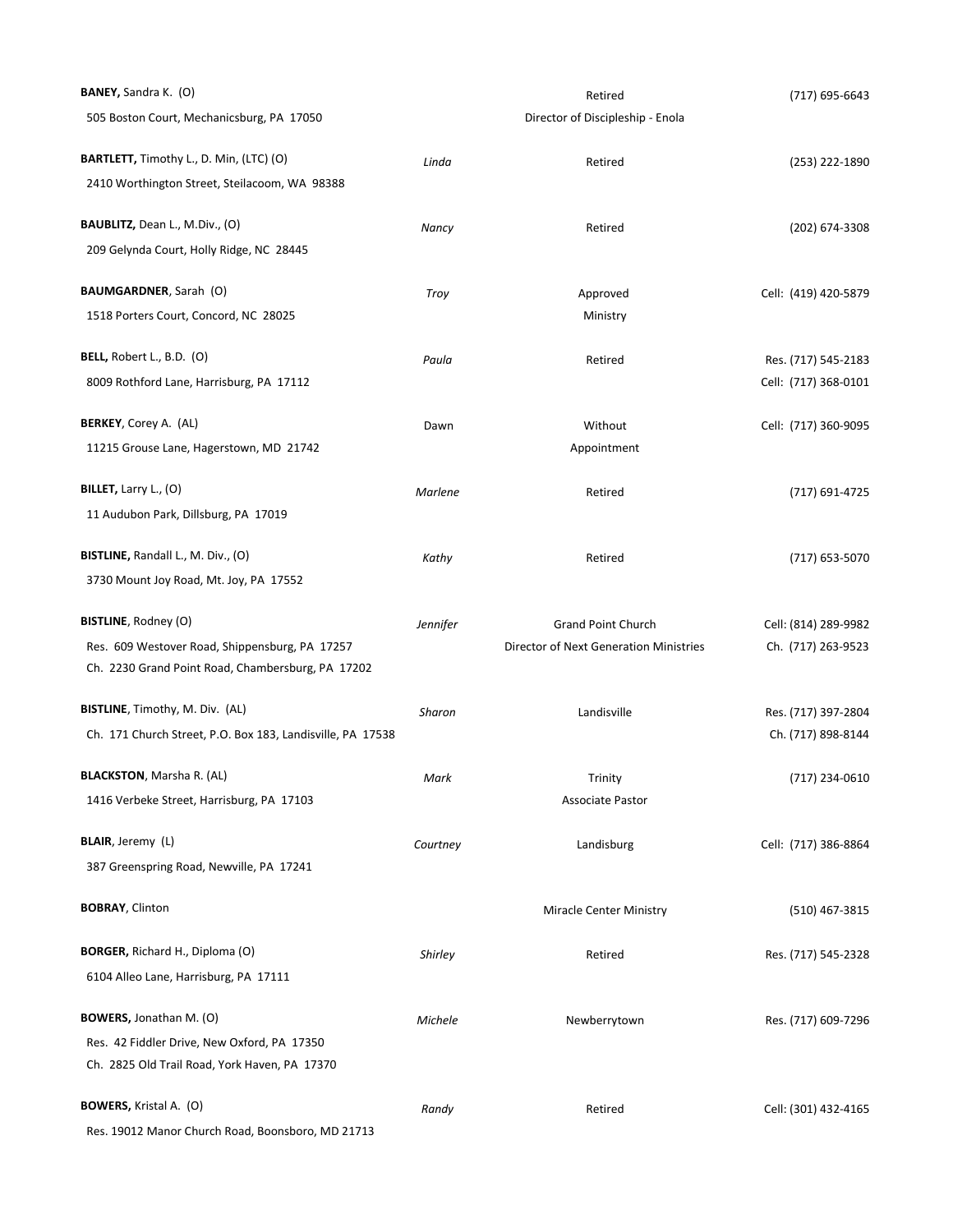| BOYER, Nancy (O)                                  | John    | Intentional Interim       | Res. (717) 367-8387      |
|---------------------------------------------------|---------|---------------------------|--------------------------|
| Res. 65 Freys Road, Elizabethtown, PA 17022       |         | Shiremanstown             |                          |
| BROUGHER, Dale R, Ph.D., (O)                      | Radell  | Retired                   | Res. (419) 422-7845      |
| 818 Abby Lane, Findlay, OH 45840                  |         |                           |                          |
| BROWN, Milton S., Jr. (O)                         | Rebecca | Retired                   | Cell: (717) 736-3828     |
| 1956 Daybreak Circle, Harrisburg, PA 17110        |         |                           |                          |
| <b>BUCK, Nathan M.Div.</b>                        | Alison  | Director of               | (717) 574-2323           |
| 269 Grandview Road, Hummelstown, PA 17036         |         | Discipleship              |                          |
| <b>BURDETTE, Joseph C. (O)</b>                    |         | Retired                   | (240) 490-8306           |
| c/o The Leland of Laurel Run                      |         |                           |                          |
| 120 West Main Street, Waynesboro, PA 17268        |         |                           |                          |
| <b>BUTLER, William H. (AL)</b>                    | Meghan  | ExponentialChurch.tv      | (717) 545-1803           |
| 5135 Irene Drive, Harrisburg, PA 17112            |         | Worship Leader            |                          |
| <b>BUTTON</b> , Lewis I. (O)                      | Phyllis | Retired                   | Cell: (814) 215-9445     |
| Res. 206 N. Park Street, Martinsburg, PA 16662    |         |                           |                          |
| <b>BYERS, John E., (O)</b>                        | Emma    | Retired                   | Res. (717) 477-2753      |
| Res. 1 Laurie Drive, Shippensburg, PA 17257       |         |                           | Cell: (717) 658-6749     |
| <b>BYRDEN, Reginald (TL)</b>                      | Dorothy | Grace Fellowsip Church    | (803) 629-0183           |
| Res. 901 Shadetree Court, Columbia, SC 29212      |         |                           |                          |
| Ch. 3101 Percival Road, Columbia, SC 29223        |         |                           |                          |
| <b>CARLEN, Floyd R., Jr., (O)</b>                 | Angie   | Retired                   | (717) 497-1534           |
| 310 Blackwater Court, Princetown, NC 27569        |         |                           |                          |
| CASSEL, Robert (AL)                               |         | Hepler's                  | (717) 574-0795           |
| 610 North 2nd Street, Wormleysburg, PA 17043      |         | <b>ERC Secretary</b>      |                          |
| CASTANOS, Joseph C., M. Div., (O)                 | Pat     | Retired                   | (717) 774-5054           |
| 1051 Swarthmore Rd., New Cumberland, PA 17070     |         |                           |                          |
| CHUTE, Chad A. (O)                                | Tammie  | Grand Point Church        | Cell: (765) 490-8032     |
| Res. 1823 Bell Avenue, Chambersburg, PA 17202     |         | <b>Executive Pastor</b>   | Ch. (717) 263-9523 x 107 |
| Ch. 2230 Grand Point Rd., Chambersburg, PA 17202  |         |                           |                          |
| CLUGH, Chris D. (AL)                              | Andrea  | <b>Grand Point Church</b> | Res. (717) 477-0707      |
| Res. 147 Milky Way, Shippensburg, PA 17257        |         | Worship and Arts Director | Cell: (717) 658-8117     |
| Ch. 2230 Grand Point Road, Chambersburg, PA 17202 |         |                           |                          |
| COLDSMITH, Doug (O)                               | Cressa  | <b>Grand Point Church</b> | Ch. (717) 263-9523       |
| 992 Cranberry Drive, Chambersburg, PA 17202       |         | Discipleship Director     | (717) 658-7490           |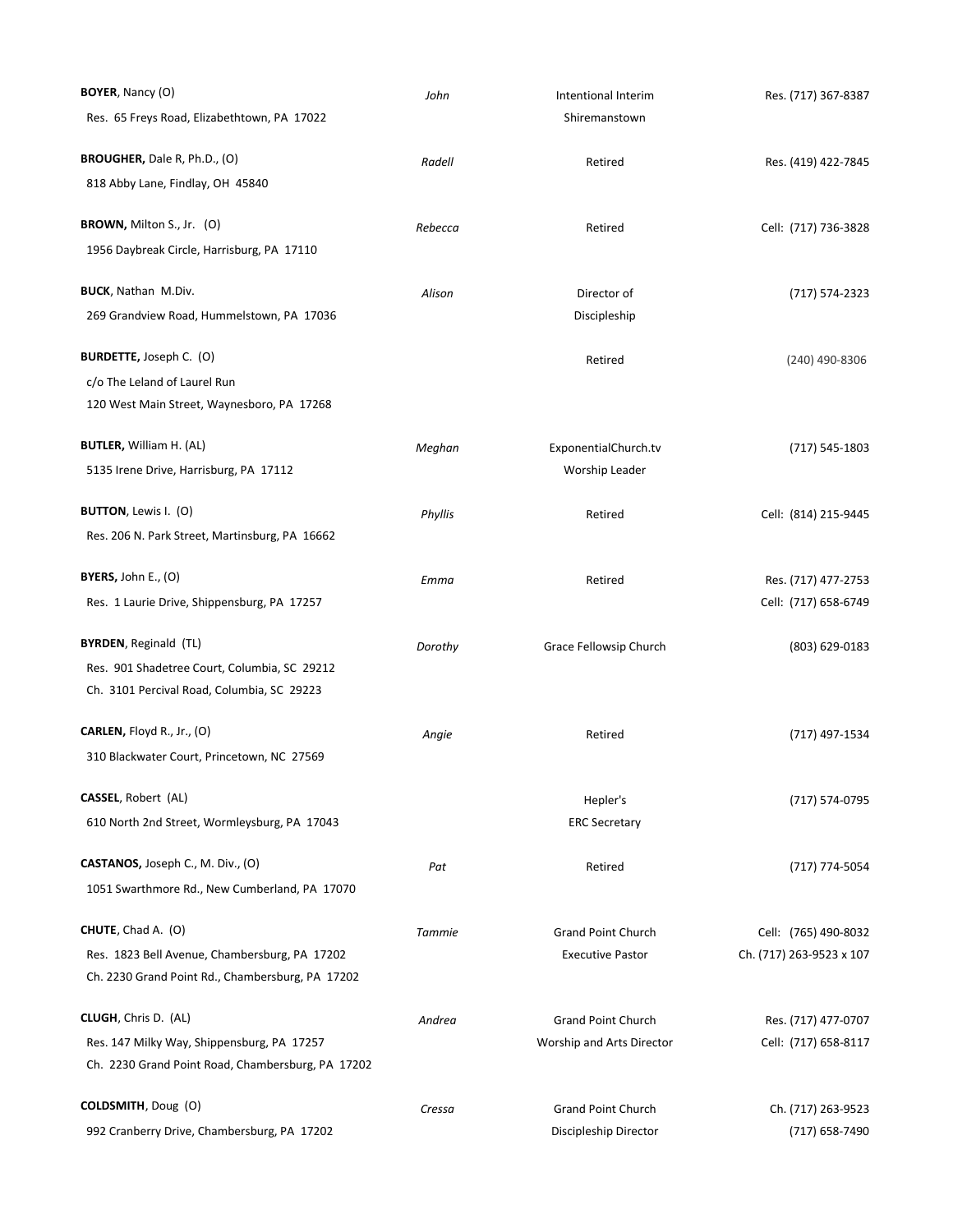| <b>COLE</b> , Gregory (AL)                            |                | Without                          | (717) 486-3660       |
|-------------------------------------------------------|----------------|----------------------------------|----------------------|
| 46 Liberty Drive, Mt. Holly Springs, PA 17065         |                | Appointment                      |                      |
| <b>COLEMAN, Cathy R.</b>                              | Duane          | Agape Tabernacle of Praise       | Res. (717) 525-7522  |
| Ch. 1330 Green Street, Harrisburg, PA 17102           |                |                                  | Cell: (717) 557-6149 |
| <b>COLEMAN, Duane</b>                                 | Cathy          | Agape Tabernacle of Praise       | Res. (717) 525-7522  |
| Ch. 1330 Green Street, Harrisburg, PA 17102           |                |                                  | Cell: (717) 557-5440 |
| <b>COLLINS, Robert (AL)</b>                           | Janet          | Windsor                          | Res. (717) 767-4526  |
| 3319 Glenn Hollow Drive, Dover, PA 17315              |                | <b>Associate Pastor</b>          | Cell: (717) 818-5440 |
| CONLEY, Yoline R., S.T.M., (O)                        |                | Without                          | (717) 975-2968       |
| 30 North 33rd Street, Camp Hill, PA 17011             |                | Appointment                      |                      |
| COOKSEY, Jason (TL)                                   | Christine      | Camp Hill                        | Res. (717) 763-1978  |
| Res. 39 Circle Drive, Camp Hill, PA 17011             |                |                                  | Cell: (717) 839-7999 |
| Ch. 123 North 21st Street, Camp Hill, PA 17011        |                |                                  | Ch. (717) 737-1178   |
| CORLE, Harold (PL)                                    | Eugenia "Jean" | Henrietta                        | (814) 946-0574       |
| 817 Jade Avenue, Altoona, PA 16602                    |                |                                  |                      |
| <b>CORNELIUS, I. Kenneth</b>                          | Karen          | Retired                          | Res. (814) 644-3455  |
| P.O. Box 352, Hustontown, PA 17229                    |                | New Grenada                      | Cell: (717) 856-9567 |
| <b>COTT, C. Alvin, A.B., (O)</b>                      | Barbara        | Retired                          | Res. (717) 824-8182  |
| 502 Elizabeth Drive, Apt. CH 103, Lancaster, PA 17601 |                |                                  |                      |
| <b>CRAMPTON-MOATS, Mary (PL)</b>                      |                | Retired                          | Res. (301) 733-3044  |
| 18016 Putter Drive, Hagerstown, MD 21740              |                |                                  |                      |
| <b>CRANMER,</b> Jeremy M. (AL)                        | Tricia         | The HUB                          | Cell: (607) 271-0493 |
| 115 Fletcher St., Horseheads, NY 14845                |                | His United Body Community Church |                      |
| Ch. 314 West Church Street, Elmira, NY 14901          |                |                                  |                      |
| <b>CRATER, Dory (AL)</b>                              | John           | Approved Ministry                | (717) 944-1271       |
| 310 Iron Mine Road, Middletown, PA 17057              |                | Prison Chaplain                  | Cell: (717) 580-8372 |
| <b>CULBERTSON, Dan (L)</b>                            | Amanda         | <b>Grand Point Church</b>        | (717) 552-6804       |
| 590 Mower Road, Chambersburg, PA 17202                |                | Campus Pastor                    |                      |
| CULBERTSON, John D. M. Div., (O)                      | Amy            | Edgewood                         | (717) 532-7268       |
| 116 S. Prince Street, Shippensburg, PA 17257          |                |                                  |                      |
| <b>CULLEN, Keith (BA)</b>                             | Vicki          | Youth Director                   | (717) 875-8695       |
| 314 East Main Street, Mount Joy, PA 17552             |                | Mt. Joy Church of God            |                      |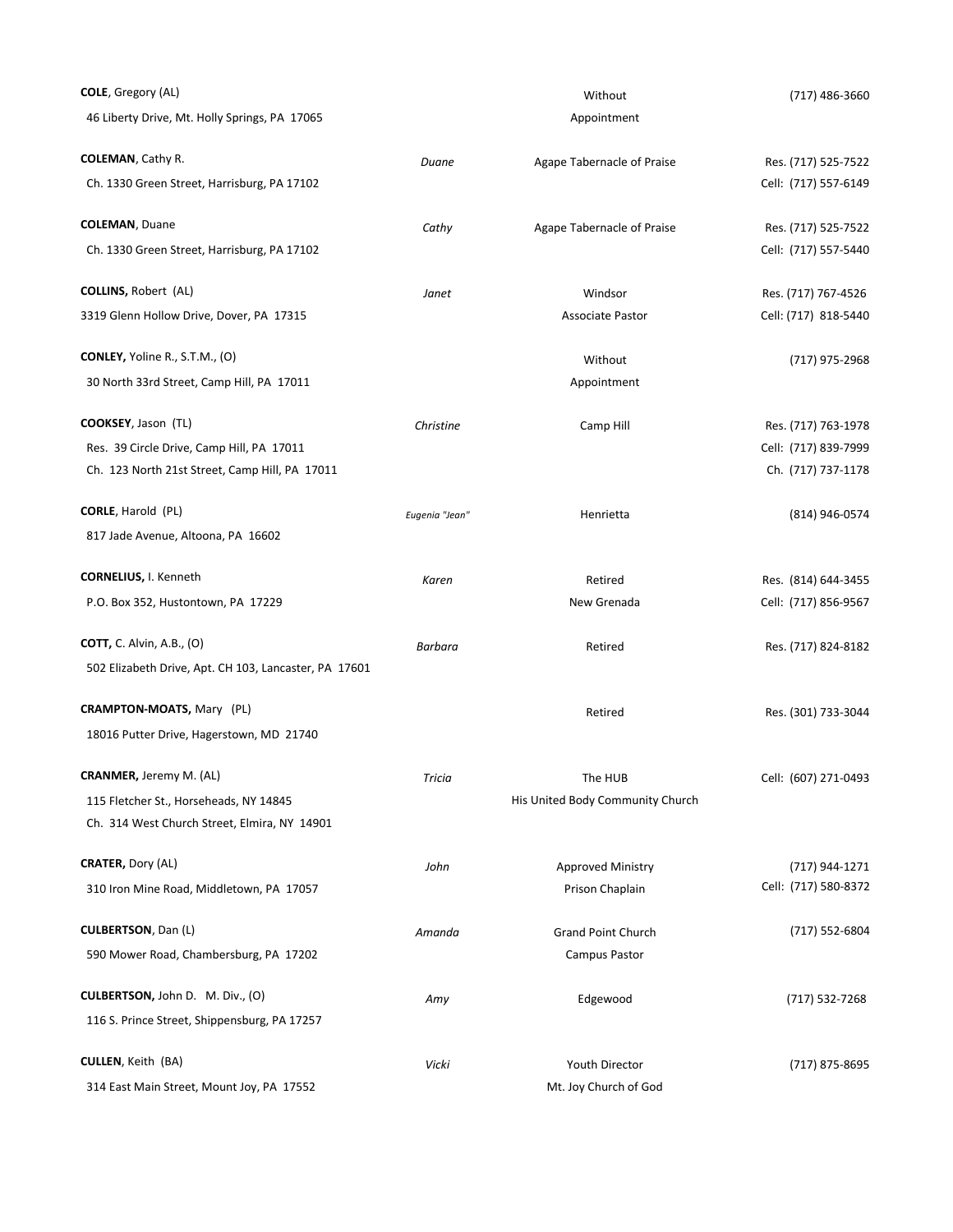| <b>CULWELL, Bradley (AL)</b>                                  | Andrea          | Without       | (717) 609-3856       |
|---------------------------------------------------------------|-----------------|---------------|----------------------|
| 4183 Cove Court #103, Mechanicsburg, PA 17050                 |                 | Appointment   |                      |
| <b>CUNNINGHAM, Samuel R. (O)</b>                              | Karen           | Retired       | Res. (717) 856-0005  |
| 5 Brookview Drive, Newville, PA 17241                         |                 |               |                      |
| DAVIS, Scott J. (TL)                                          | Lisa            | Central Manor | (610) 739-4942       |
| 38 Derby Lane, Lancaster, PA 17603                            |                 |               | Ch. (717) 872-2772   |
| DAYWALT, C. Roy (O)                                           | Dixie           | New Baltimore | Res. (717) 749-3826  |
| 5050 Spruce Road, Fayetteville, PA 17222                      |                 |               | Ch. (717) 749-3818   |
| DAYWALT, Lee E., M. Div. $(O)$                                | Laurie          | New Baltimore | Res. (717) 749-0401  |
| P.O. Box 128, South Mountain, PA 17261                        |                 |               | Ch. (717) 749-3818   |
| DECAMPO, Matthew (AL)                                         | Hannah          | Mayberry      | (717) 398-8070       |
| 152 Newark Street, Littlestown, PA 17340                      |                 |               |                      |
| DELONY, Stuart P. (O)                                         | Miriam          | Without       | (919) 903-6970       |
| P.O. Box 911 Carrboro, NC 27510                               |                 | Appointment   |                      |
| DETTER, Glenn A., (O)                                         | Roseann         | York          | (717) 850-2895       |
| 207 Bentwood Lane, York, PA 17408                             |                 | First         | Ch. (717) 846-2117   |
| DETWILER, Kenneth G. (O)                                      | Mary            | Six Mile Run  | Cell: (814) 935-6508 |
| 100 Blattenberger St., Apt. #3, Martinsburg, PA 16662         |                 |               |                      |
| <b>DIBERNARDINIS, Dale A. (Ordained - Independent Church)</b> | Chris           | Altoona First | Res. (814) 317-7754  |
| 1357 Four Leaf Lane, Hollidaysburg, PA 16648                  |                 |               | Cell: (814) 414-1850 |
| DIBIASE, Steve (O)                                            | Katie           | Bare          | Cell: (717) 446-3173 |
| 508 East Main Street, Roaring Spring, PA 16673                |                 | Memorial      |                      |
| DIFRANCESCO, Dominic D. II                                    | <b>Stefanie</b> | Executive     | Off. (717) 652-0255  |
| 21 Conway Drive, Middletown, PA 17057                         |                 | Director      | Cell: (717) 580-3287 |
| DIFRANCESCO, Stefanie S. (O)                                  | Nick            | Yocumtown     |                      |
| 21 Conway Drive, Middletown, PA 17057                         |                 |               | Ch. (717) 938-6557   |
| DOCKENS, Walter R., (O)                                       |                 | Trinity       | Cell (717) 395-2800  |
| Res. 2724 North Fifth Street, Harrisburg, PA 17110            |                 |               | Ch. (717) 233-3503   |
| Ch. 244 Harris Street, Harrisburg, PA 17102                   |                 |               |                      |
| <b>DONALDSON, Matthew (AL)</b>                                | Beth            | Without       | Cell: (717) 669-2156 |
| 244 Whittier Lane, Lancaster, PA 17602                        |                 | Appointment   |                      |
| DORMAN, Cheryl A. (O)                                         |                 | Retired       | Res. (717) 567-6329  |
| 346 Juniata Parkway East, Newport, PA 17074                   |                 |               |                      |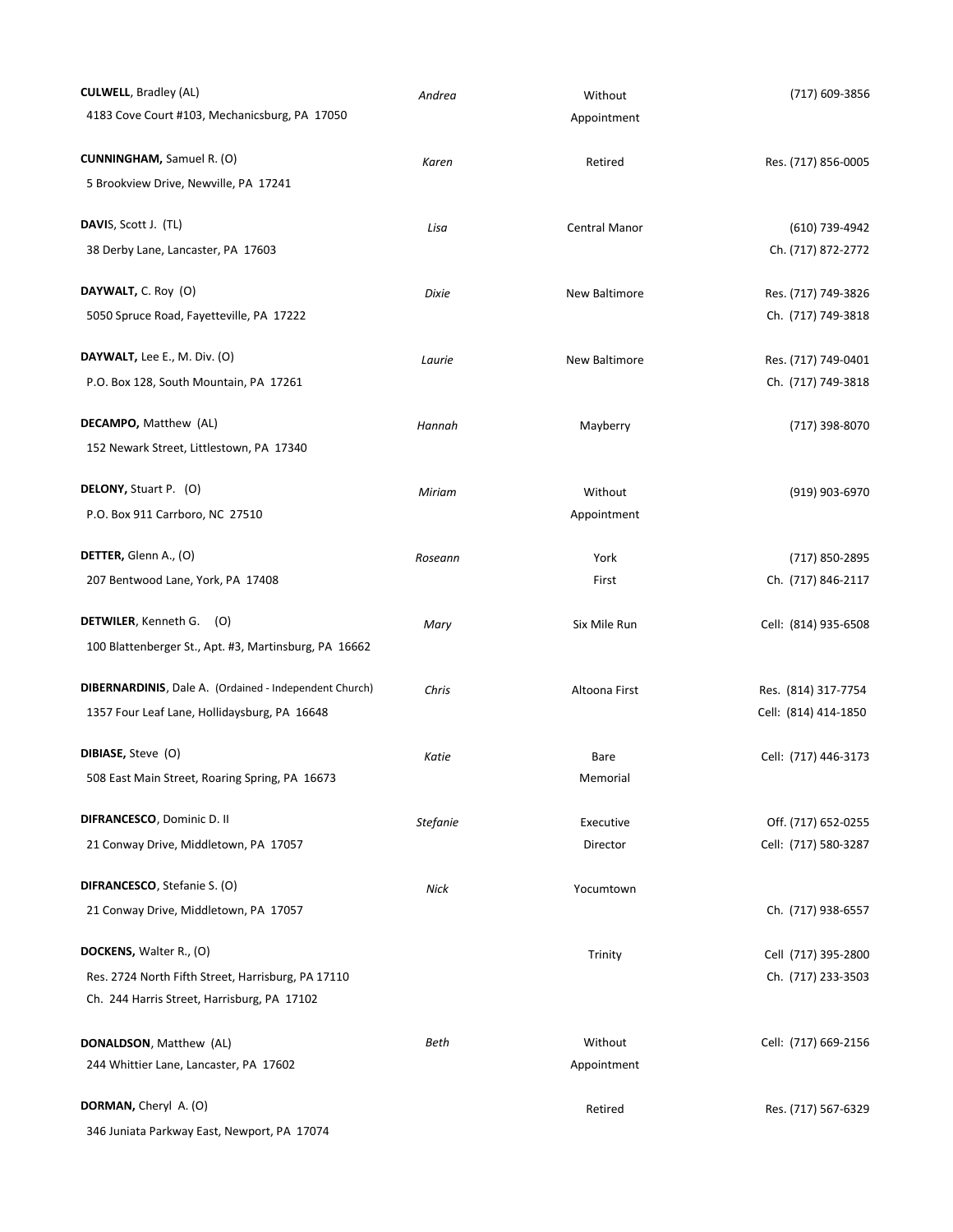| DORMER, David D., Jr. (O)                         |                | Without                          | Cell: (717) 875-0732      |
|---------------------------------------------------|----------------|----------------------------------|---------------------------|
| 6520 Chambers Hill Road, Harrisburg, PA 17111     |                | Appointment                      |                           |
| DRAPER, David E., Ph.D. (O)                       | Linda          | Retired                          | Cell: (419) 348-3887      |
| 3218 St. Andrews Drive, Findlay, OH 45840         |                |                                  |                           |
| DRURY, Donald R. (AL)                             | Donna          | Without                          | Cell: (540) 903-1117      |
| 486 Eugene Drive, Chambersburg, PA 17202          |                | Appointment                      |                           |
| DUKE, Kerry T. (PL)                               | Tina           | Auburn                           | (570) 933-0064            |
| 238 Market Street, Auburn, PA 17922               |                |                                  |                           |
| DULL, Ronald E., M. Div., (O)                     | Miriam         | Retired                          | (717) 264-2644            |
| 12 Dogwood Court, Shippensburg, PA 17257          |                |                                  |                           |
| <b>DUNLAP, Kevin E. (O)</b>                       | Karen          | South                            | Cell: (717) 254-9387      |
| 315 Nealy Road, Newville PA 17241                 |                | Fairview                         |                           |
| DUVALL, Raymond B., Jr. (O)                       | <b>Tereasa</b> | Without                          | Cell (443) 974-6350       |
| 1212 Allview Drive, Hampstead, MD 21074           |                | Appointment                      |                           |
| EGOLF, Richard (PL)                               | Karen          | Without                          | Res. (717) 267-0456       |
| 2284 Fisher Road, Chambersburg, PA 17202          |                | Appointment                      |                           |
| <b>ELLIOTT, Chris (AL)</b>                        | Amber          | Without                          | Res. (717) 292-1896       |
| 2551 Tower Drive, Dover, PA 17315                 |                | Appointment                      | Cell: (717) 324-9039      |
| <b>ELWORTH</b> , Kevin R. (O)                     | Crystal        | Grand Point Church, Shippensburg | Cell: (717) 491-0968      |
| Res. 36 Kensington Drive, Chambersburg, PA 17201  |                | Campus Pastor                    |                           |
| FERRIS, Patrick D. (PL)                           | Penny          | New Life                         | (570) 554-9076            |
| 129 West 2nd Street, Mt. Carmel, PA 17851         |                | and                              | Cell: (272) 241-9237      |
| (Weishample: 711 Deep Creek Road Heigins PA 17938 |                | Weishample                       | Weishample (570) 682-3240 |
| FETTERHOFF, John (L)                              | Beth           | Windsor                          | (717) 554-0158            |
| 56 Broad Street, Newville, PA 17241               |                |                                  |                           |
| FLANAGAN, Thomas C. (O)                           | Melissa        | Without                          | (717) 875-2902            |
| 10574 Vista Bella Place, NW Albuquerque, NM 87114 |                | Appointment                      |                           |
| FORTNA, Bernard W., M. Div., (O)                  | Joyce          | Without                          | Res. (717) 872-2106       |
| 1901 Lynne Lane, Millersville, PA 17551           |                | Appointment                      | Cell: (717) 283-7621      |
| FRANK, Charles P. (O)                             | Tammy          |                                  | Cell: (717) 824-2933      |
| 6034 Bayberry Avenue, Manheim, PA 17545           |                |                                  |                           |
| FRANKLIN, James W. (O)                            | Shawna         | Without                          | Cell: (717) 870-4342      |
| 5 Parsonage Street, Newville, PA 17241            |                | Appointment                      |                           |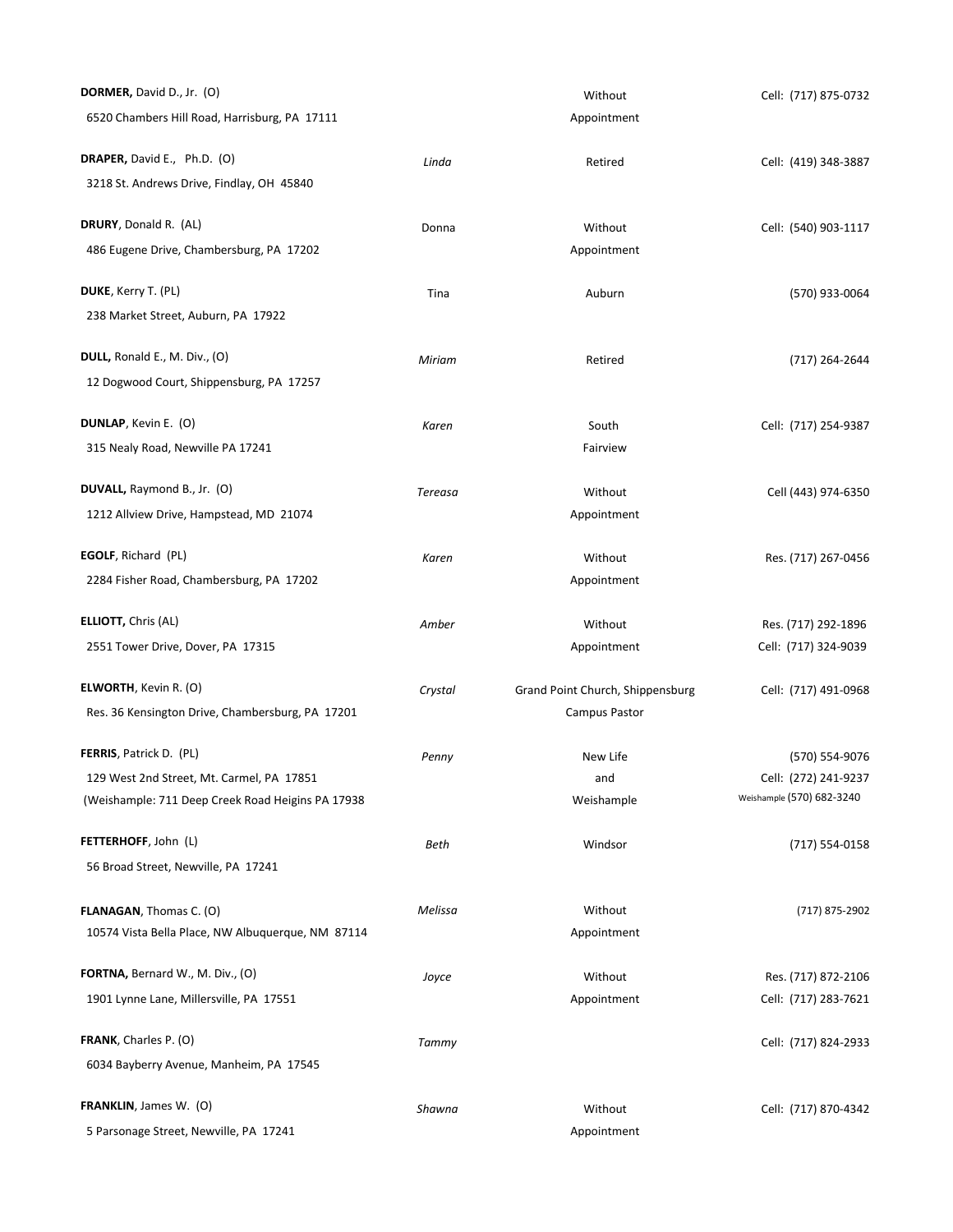| FREDERICK, Richard A. (O)                            | Vickie      | Locust Valley and          | (717) 414 6583       |
|------------------------------------------------------|-------------|----------------------------|----------------------|
| 2967 Roosevelt Drive, Chambersburg, PA 17201         |             | Pleasantville              |                      |
| Locust Valley Mail: P.O. Box 417 Jefferson, MD 21755 |             |                            |                      |
| FREDERICK, Terry O., M. Div., (O)                    |             |                            |                      |
|                                                      | Barbara     | Andersontown               | (717) 545-1462       |
| 4595 Ethel Street, Harrisburg, PA 17109              |             |                            |                      |
| FREY, Gerald A., B.S. $(O)$                          | Julie       | Smithville                 | Cell: (570) 985-3326 |
| 595 Pennsy Road, New Providence, PA 17560            |             |                            | Ch. (717) 786-1879   |
| GARCIA, Sharon (AL)                                  | Christopher | Without                    | Res. (717) 866-2652  |
| P.O. Box #148, Ono, PA 17707                         |             | Appointment                | Cell: (717) 570-4495 |
|                                                      |             |                            |                      |
| <b>GARMAN, Jeremy (PL)</b>                           | Nicole      | Greenvillage               | (717) 729-4362       |
| 437 Lea Drive, Chambersburg, PA 17202                |             | <b>Associate Pastor</b>    |                      |
| GILBERT, Harold S. (L)                               | Judy        | Without                    | (717) 713-0197       |
| 1105 Apple Drive, Mechanicsburg, PA 17055            |             | Appointment                |                      |
|                                                      |             |                            |                      |
| GILL, John (O)                                       | Gladys      | Volunteer Pastoral Staff   | Cell: (717) 379-7648 |
| 503 Quail Court, Mechanicsburg, PA 17050             |             | Glenvale                   |                      |
| GINTER, Mark F. (O)                                  | Sarah       | Oak Hill                   | (717) 476-9871       |
| 520 Impounding Dam Road, Hanover, PA 17331           |             |                            |                      |
| GLOVER, Victor (O)                                   |             |                            |                      |
|                                                      | Carliethia  | Last Days World            | $(919)$ 338-9563     |
| 2322 LaVista Drive, Unit #4, Burlington, NC 27215    |             | <b>Outreach Ministries</b> |                      |
| GOOD, John W., M. Div., (O)                          | Carol       | Chaplain                   | Res. (717) 766-6238  |
| 16 Manor Drive, Dillsburg, PA 17019                  |             | <b>Homeland Hospice</b>    | Wk. (717) 829-1260   |
| <b>GOOD,</b> Wayne A. (O)                            | Elaine      | Newville                   | Res. (717) 532-4186  |
| 12724 Stonewall Road, Shippensburg, PA 17257         |             |                            | Ch. (717) 776-5223   |
|                                                      |             |                            |                      |
| GOODLING, Brandon S. (AL)                            | Stephanie   | Without                    | (717) 919-7296       |
| 2093 Mountain View Road, Middletown, PA 17057        |             | Appointment                |                      |
| GOSNELL, Wayne E., M. Div., (O)                      | Christina   | Retired                    | (717) 805-9536       |
| 30 Bellamont Lane, New Creek, WV 26743               |             |                            |                      |
|                                                      |             |                            |                      |
| GRAINGER, Jimmy T.W. (O)                             | Lana        | The Orchard                | (336) 847-2849       |
| 623 Knollwood Drive, Thomasville, NC 27360           |             | Thomasville, NC            |                      |
| <b>GRAY, Christina (O)</b>                           | Jeff        | House of Bread             | (717) 253-4741       |
| 400 Funt Road, Aspers, PA 17304                      |             |                            |                      |
| GRIFFITH, Andrew, R. (O)                             | Kathryn     | Without                    | Res. (814) 592-8389  |
| 108 Fairfield Street, Newville, PA 17241             |             | Appointment                |                      |
|                                                      |             |                            |                      |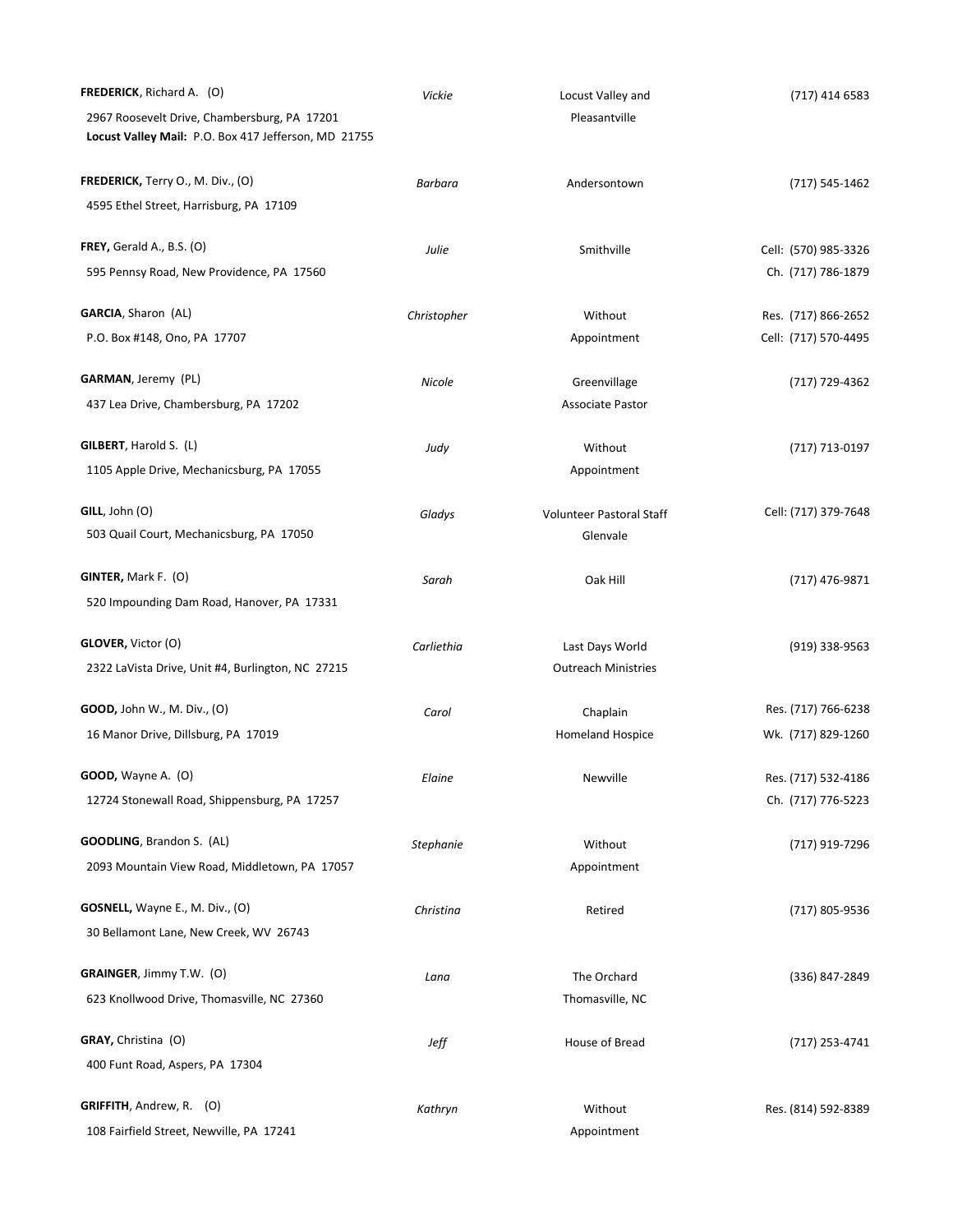| GRIFFITH, Kathryn (PL)                                         | Andrew          | <b>Discipleship Ministries</b>      | Res. (814) 592-7860                       |
|----------------------------------------------------------------|-----------------|-------------------------------------|-------------------------------------------|
| 108 Fairfield Street, Newville, PA 17241                       |                 | Newville                            |                                           |
| GROVE, Benjamin T. (O - Evangelical Free Church)               |                 | Harmony (Hunt County)               | (814) 682-7188                            |
| 13056 S. Eagle Valley Road, Tyrone, PA 16686                   |                 |                                     |                                           |
| GUYER, Heidi R., (O)                                           | Alan            | Mechanicsburg                       | Res. (717) 477-2247                       |
| Res. 252 Walnut Street, Shippensburg, PA 17257                 |                 | Long-Term Pulpit Supply             | Ch. (717) 776-5223                        |
| GUVLER, Jack, Jr. (O)                                          | Nancy           | Harmony                             | Off. (717) 448-7761                       |
| 302 Glenn Ave., Boiling Springs, PA 17007                      |                 |                                     | Ch. (717) 432-2733                        |
| HALE, Larry L. $(O)$                                           | Luella          | Glenvale                            | Cell: (717) 512-4560                      |
| 637 Heritage Hills Road, Ickesburg, PA 17037                   |                 |                                     | Ch. (717) 957-4573                        |
| HALL, Dennis H., M. Div., (O)                                  | Ruth            | Retired                             | (717) 309-3012                            |
| 1839 Deerfield Drive, Dover, PA 17315                          |                 |                                     |                                           |
| HALL, Kelly E. (O)                                             | Kristi          | Without                             | (717) 776-6036                            |
| 365 Sawmill Road, Newville, PA 17241                           |                 | Appointment                         |                                           |
| HALL-WALKER, Randall (O)                                       | <b>Birdella</b> | Freedom Worship Center of Charlotte | Res. (704) 497-7505                       |
| 301 North Polk Street, Suite A, Pineville, NC 28134            |                 |                                     | Ch. (704) 322-8010                        |
| HALLIDAY, Mark S. (O)                                          | Sue             | Penbrook                            | Cell (814) 937-2085                       |
| 2733 Canby Street, Harrisburg, PA 17103                        |                 |                                     | Ch. (717) 233-0160                        |
| HAMSHER, Dennis E. D.Min. (O)                                  | Barbara         | Retired                             | Res. (717) 938-4003                       |
| P.O. Box 243, Etters, PA 17319                                 |                 |                                     |                                           |
| <b>HANSHAW,</b> Richard R., Jr., M. Div., (O)                  |                 | Without                             | (707) 461-2492                            |
| 202 Louis Lane, Enola, PA 17025                                |                 | Appointment                         |                                           |
| HARNER, Jeff C. (O)                                            | Elizabeth       | Hanover                             | Res. (717) 414-2667                       |
| Res. 315 Primrose Lane, Hanover, PA 17331                      |                 | <b>Lead Pastor</b>                  | Ch. (717) 637-1100                        |
| Ch. 600 Fairview Drive, Hanover, PA 17331                      |                 |                                     |                                           |
| HAWBAKER, Jeffrey N. (O)                                       | Julie           | Orchard Ridge                       | Res. (301) 678-7267                       |
| 14128 Orchard Ridge Rd., Hancock, MD 21750                     |                 |                                     | Ch. (301) 678-6149                        |
| <b>HECKMAN, James R. (AL)</b>                                  | Jen             | Without                             | Cell: (717) 449-9579                      |
|                                                                |                 | Appointment                         |                                           |
| HEGE, Norman (O)<br>c/o 350 Center St., Chambersburg, PA 17201 | Leanna          | Maple Grove                         | (717) 328-5486                            |
| <b>HENCH,</b> Gregory L. (O)                                   |                 |                                     |                                           |
| 9 High Street, Boiling Springs, PA 17007                       | Beth            | Carlisle<br><b>Associate Pastor</b> | Res. (717) 243-2257<br>Ch. (717) 249-3451 |
|                                                                |                 |                                     |                                           |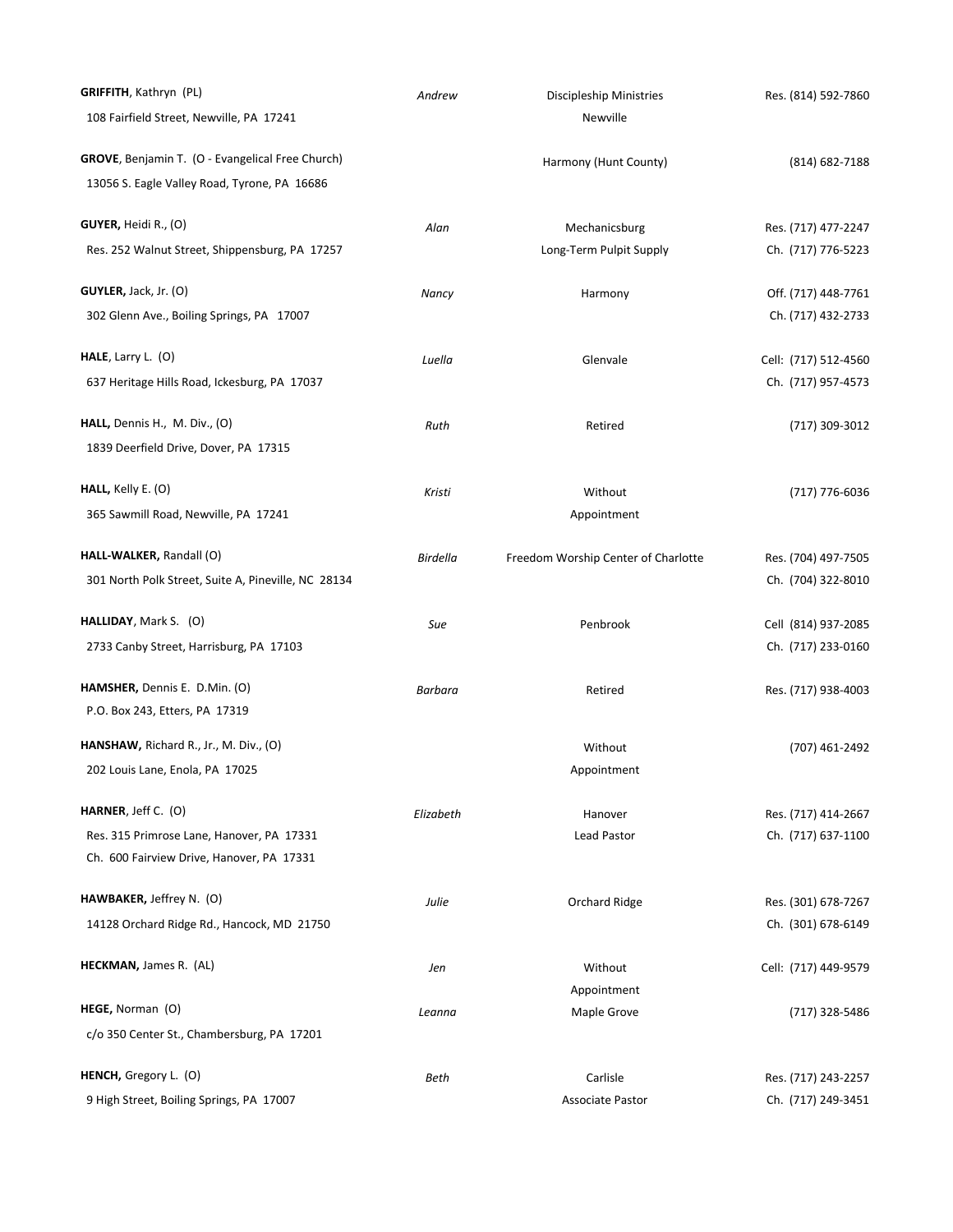| HENNEMAN, R. Bruce, D. Div. (O)                  | Tammy        | Retired                             | Cell: (717) 961-6315     |
|--------------------------------------------------|--------------|-------------------------------------|--------------------------|
| 98 Polecat Road, Landisburg, PA 17040            |              |                                     |                          |
| <b>HEOTZLER, Mark</b>                            |              | <b>Student Ministry Director</b>    | Ch. (717) 263-9523       |
| Ch. 2230 Grand Point Rd., Chambersburg, PA 17202 |              | <b>Grand Point Church</b>           |                          |
| HLAVATY, Thomas M.Div. (PL)                      | Jill         | Approved Ministry                   | (570) 640-2184           |
| 15 Kutz Farm Drive, Pine Grove, PA 17963         |              | Chaplain Candidate                  |                          |
| HOCHSTETLER, Ammon Lynn (AL)                     | Marvette     | Without                             | (717) 512-9354           |
| 1206 West Trindle Road, Mechanicsburg, PA 17055  |              | Appointment                         |                          |
| HOCKENBERRY, Eugene B., B.A., (O)                | Linda        | <b>Fairview Bethel</b>              | Res. (717) 938-9452      |
| 545 Paul Drive, Lewisberry, PA 17339             |              | <b>Associate Pastor</b>             | Ch. (717) 774-1331       |
| HORNBAKER, Gary E. (O)                           | Joyce        | Pastor of Visitation & Discipleship | Res. (717) 552-6990      |
| 840 Prospect Avenue, Shippensburg, PA 17257      |              | Shippensburg                        | Ch. (717) 532-8421 x 111 |
| HORNBERGER, Matthew D. (O)                       | Leann        | Altoona 4th Street                  | Cell: (814) 215-4371     |
| Res. 199 Kelsey Road, Tyrone, PA 16686           |              |                                     | Off. (814) 942-1007      |
| <b>HOSLER,</b> Mark A., M. Div., $(0)$           | Susan        | Retired                             | Cell: (717) 515-1330     |
| 108 Sherman Heights S., Fairmount City, PA 16224 |              |                                     |                          |
| HOSTETTER, Charles H., D. Min. (O)               | Linda        | Pastor of Enhanced Living           | Cell: (717) 418-7373     |
| 40 President's Drive, Mechanicsburg, PA 17050    |              | Messiah Village                     | Res. (717) 795-7373      |
| HUBER, Robert, M.Div., (O)                       | <b>Shere</b> | Bowmansdale                         | (717) 525-2223           |
| 5 East Elmwood Avenue, Mechanicsburg, PA 17055   |              |                                     |                          |
| <b>HULL</b> , Dean (AL)                          | Denise       | Without                             | (717) 460-6404           |
| Res. 1212 Fleetwood Drive, Carlisle, PA 17013    |              | Appointment                         |                          |
| <b>ISRAEL, Guilbaud</b>                          | Orline       | Golgotha Haitian Church             | Res (302) 628-3504       |
| 605 Ingramtown Road, Georgetown, DE 19947-0425   |              |                                     | Ch. (302) 628-5269       |
| JANSMA, Terrence W. (O)                          | Christine    | Suedberg                            | Ch. (570) 345-4151       |
| 11 Old Forge Road, Pine Grove, PA 17963          |              |                                     |                          |
| JARRETT, Rebecca G. (O)                          | Travis       | Without                             | (978) 512-1073           |
| 66 Carlisle Road, Westford, MA 01886             |              | Appointment                         |                          |
| JARRETT, Travis (O)                              | Becky        | Without                             | (978) 799-1125           |
| 66 Carlisle Road, Westford, MA 01886             |              | Appointment                         |                          |
| JENKINS, Charles L. (O)                          | Dorethea     | Brownsville                         | Cell (717) 860-5879      |
| P.O. Box 18, Chambersburg, PA 17201              |              | <b>Associate Pastor</b>             | Res. (717) 264-8901      |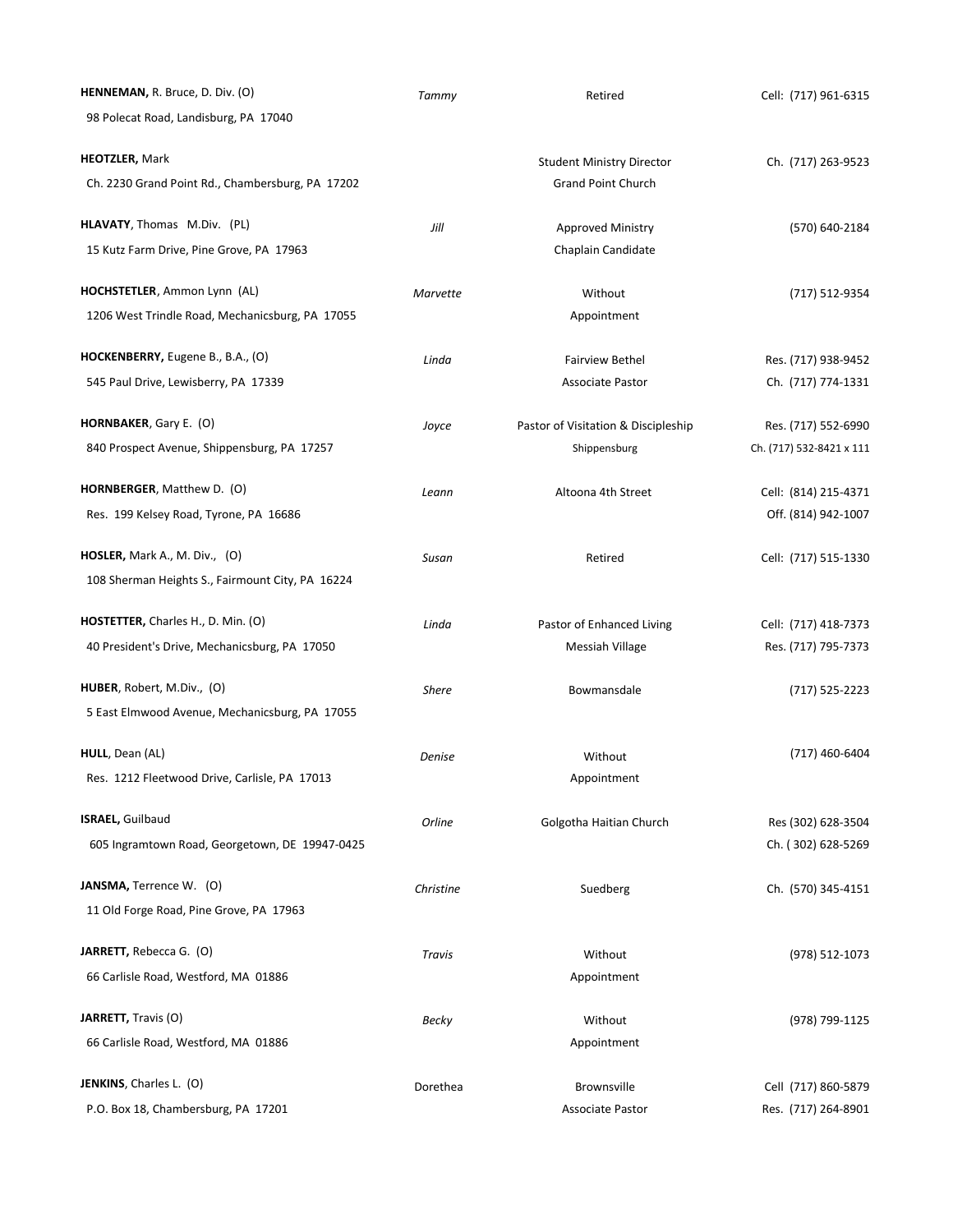| <b>JENKINS, Randy L., (O)</b>                      | Esther    | Retired                         | (717) 341-7702                |
|----------------------------------------------------|-----------|---------------------------------|-------------------------------|
| 728 Martha Avenue, Lancaster, PA 17601             |           |                                 |                               |
| JENSEN, George C., M. Div. (O)                     | Judi      | Enola                           | Res. (717) 732-5123           |
| Res. 37 Riverview Drive, Enola, PA 17025           |           |                                 | Ch. (717) 732-4253            |
| Ch. 9 Sherwood Drive, Enola, PA 17025              |           |                                 |                               |
| <b>JOHNSON</b> , David (L)                         | Loralee   | Washington Boro                 | Cell: (802) 595-9330          |
| Res. 6189 Bayberry Avenue, Manheim, PA 17545       |           |                                 |                               |
| Ch. 15 Rockfish Street, Washington Boro, PA 17582  |           |                                 |                               |
| <b>JOHNSON,</b> Victor T. (O)                      | Katherine | <b>Brownsville</b>              | Cell: (717) 491-5062          |
| Res. 785 Flohrs Church Road, Biglerville, PA 17307 |           |                                 | Res. (717) 496-9311           |
| Ch. 6390 Lincoln Way East, Fayetteville, PA 17222  |           |                                 | Ch: (717) 352-9535            |
| <b>KANE, Katie</b>                                 | Shannon   | Director of Children's Ministry |                               |
| Ch. 475 Shippensburg Road, Newville, PA 17241      |           | Newville                        | Ch. (717) 776-5223            |
| KELLY, Patrick E., M. Div., (O)                    | Beth      | Caring Community                | Office: (717) 566-7970        |
| Res. 2032 Wexford Road, Palmyra, PA 17078          |           |                                 |                               |
| Ch. 7176 Red Top Road, Hummelstown, PA 17036       |           |                                 | Cell: (717) 343-7080          |
| <b>KEY,</b> Ricky (AL)                             |           | Without                         | Cell: (717) 614-5590          |
| 5319 Ruben Lane, Fort Worth, TX 76126              |           | Appointment                     |                               |
| KIGGINS, Martin R., Jr. (O)                        | Kathleen  | Without                         | Cell: (717) 479-1574          |
| 94 Oak Knoll Estates, Elizabethtown, PA 17022      |           | Appointment                     |                               |
| <b>KIMMEL, Catherine (AL)</b>                      | Ben       | Without                         | (717) 791-7473                |
| 907 Lancelot Avenue, Mechanicsburg, PA 17055       |           | Appointment                     | Cell: (717) 903-2656          |
| <b>KLOCK</b> , James R. (O)                        | Norma     | Plainfield First                | Cell: (717) 319-5316          |
| 199 Anton Street, Harrisburg, PA 17113             |           |                                 |                               |
| KOONTZ, P. Dennis. CPS, M.CD (O)                   | Jean      | Without                         | Dennis's Cell: (717) 729-2492 |
| 3624 Pampas Circle, Chambersburg, PA 17202         |           | Appointment                     | Jean's Cell: 717-729-2980     |
| KURTZ-WORTH, Elizabeth (O)                         | Robert    | Without                         | (814) 795-9573                |
| 133 Amelia Drive, Leesville, LA 71446              |           | Appointment                     |                               |
| LANDIS, Timothy D. (O)                             | Cheryl    | Retired                         | Res. (717) 361-9585           |
| 94 Tower Drive, Elizabethtown, PA 17022            |           |                                 |                               |
| LASSITER, Antoine (O)                              | Latonia   | Think Kingdom                   | Cell: (704) 622-1098          |
| 11542 Stewarts Crossing Drive, Charlotte, NC 28215 |           |                                 |                               |
| LEARN, David W. (O)                                | Mary Lou  | Without                         | Res. (717) 766-5699           |
| 929 Williams Grove Rd, Mechanicsburg, PA 17055     |           | Appointment                     |                               |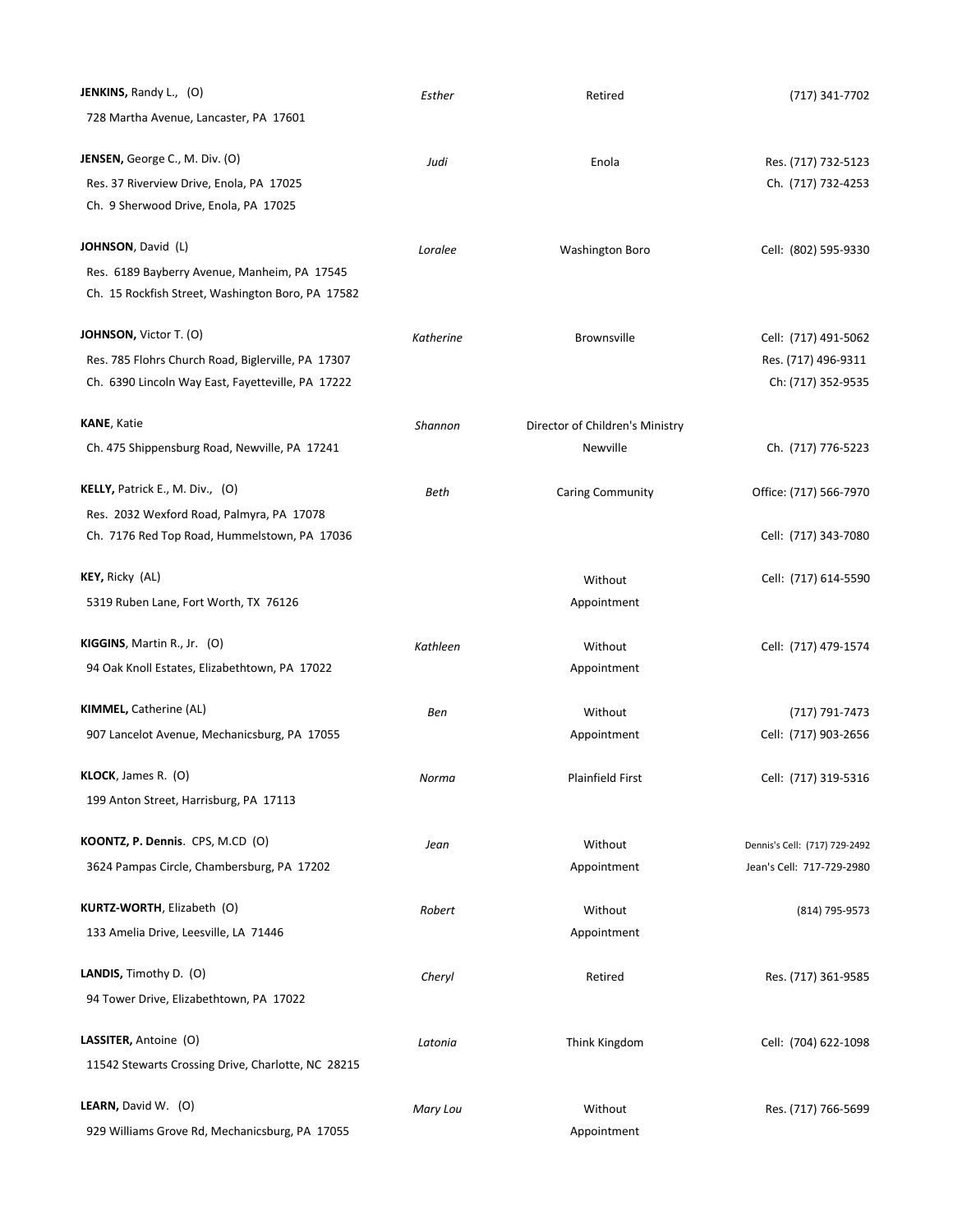| LEBO, Scott J. (AL)                                                            | Beth      | Without                                                     | (717) 898-5838                              |
|--------------------------------------------------------------------------------|-----------|-------------------------------------------------------------|---------------------------------------------|
| 17 Elizabeth Street, Landisville, PA 17538                                     |           | Appointment                                                 |                                             |
| LEFEVER, Dwight E., M. Div. (O)                                                | Heather   | Providence                                                  | Cell: (717) 606-2518                        |
| 1501 Beaver Valley Road, Willow Street, PA 17584-9780                          |           |                                                             | Ch. (717) 786-5580                          |
| LEWIS, Nancy B.<br>24706 Walnut Avenue, Cascade, MD 21719                      | Roscoe    | Friend's Creek                                              | Res. (301) 241-2044                         |
|                                                                                |           |                                                             |                                             |
| LEZAMA, Eva Acosta (O)                                                         |           | Associate                                                   | Res. (717) 285-5050                         |
| 310 Curby Drive, Mountville, PA 17554                                          |           | Divine Healing                                              | Cell: (717) 615-5359                        |
| LIGHTNER, Trevor A. (O)                                                        | Amanda    | Newport                                                     | Cell: (717) 385-0793                        |
| 334 South 5th Street, Newport, PA 17074                                        |           |                                                             | Ch. (717) 567-3024                          |
| LINDEMUTH, Stephen T., M. Div. (O)                                             | Danielle  | Without                                                     | Res. (717) 367-7218                         |
| 558 Mount Gretna Rd., Elizabethtown, PA 17022                                  |           | Appointment                                                 |                                             |
| LONDON, Anita (TL)                                                             |           | Without                                                     | Res. (717) 446-0240                         |
| 670 Bassett Drive, Apt. 2D, Chambersburg, PA 17201                             |           | Appointment                                                 | Cell: (717) 261-7118                        |
| LONGENECKER, Larry L. (O)                                                      | Trisha    | <b>Bridge of Hope</b>                                       | Res. (610) 589-1156                         |
| 627 Lyman Avenue, Womelsdorf, PA 19567                                         |           |                                                             | Cell: (717) 813-0484                        |
| LUCAS, Thomas L., D.Min. (O)<br>358 Fort Stewart Drive, Harrisburg, PA 17112   | Judith    | Retired                                                     | (717) 432-3929<br>Cell: (717) 497-2375      |
| <b>LYNN,</b> James E., B.S. (O)<br>1705 Mifflin Street, Saxton, PA 16678       | Lois Jean | Retired                                                     | (814) 635-2810                              |
| MADISON, Harry G. (O)<br>41 Pine Street, Carlisle, PA 17013                    | Alice     | Without<br>Appointment                                      | Res. (717) 249-3772                         |
| MALICK, Robert W., Jr., M. Div., (O)<br>9 Round Hill Road, Camp Hill, PA 17011 | Joan      | Retired                                                     | Res. (717) 525-7068<br>Cell: (717) 512-4886 |
| MANGUS, Brent D., M.Div. (O)<br>981 Leidig Drive, Chambersburg, PA 17201       | Deidra    | Salem Church, Waynesboro, PA<br>Military Chaplain Candidate | Res. (717) 377-6757                         |
| <b>MARSHALL, Terry (O)</b><br>24718 Walnut Avenue, Cascade, MD 21719           | Martha    | Pen Mar United Brethren in Christ Church                    | (301) 573-2413                              |
| MARTIN, Michael D., M. Div., (O)<br>974 Sycamore Lane, Hummelstown, PA 17036   | Karen     | Retired                                                     | Res. (717) 533-6498                         |
| MASSHARDT, Daniel M. (O)<br>1557 Main Street, Mechanicsburg, PA 17055          | Heather   | <b>Fairview Bethel</b>                                      | (717) 802-0565<br>Ch. (717) 774-1331        |
| MATHNA, D. Alan, M. Div., (O)<br>270 Matthew Drive, Chambersburg, PA 17201     | Sharon    | Retired                                                     | Res. (717) 264-0265                         |
| MAUGHAN, Stanley A., D.Min. (O)<br>954 Stively Road, Strasburg, PA 17579       | Jeanne    | Retired                                                     | (717) 917-7717                              |
| MAURICE, Barbara H. (O)<br>581 Longs Gap Road, Carlisle, PA 17013              |           | Retired                                                     | Res. (717) 579-0665                         |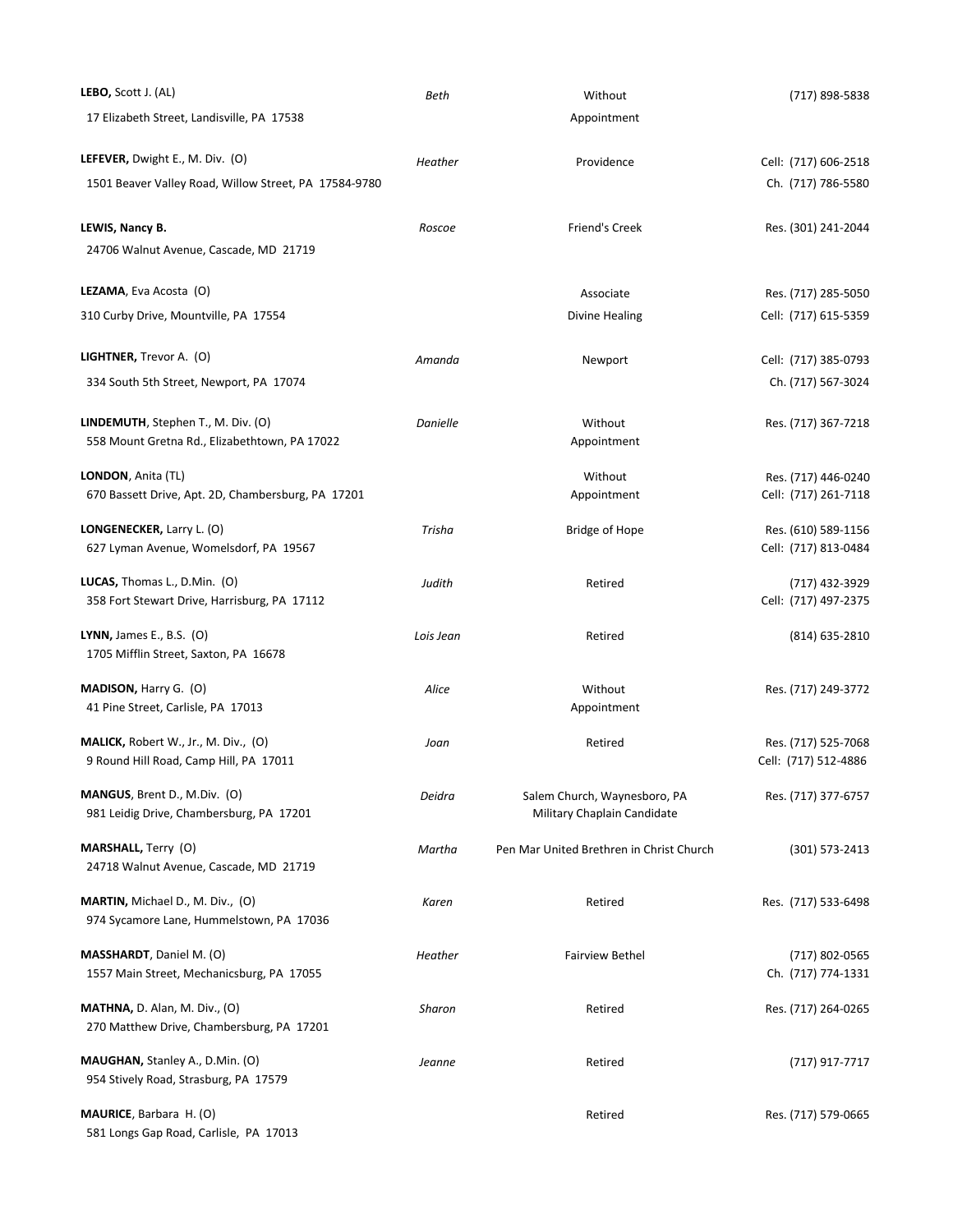| <b>MCKIBBIN, James A., Psy. D. (O)</b><br>615 Coolidge Street, New Cumberland, PA 17070                                                    | Trisha   | Retired                                                        | Cell: (512) 417-4332                       |
|--------------------------------------------------------------------------------------------------------------------------------------------|----------|----------------------------------------------------------------|--------------------------------------------|
| <b>MCGRAW, CH (CPT) Elizabeth R. (AL)</b><br>Louisiana                                                                                     | Robert   | United States Army Chaplain (Retired)                          | Cell: (814) 795-9573                       |
| MEADOR, David L., M. Div. (O)<br>2151 Bethel Road, Finksburg, MD 21048                                                                     |          | Carrollton                                                     | Res. (410) 717-3210<br>Ch. (410) 848-3944  |
| <b>MELLOT, Travis R. (LM)</b><br>21794 Dug Hill Road, Three Springs, PA 17264                                                              | Sherry   | Without<br>Appointment                                         | Res. (814)-448-3010                        |
| <b>METZE, Jeremy R. (L)</b><br>1608 Colonial Manor Drive, Lancaster, PA 17603                                                              | Hannah   | Assistant Pastor of Youth and Family Ministry<br>Central Manor | Cell: (717) 875-7174<br>Ch. (717) 872-2772 |
| METZLER, Lawrence D., Th.M. (O)<br>Res. 3502 Turnberry Drive, Chambersburg, PA 17202<br>Ch. 2230 Grand Point Rd., Chambersburg, PA 17201   | Penny    | <b>Grand Point Church</b><br>Lead Pastor                       | Cell: (717) 368-2184<br>Ch. (717) 263-9523 |
| <b>MILLER, Brian</b><br>1720 Leedy Drive, Chambersburg, PA 17202                                                                           | Chrissy  | Without<br>Appointment                                         | (717) 658-6362                             |
| <b>MILLER,</b> Dale H., Jr., M. Div., $(0)$<br>Res. 6545 Danner Road, Harrisburg, PA 17112<br>Ch. 1295 Piketown Road, Harrisburg, PA 17112 | Pamela   | Mt. Laurel                                                     | $(717)$ 658-6707<br>Ch. (717) 469-2521     |
| MILLER, Mary Kay (PL)<br>709 Upper Bailey Road, Newport, PA 17074                                                                          |          | Retired                                                        | (717) 567-6310                             |
| MILLER, Michael (AL)<br>82 Allen Lane, Dover, PA 17315                                                                                     | Michelle | Chaplain<br>Margaret E. Moul Cerebral Palsy Home               | (717) 292-7293<br>Cell: (717) 742-5223     |
| MILLER, Richard G., Th.M. (O)<br>834 Rutts Road, Elizabethtown, PA 17022                                                                   | Naomi    | Retired                                                        | (717) 367-6769                             |
| MINER, Carl Thomas (AL)<br>316 Lilac Lane, Martinsburg, PA 16662                                                                           | Martha   | Without<br>Appointment                                         | (814) 793-4060<br>Cell (814) 650-2118      |
| MISERE, Judi (O)<br>1400 Bent Creek Blvd., Apt #100, Mechanicsburg, PA 17050                                                               |          | Without<br>Appointment                                         | Cell: (717) 497-2121                       |
| MONIGHAN-SCHAEFER, Johanna, Ph.D. (O)<br>1145 Dry Powder Circle, Mechanicsburg, PA 17050                                                   | Sean     | Chaplain<br><b>Holy Spirit Hospital</b>                        | (717) 265-3952                             |
| <b>MOORE, Bradley V., M. Div., (O)</b><br>241 Woods Drive, Mechanicsburg, PA 17050                                                         | Connie   | Retired                                                        | Res. (717) 766-6831                        |
| MOSS, James W., Jr., M. Div., (O)<br>260 Newburg Road, Newburg, PA 17240                                                                   | Darlene  | Newburg                                                        | Cell: (717) 439-1872<br>Ch. (717) 423-6279 |
| <b>MOSS, James W., Sr., M. Div., (O)</b><br>4224 Elmerton Ave., Harrisburg, PA 17109                                                       |          | Retired                                                        | Res. (717) 652-9129                        |
| <b>MOWERY, Bradley W. (O)</b><br>57 Noble Drive, Shippensburg, PA 17257                                                                    | Renee    | Director of<br><b>Rhodes Grove</b>                             | Res. (717) 377-4129                        |
| MUNDIS, Robert E. (LL)<br>80 Manor Road, Red Lion, PA 17356                                                                                | Maria    | Without<br>Appointment                                         | Res. (717) 246-2568<br>Work (717) 577-4288 |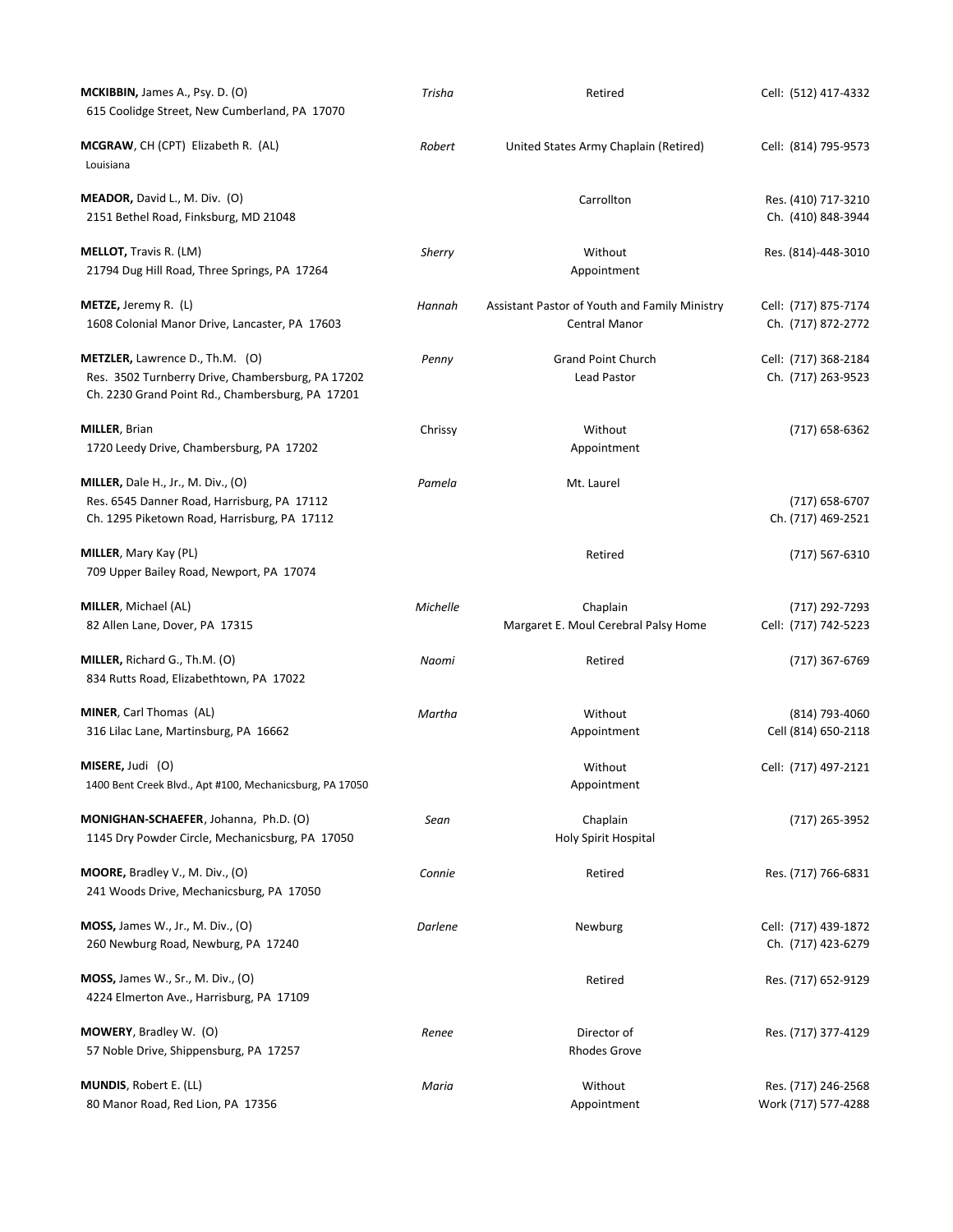| MURRAY, Daniel T. (O)<br>Res. 7 Gobin Drive, Carlisle, PA 17013                                                                           | Christina | Mt. Holly Springs                                                    | (717) 887-4000                              |
|-------------------------------------------------------------------------------------------------------------------------------------------|-----------|----------------------------------------------------------------------|---------------------------------------------|
| <b>MURRAY</b> , Retta K. (O)<br>313 Clear Springs Road, Dillsburg, PA 17019                                                               | Robert    | Without<br>Appointment                                               | (717) 432-7592                              |
| MUSSER, Jeffrey (O)<br>P.O. Box 98 Wood, PA 16694                                                                                         | Cindy     | Round Knob and<br>Reality                                            | (814) 635-2119                              |
| <b>MYERS, Joseph</b><br>11182 Elliots Run Road, Three Springs, PA 17264                                                                   | Melanie   | Beavertown<br>Long Term Pulpit Supply                                | (814) 448-2111                              |
| <b>MYERS</b> , Thomas (O)<br>127 N. Main St., P.O. Box 420, Bendersville, PA 17306                                                        | Ada       | <b>Approved Ministry</b><br>Bible Teacher/Chaplain @ Scotland Campus | Cell: (717) 798-5054                        |
| <b>NEELY,</b> Jon R., M. Div. (O)<br>258 Sandy Run Road, Altoona, PA 16601                                                                | Betty     | Retired                                                              | Res. (814) 946-4110<br>Ch. (814) 942-1007   |
| NEELY-PLETCHER, Rachel A. (O)<br>Res. 251 White Oak Lane, Duncansville, PA 16635                                                          | Shawn     | Without<br>Appointment                                               | Res. (814) 693-9574<br>Cell: (814) 931-2487 |
| <b>NELSON, Michael R., M. Div., (O)</b><br>Res. 2584 Sheaffer Road, Elizabethtown, PA 17022<br>Ch. 4860 Lindle Road, Harrisburg, PA 17111 | Pat       | Swatara                                                              | Cell: (717) 689-0170<br>Ch. (717) 564-6673  |
| NEWCOMER, Garry L. (O)<br>1003-D Priority Road, York, PA 17404                                                                            | Donna     | Without<br>Appointment                                               | (717) 900-8715                              |
| NEWELL, David B. (O)<br>3583 Scotland Rd., P.O. Box 391, Scotland, PA 17254                                                               | Linda     | <b>Scotland Campus</b><br>President and CEO                          | (717) 552-2221<br>Scotland: 1-800-493-1714  |
| <b>NGARAMA,</b> Joel (LM)<br>422 Coreopsis Drive, Lancaster, PA 17602                                                                     | Zipporah  | Without<br>Appointment                                               | (717) 898-0566                              |
| NITCHMAN, Kenneth E., M.A.R., (O)<br>47 Ranck Avenue, Lancaster, PA 17602                                                                 | Teresa    | Retired                                                              | (717) 682-2311                              |
| OCASIO, April (O)<br>Res. 53 Union Church Road, Halifax, PA 17032<br>Ch. 36 Jacobs Church Road, Halifax, PA 17032                         | Angel     | <b>Uplift Community</b>                                              | $(717) 557 - 5166$<br>Ch. (717) 827-3523    |
| OCKER, Brian (O)<br>30 West I Street, Carlisle, PA 17013                                                                                  | Denay     | Without<br>Appointment                                               | (717) 258-9691                              |
| <b>ORADAT, Samuel P. (L)</b><br>8 Westwood Court, Enola, PA 17025                                                                         | Melissa   | Duncannon                                                            | Cell: (443) 880-7092<br>Ch. (717) 834-3373  |
| OSBORN, Glendon (O)<br>1063 Eppley Road, Mechanicsburg, PA 17055                                                                          | Betty     | Approved Ministry<br>Carlisle                                        | (717) 790-3851                              |
| PEALE, Shawn (PL)<br>10 Hollinger Street, Mt. Holly Springs, PA 17063                                                                     |           | Director of Youth Ministry<br>Newville                               | Ch. (717) 776-5223<br>Cell: (856) 689-7736  |
| PECK, Glenn D., Diploma, (O)<br>204 Green Meadow Dr., Chambersburg, PA 17202                                                              | Nancy     | Retired<br>Blair's Valley and Mercersburg                            | Res. (717) 552-2084                         |
| PEREZ, Jeannette (O)<br>4100 MillBrook Road, Mt. Joy, PA 17552                                                                            | Ricardo   | Betesda<br>Church Plant                                              | (717) 333-2184                              |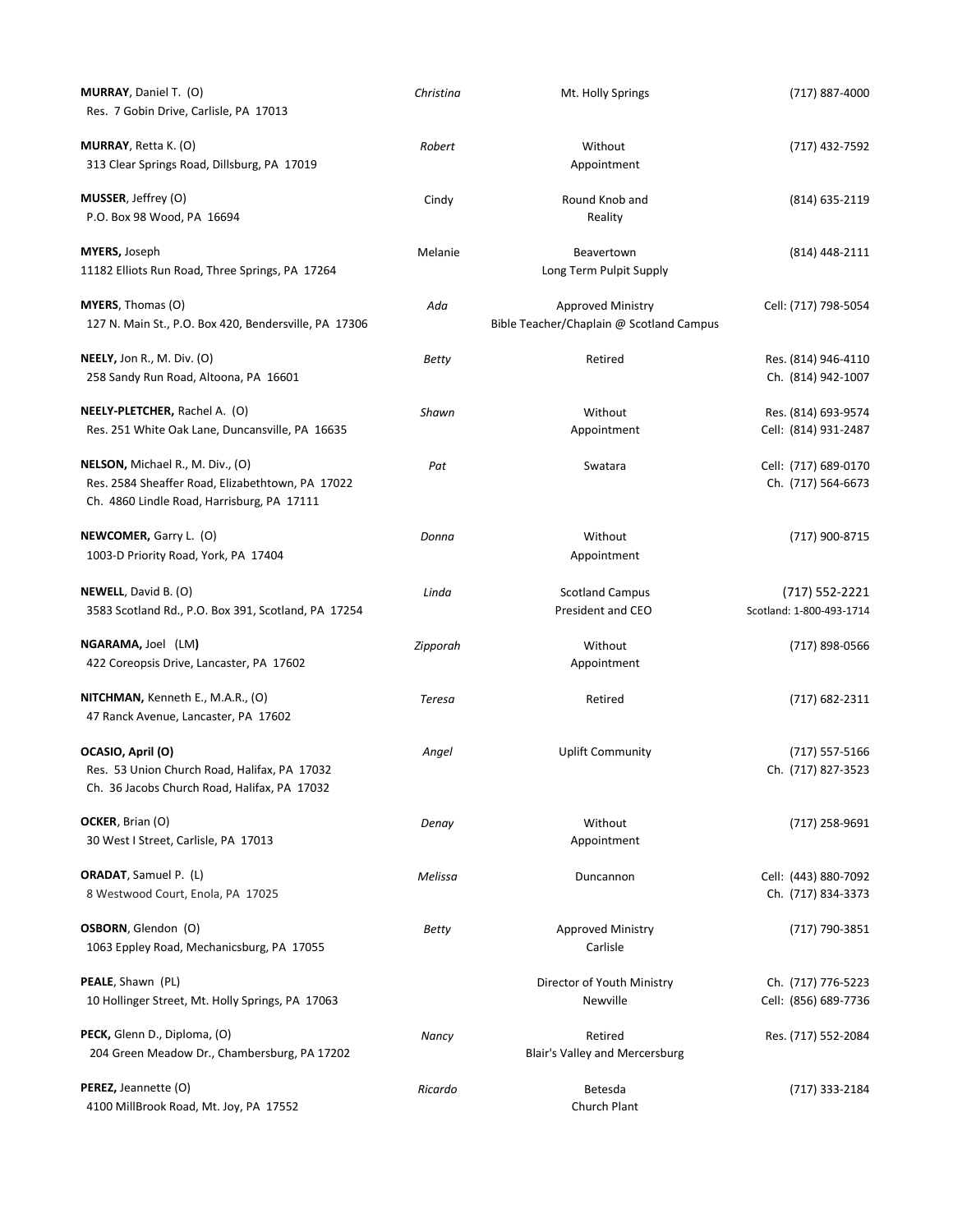| PEREZ, Ricardo (O)<br>4100 MillBrook Road, Mt. Joy, PA 17552                                                                            | Jeannette | Betesda<br>Church Plant                             | (717) 333-2184                              |
|-----------------------------------------------------------------------------------------------------------------------------------------|-----------|-----------------------------------------------------|---------------------------------------------|
| PIERRE-LOUIS, Edris<br>374 Princeton Avenue, Jersey City, NJ 07305                                                                      | Marie     | Jersey City                                         |                                             |
| PLETCHER, Ernest E. (O)<br>171 Emerson Street, Rockwood, PA 15557                                                                       | Carolyn   | Retired                                             | Cell: (814) 352-3071                        |
| POE, Michael R., M. Div. (O)<br>Res. 705 Yorkshire Drive, Carlisle, PA 17013<br>Ch. 705 Glendale Street, Carlisle, PA 17013             | Natinha   | Carlisle                                            | Ch. (717) 249-3451<br>Res. (717) 462-6281   |
| <b>POMFREY, Anthony (AL)</b><br>6 Brennan Drive, P.O. Box 601, Clear Springs, MD 21722                                                  | Beverly   | Mt. Briar                                           | Cell: (301) 991-2883                        |
| <b>PRICE</b> , Donald G. (O)<br>35 Detwiler Avenue, Mt. Joy, PA 17552                                                                   | Faye      | Stone<br>Glen                                       | Cell: (717) 475-9017                        |
| <b>QUADE,</b> Frederick C., (O)<br>812 Christine Lane, Lancaster, PA 17601                                                              | Marsha    | Retired                                             | Res. (717) 898-9869<br>Cell: (717) 823-7670 |
| <b>RAMSEY, Brian L. (AL)</b><br>165 Zion Road, Newburg, PA 17240                                                                        | Emily     | Director of Discipleship Ministries<br>Doubling Gap | (717) 423-9908                              |
| <b>REBER, Stacie</b><br>Res. 7 E. Front St., Suite #200, Shiremanstown, PA 17011<br>Ch. 35 South Locust Street, Shiremanstown, PA 17011 |           | Shiremanstown<br>Children and Youth Director        | (717) 424-6766<br>Ch. (717) 737-7600        |
| REECE, Trevor (AL)<br>Res. 6 Kenwood Building, Middletown PA 17057                                                                      | Nickie    | <b>Bainbridge</b>                                   | (717) 847-1064                              |
| REESE, Richard L., B.S., (O)<br>40 Oak Hill Road, York Springs, PA 17372                                                                | Sharon    | Retired<br>Associate Pastor - Newville              | Cell: (717) 961-0074                        |
| REGITZ, Dennis K. (O)<br>27 Charlestown Road, Washington Boro, PA 17582                                                                 | Carol     | Home Faith<br>Communities                           | Cell: (717) 371-1850<br>(717) 881-5354      |
| <b>REINEMAN, L. Eugene, III (O)</b><br>1915 Maraposa Drive, Chambersburg, PA 17202                                                      | Joey      | Without<br>Appointment                              | Res. (717) 263-8653                         |
| RICHARDSON, Kevin E., D. Min. (O)<br>5836 Simsbury Drive, Harrisburg, PA 17111                                                          | Ruth      | Red Land<br>Brethren in Christ                      | (717) 671-8442                              |
| ROBBINS, Timothy P. (O)<br>102 Glencove, Nicholasville, KY 40356                                                                        | Brenda    | Without<br>Appointment                              | (859) 457-3995                              |
| ROBINSON, David H. (O)<br>Res. 4958 Bossler Road, Elizabethtown, PA 17022<br>Ch. 144 South Market Street, Elizabethtown, PA 17022       | Nicole    | Elizabethtown                                       | Cell (717) 802-0345<br>Ch. (717) 367-7060   |
| <b>ROCK</b> , Brad (AL)<br>33 Sunny Lane, Chambersburg, PA 17201                                                                        | Summer    | Without<br>Appointment                              | (717) 729-3003                              |
| <b>RONO, Realff S. (LM)</b><br>3455 Foxianna Road, Middletown, PA 17057                                                                 | Judith    | African Mission<br>Center                           | $(717) 581 - 1190$                          |
| ROSENBERRY, Edward L., M. Div., (O)<br>885 West Old York Road, Carlisle, PA 17013                                                       | Linda     | Retired<br>McClure's Gap                            | (717) 492-6900                              |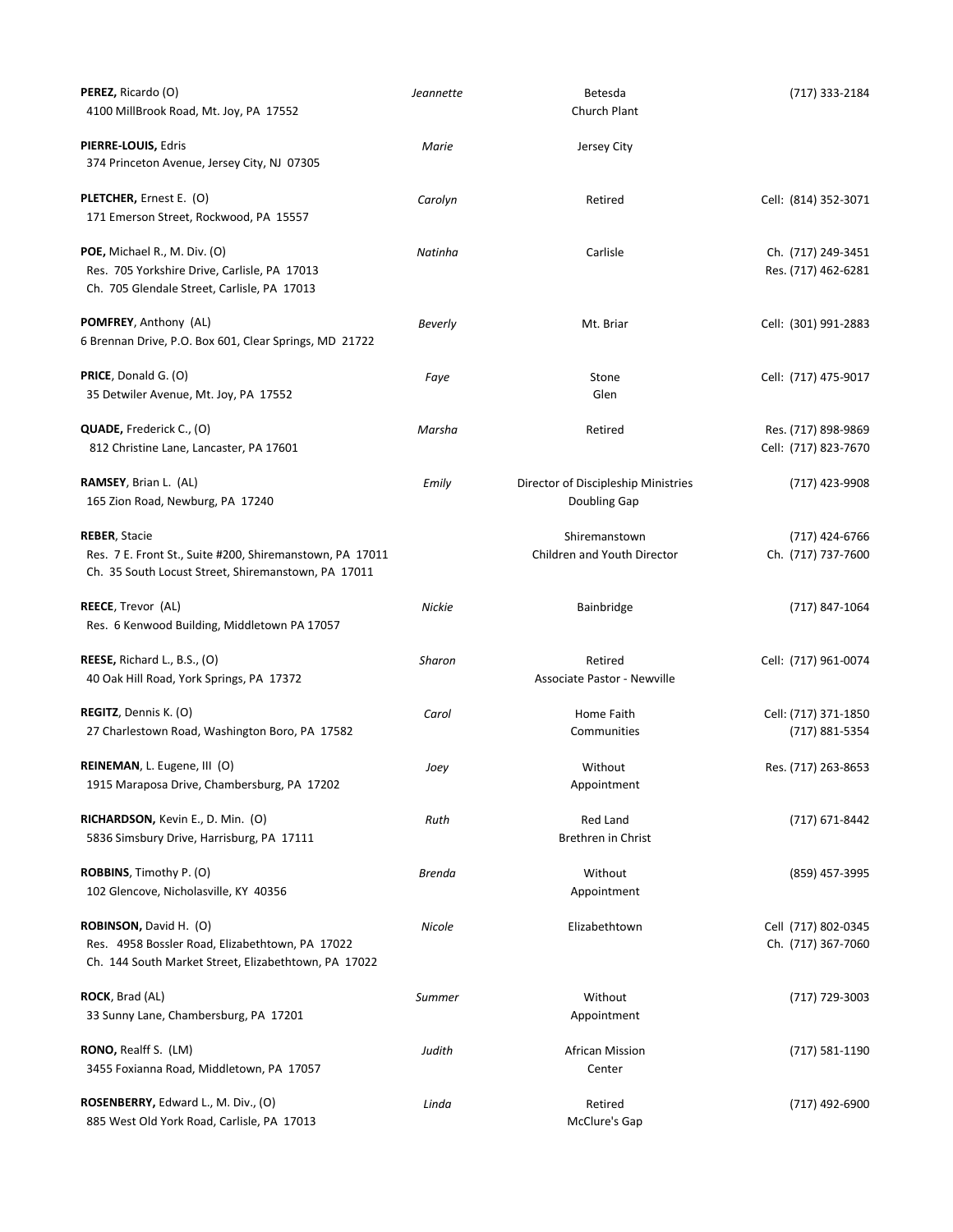| ROSENBERRY, Linda (O)<br>885 West Old York Road, Carlisle, PA 17013                                                        | Edward   | Germantown<br>Intentional Interim                 | (717) 701-0486                              |
|----------------------------------------------------------------------------------------------------------------------------|----------|---------------------------------------------------|---------------------------------------------|
| <b>ROSENBERRY,</b> Trevor E., M. Div., (O)                                                                                 | Korena   | Without                                           | (717) 776-6873                              |
| 306 Kralltown Road, Wellsville, PA 17365                                                                                   |          | Appointment                                       | Cell: (717) 360-0827                        |
| ROTH, Kyle (O - Evangelical Congregational Church)<br>1850 State Route 72N, Lebanon, PA 17046                              | Lori     | <b>Valley View</b>                                | Res. (717) 272-9866<br>Cell: (717) 269-3899 |
| RULEY, Howard L., D.Min. (O)<br>908 Pine Avenue, Frederick, Maryland 21701                                                 | Vickie   | Parkway                                           | $(301) 514 - 2512$<br>Ch. (301) 663-0741    |
| <b>RUNYAN,</b> Roddy A., A.A. (O)<br>1370 Waggoners Gap Road, Carlisle, PA 17015                                           | Nancy    | North Middleton                                   | (717) 226-1129                              |
| SCHEUING, Rodger A., M.Div. (O)<br>106 Maple Avenue, Marysville, PA 17053                                                  |          | Marysville                                        | Cell: (717) 497-3375<br>Ch. (717) 957-2730  |
| SCHMIDT, Alann (O)<br>23993 Parks Road, Orbisonia, PA 17243                                                                | Tracey   | Cherry<br>Grove                                   | Cell: (717) 860-2769<br>(814) 448-9755      |
| SCHOOLEY, Michael C. (O)<br>240 Breesport Road, Horseheads, NY 14845                                                       | Jeanna   | Higher Hope Church                                | Cell: (607) 377-2991                        |
| SCHORY, Mark S. (AL)<br>2346 Aronimink Circle, Fayetteville, PA 17222                                                      | Deb      | Without<br>Appointment                            | Res. (717) 695-0326                         |
| <b>SCHRADE</b> , Darrell (O)<br>1853 Pineview Drive, York, PA 17408                                                        | Teresa   | Mount<br>Olivet                                   | (717) 801-8275                              |
| <b>SCOTT, Matthew J. (O)</b><br>Mail. P.O. Box 117, Wallaceton PA 16876<br>Ch. 154 Clearfield Street, Wallaceton, PA 16876 | Mindie   | Cornerstone Community Fellowship<br>Church of God | (814) 342-0828<br>Cell: (814) 577-2830      |
| SELCHER, John W., M. Div., (O)<br>750 Spring Garden Dr., Middletown, PA 17057                                              | Diane    | Retired                                           | (717) 460-2408                              |
| <b>SELLERS, Barry J. (O)</b><br>7624 Dunbar Drive SW, Sunset Beach, NC 28468-4616                                          | Lori     | Retired                                           | Res. (717) 367-6276                         |
| <b>SHAFFER</b> , James R. (L)<br>605 New Street, Roaring Spring, PA 16673                                                  | Patricia | Martinsburg                                       | (814) 505-3708                              |
| <b>SHAFFER,</b> Kenneth (PL)<br>354 North 66th Street, Harrisburg, PA 17111                                                | Cathy    | Progress                                          | Res. (717) 649-7468<br>Ch. (717) 545-3512   |
| SHAWVER, Adam (TL)<br>39 Quick Lane, Mount Union, PA 17066                                                                 | Julie    | Walnut<br>Grove                                   | (814) 599-7857                              |
| <b>SHEAFFER, Kent (O)</b><br>507 Dewitt Avenue, Harrisburg, PA 17109                                                       | Marla    | Without<br>Appointment                            | Cell: (717) 574-5958                        |
| <b>SHENTON, Matthew (O) CH(CPT-P)</b><br>3352 Eastgate Street, Eastover, NC 28312                                          | Joelle   | Chaplain (MAJ) United States Army<br>Fort Bragg   | Cell: (910) 973-0708                        |
| SHEW, Gary W., D.Min. (O)<br>26 West Shortcut Road, Newport, PA 17074                                                      | Carol    | 1st Pine Grove                                    | Res. (717) 205-7559<br>Cell: (717) 275-3451 |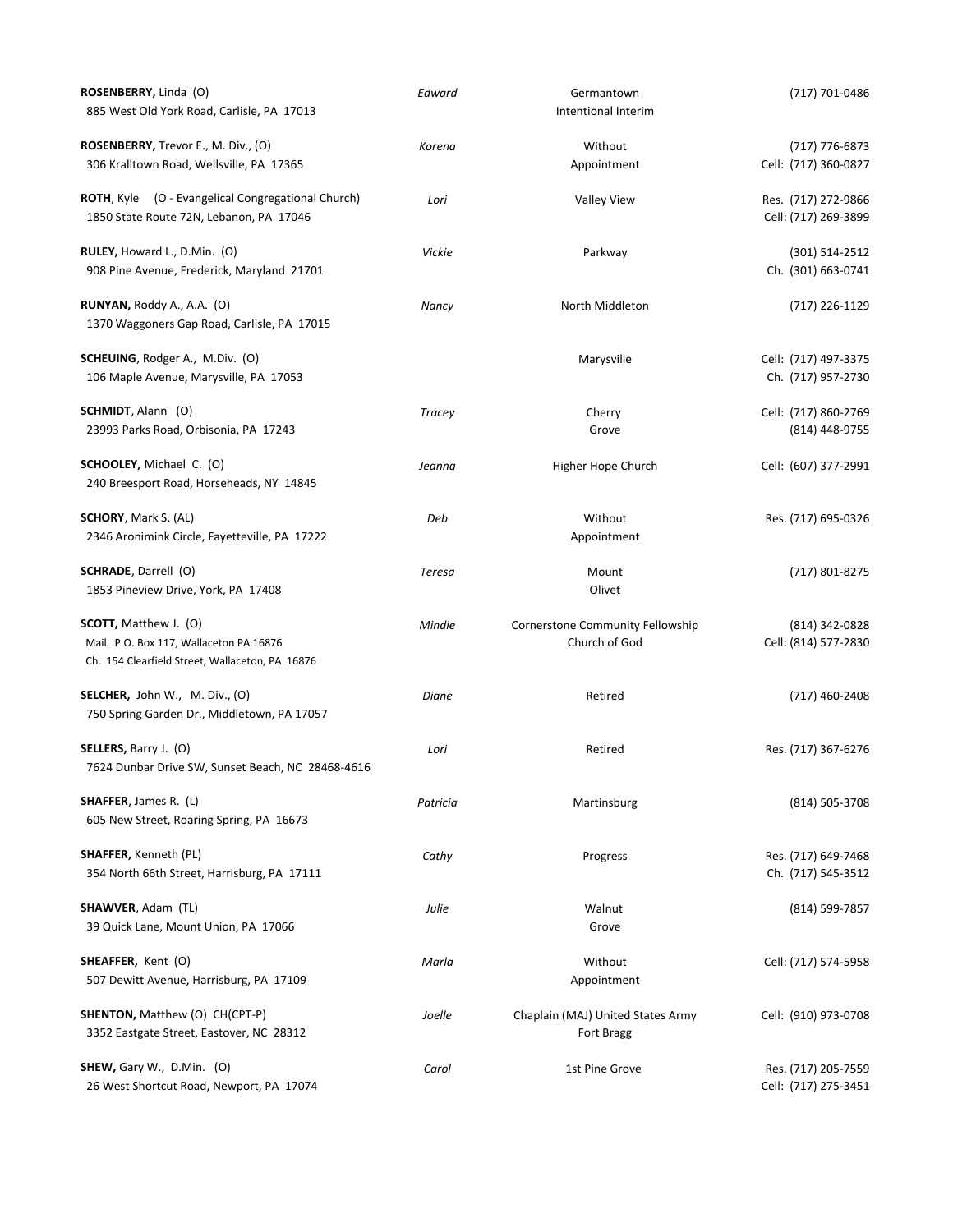| <b>SHIFLER, Kimberly B., D.Min. (O)</b><br>Res. 46 West Roosevelt, Middletown, PA 17057<br>Ch. 245 West High Street, Middletown, PA 17057             | Jeff          | Middletown                            | Res. (717) 944-4983<br>Ch. (717) 944-9608   |
|-------------------------------------------------------------------------------------------------------------------------------------------------------|---------------|---------------------------------------|---------------------------------------------|
| <b>SHIFLER, R. Victor, (O)</b><br>219 East Lincoln Avenue, Lititz, PA 17543                                                                           | Barbara       | Retired                               | (717) 627-3154                              |
| SHOAP, Gerald E., B.S. (O)<br>937 Elderberry Lane, Sunset Beach, NC 28468                                                                             | Janice        | Retired                               | Res. (717) 630-0409                         |
| SHUBERT, John W. (O)<br>76 Hillside Drive, Chambersburg, PA 17202                                                                                     | Karen         | Retired                               | Res. (717) 352-8375                         |
| <b>SINGLETON</b> (HOUSTON), Mary (TL)<br>2916 Parkway Avenue, Charlotte, NC 28208                                                                     | Bernard       | House of Restoration                  | (704) 891-4876                              |
| <b>SITES, Carolyn (AL)</b><br>201 Evergreen Drive, Marysville, PA 17053                                                                               | Ed            | Glenvale<br><b>Associate Pastor</b>   | Res. (717) 957-3244<br>Ch. (717) 957-4573   |
| <b>SLEASMAN</b> , Earl M. (O)<br>527 South Braddock Avenue, Apt #1, Pittsburgh, PA 15221                                                              | Donna         | Retired                               | (412) 646-1982                              |
| <b>SMITH, Dylan (O)</b><br>62 Lonesome Road, Newville, PA 17241                                                                                       | Meagan        | Goldsboro<br><b>Associate Pastor</b>  | Cell: (717) 386-3652                        |
| SMITH, Jason D. (O)<br>2477 Leaman Road, Ronks, PA 17572                                                                                              | Heidi         | Approved<br>Ministry                  | Cell: (717) 405-7209                        |
| <b>SMITH,</b> Kenneth E., B.S. (O)<br>4216 Kettle Road, Altoona, PA 16601                                                                             | <b>Brenda</b> | Retired<br>Lakemont                   |                                             |
| <b>SMITH</b> , Mark (L)<br>318 Pitt Street, Enola, PA 17025                                                                                           |               | Glenvale<br>Associate Pastor          | Res. (717) 802-4901<br>Cell: (717) 462-0900 |
| SMITH, Scott (PL)<br>1136 State Road, Duncannon, PA 17020                                                                                             |               | Glenvale<br><b>Associate Pastor</b>   | Cell: (717) 480-2803                        |
| SNYDER, Donald C. (O)<br>Res. 461 Crossroad School Rd., Carlisle, PA 17015<br>Ch. 50 McCrea Road, Newville, PA 17241                                  | Tammy         | Doubling<br>Gap                       | Res. (717) 776-1191<br>Ch. (717) 776-6092   |
| <b>SNYDER, John A., M. Div., (O)</b><br>307 Oakridge Lane, Murrysville, PA 15668                                                                      | Donna         | Retired                               | Cell: (717) 574-3606                        |
| <b>SNYDER, Mark C. (AL)</b><br>Res. 98 Fairview Street, Lot #11, Carlisle, PA 17015                                                                   | Michelle      | Little<br>Germany                     | (717) 961-0356                              |
| <b>SONNAL, Jean Andre (O)</b><br>607 Sealofts Drive, Apt. #212, Boynton Beach, FL 33426                                                               | Naomi         | Without<br>Appointment                |                                             |
| SORBELLO, Ben (PL)<br>105 Honey Locust Circle, Dover, PA 17315                                                                                        |               | Friendship<br><b>Associate Pastor</b> | (856) 279-8739                              |
| <b>SPANGLER, George A., M. Div. (O)</b><br>Res. 208 South High Street, Mechanicsburg, PA 17055<br>Off. 211 North Arch Street, Mechanicsburg, PA 17055 | Rebecca       | <b>Turning Point</b>                  | (717) 795-1861                              |
| SPENCER, Everett, Sr. (TL)<br>1098 Bullsboro Drive #15, Newnan, GA 30265                                                                              | Carol         | New Dimensions Church                 | (678) 480-8472                              |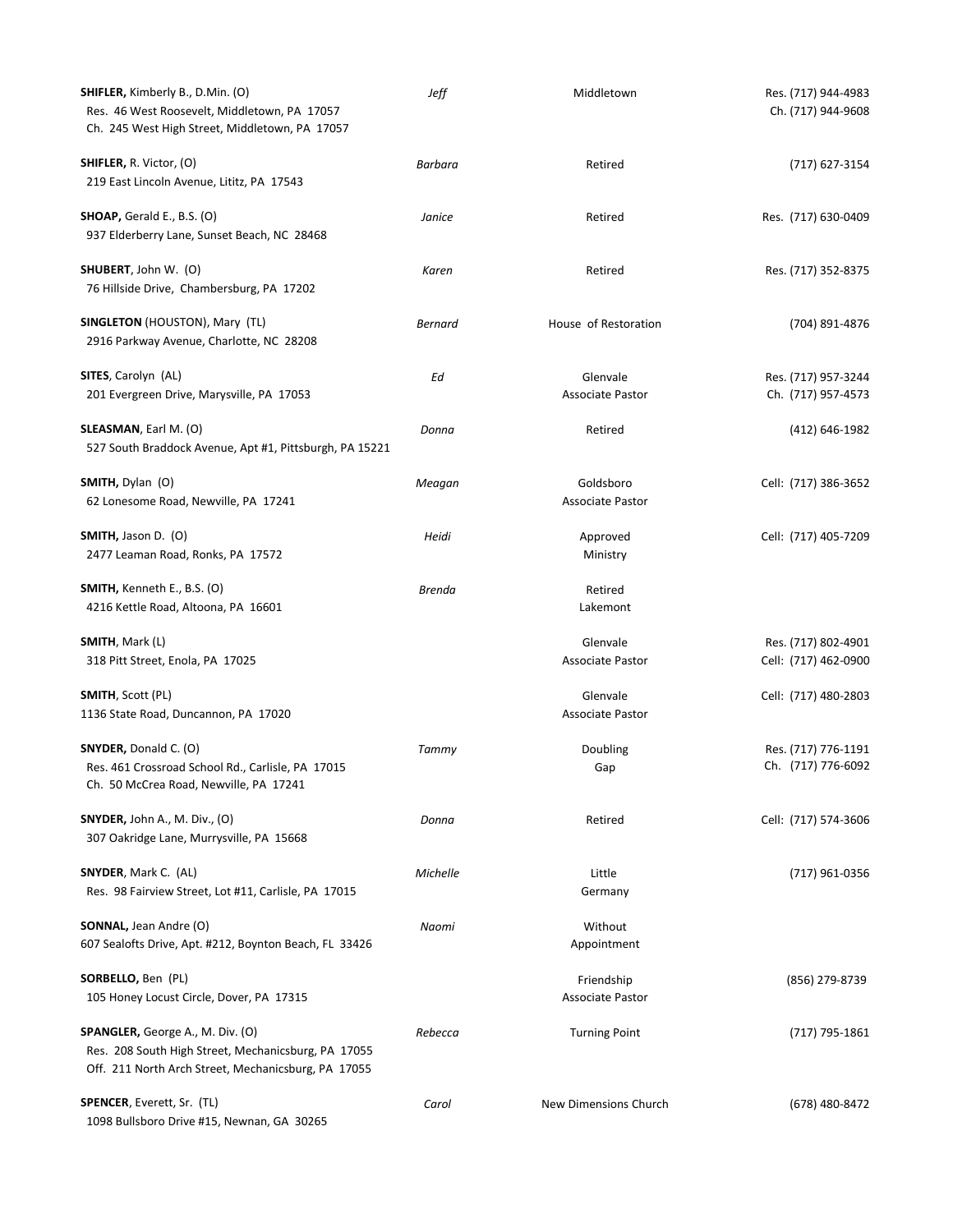| SPENCER, Judd M. Div. (O)<br>Mailing Address: 8750 Antonia Ave., Manassas, VA 20110<br>Location: 9817 Godwin Drive, Manassas, VA 20110 | Katie           | Liberty                                                   | Cell: (205) 382-1660                        |
|----------------------------------------------------------------------------------------------------------------------------------------|-----------------|-----------------------------------------------------------|---------------------------------------------|
| SPONSELLER, Michael (O)<br>860 Old Westminster Road, Hanover, PA 17331                                                                 | Tonya Joy       | Hanover<br>Pastor of Student Ministries                   | Res. 717-632-8759<br>Ch. (717) 637-1100     |
| $STAHL$ , G. Barry, M. Div., (O)<br>5834 Linglestown Road, Harrisburg, PA 17112                                                        | Brenda          | Linglestown                                               | (717) 545-4788                              |
| <b>STARR</b> , Nathan<br>123 South Market Street, Martinsburg, PA 16662                                                                | Marci           | Without<br>Appointment                                    | (814) 617-0299                              |
| <b>STAUFFER, Robert L. (O)</b><br>60 West Walnut Street, Marietta, PA 17547                                                            | Lois            | Retired                                                   | Res. (717) 426-3695                         |
| <b>STEELE, Philip E. (O)</b><br>10 Lynn Avenue, Newburg, PA 17240                                                                      | Cindy           | Green<br>Spring                                           | Res. (717) 372-5774<br>Ch. (717) 776-1220   |
| <b>STEGNER</b> , Larry (L)<br>4647 Southwestern Blvd., Apt #248, Hamburg, NY 14075                                                     | Sharon          | Evangelist/Singer<br>www.LarryStegner.com                 | (716) 440-6880                              |
| <b>STEINBERG, Jeff (Evangelist)</b><br>P.O. Box 590533, Orlando, FL 328590-0533                                                        | Ellen           | Jeff Steinberg Ministries<br>Email: booking@tinygiant.com | (901) 754-5333<br>www.tinygiant.com         |
| <b>STEINBERG, Ellen (Evangelist)</b><br>P.O. Box 590533, Orlando, FL 328590-0533                                                       | Jeff            | Jeff Steinberg Ministries                                 | (901) 754-5333                              |
| <b>STEPHENS</b> , Nick Francis (AL)<br>Res. 1101 Sterling Place, Lancaster, PA 17603<br>Ch. 52 North Queen Street, Lancaster, PA 17603 | Sharon          | Living<br>Faith                                           | Res. (717) 723-8104                         |
| STILES, Ian (AL)<br>515 Hershberger Street, Martinsburg, PA 16662                                                                      | <b>Brittany</b> | Without<br>Appointment                                    | (814) 932-8454                              |
| STOOPS, Dale G. (O)<br>301 Irvin St. P. O. Box 96 Brisbin, PA 16620                                                                    | Lori            | <b>Brisbin</b><br>First                                   | Res. (814) 497-4011<br>Cell: (717) 961-7549 |
| <b>STOPYRA</b> , Joseph M. (O)<br>1268 Candice Lane, Chambersburg, PA 17201                                                            | Amy             | Blue<br>Mountain                                          | Res. (717) 262-1028<br>Cell: (717) 404-1244 |
| SWEIGART, Scott (O)<br>571 East Hummelstown St., Elizabethtown, PA 17022<br>Mail: P. O. Box 145, Maytown, PA 17550                     | Penny           | Maytown                                                   | Res. (717) 367-8302<br>Ch. (717) 426-3117   |
| SWOPE, Lester L. (AL)<br>527 Park Avenue N205, Quarryville, PA 17566                                                                   | <b>Dolores</b>  | Retired                                                   | Res. (717) 709-0335                         |
| SWORD, David (O)<br>13146 Gruber Road, Clear Springs, MD 21722                                                                         | Michelle        | <b>Hagerstown First</b>                                   | Res. (301) 842-3205<br>Ch. (301) 733-8185   |
| <b>TAYLOR, Edward A., Jr., (O)</b><br>P.O. Box 167, Etters, PA 17319                                                                   | Shelly          | Inactive                                                  | Res. (717) 938-1135                         |
| TEMPLETON, Roger H. Jr. (AL)<br>9262 Elk Run Road, Catlett, VA 20119                                                                   | Yvonne          | Retired                                                   | (540) 788-6082                              |
| THIBOLDEAUX, Mark, Sr. (L)<br>1656 Book Road, Lancaster, PA 17602                                                                      | Julie           | <b>High View</b>                                          | (717) 330-8919                              |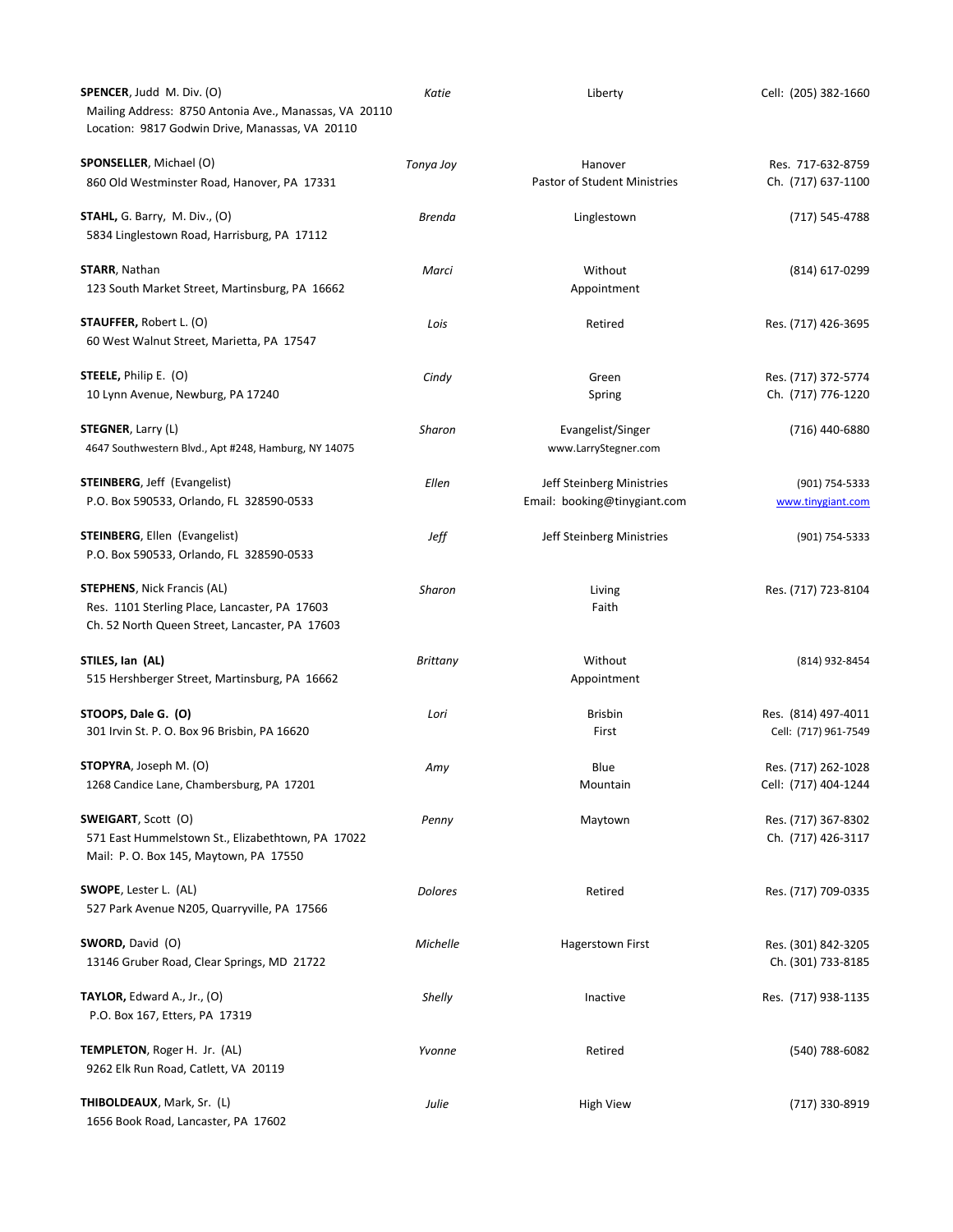| THERMIDOR, Walter (O)<br>195 E Hazeltine Avenue, Kenmore, NY 14217                                                                        | Marie           | Without<br>Appointment                           | (716) 533-9814                             |
|-------------------------------------------------------------------------------------------------------------------------------------------|-----------------|--------------------------------------------------|--------------------------------------------|
| <b>THOMAS, Daniel E. (O)</b><br>Res. 228 Meade Avenue, Hanover, PA 17331<br>Ch. 600 Fairview Drive, Hanover, PA 17331                     | Diane           | Hanover<br>Pastor of Congregational Care         | (717) 586-4353<br>Ch. (717) 637-1100       |
| THOMAS, David R., M. Div. (O)<br>5240 Vine Street, Philadelphia, PA 19139                                                                 | Mary            | Without<br>Appointment                           | Res. (215) 472-1849                        |
| <b>THOMAS</b> , Diane (PL)<br>228 Meade Avenue, Hanover, PA 17331                                                                         | Daniel          | Without<br>Appointment                           | $(717) 521 - 6682$                         |
| <b>THOMAS</b> , Fredrick L. (O)<br>39 North Seventh Street, Columbia, PA 17512                                                            | Diana           | Columbia<br>www.columbiachurchofgod.org          | Res. (717) 201-9847<br>Ch. (717) 684-8834  |
| <b>THORNTON, Richard F., M. Div., (O)</b><br>635 Brickdust Court, Fort Mill, SC 29708                                                     | Diane           | Southeast Field Director<br>richnjesus@gmail.com | Cell: (717) 654-5214                       |
| THUMMA, John B. (O)<br>P.O. Box 176, 55 Blue Jay Rd., Vanderwagen, NM 87326                                                               | Toni            | Hooghan Nizhoni and<br>Gamerco                   | Res. (505) 778-5932<br>Ch. (505) 863-3732  |
| <b>THURSTON, Gilbert</b><br>4617 Custer Drive, Harrisburg, PA 17110                                                                       | Lisa            | Exponential                                      | Res. (717) 769-4458<br>Cell (717) 461-3288 |
| TOBAY, George (TL)<br>1830 Buchanan St., Croydon, PA 19021                                                                                |                 | <b>Blessed Assurance</b>                         | $(267)$ 622-7237                           |
| TOBIAS, Jory S. (PL)<br>940 Grantham Road, Mechanicsburg, PA 17055                                                                        | Annie           | Without<br>Appointment                           | Cell: (717) 602-5685                       |
| TOSTEN, Matthew A., M. Div., (O)<br>5164 Philadelphia Ave., Chambersburg, PA 17202                                                        | Bethany         | Greenvillage                                     | (717) 387-0710<br>Ch. (717) 264-3769       |
| <b>TRESSLER, II, G. David, B.S. (O)</b><br>Res. 450 South Plum Street, Mt. Joy, PA 17552<br>Ch. 1211 Fairmont Drive, Harrisburg, PA 17112 | Kristen         | Fairmont                                         | Res. (717) 653-0993<br>Off. (717) 652-2418 |
| <b>UTERMAHLEN, Tracey (O)</b><br>4311 Paradise Road, Dover, PA 17315                                                                      | Gregory         | York West Poplar Street                          | (717) 881-5354                             |
| <b>VANDER WIELE, Dean (TL)</b><br>154 Woodmeadow Drive, Denver, PA 17517                                                                  | Kathy           | Chestnut Hill Church at Lancaster                | $(610)$ 209-4061                           |
| <b>VAUGHN, Richard (AL)</b><br>Res. 314 East Main Street, Mount Joy, PA 17552<br>Ch. 30 East Main Street, Mount Joy, PA 17552             | Virginia        | Mount Joy                                        | (717) 286-7717<br>Ch. (717) 653-4695       |
| <b>VERBEECK, Sherry (Hocking) (O)</b><br>21 Evergreen Street, Gordonville, PA 17529                                                       | <b>Thomas</b>   | Without<br>Appointment                           | Cell: (717) 847-0119                       |
| <b>VINEYARD, Brian (AL)</b><br>126 Walker Street, P.O. Box 48, Wallaceton, PA 16876                                                       | Patricia        | Without<br>Appointment                           | (814) 592-5746                             |
| <b>WALKER, Michael C., D. Min., (O)</b><br>858 Bowman Road, Chambersburg, PA 17202                                                        | <b>Beatrice</b> | Dean<br><b>Ministry Training Institute</b>       | Cell: (717) 574-5924                       |
| <b>WARNER, Brian D. (O)</b><br>Res. 349 Old Stonehouse Road (South), Boiling Spring 17007                                                 | Kelly           | Churchtown                                       | Cell: (717) 580-0263<br>Ch. (717) 258-5337 |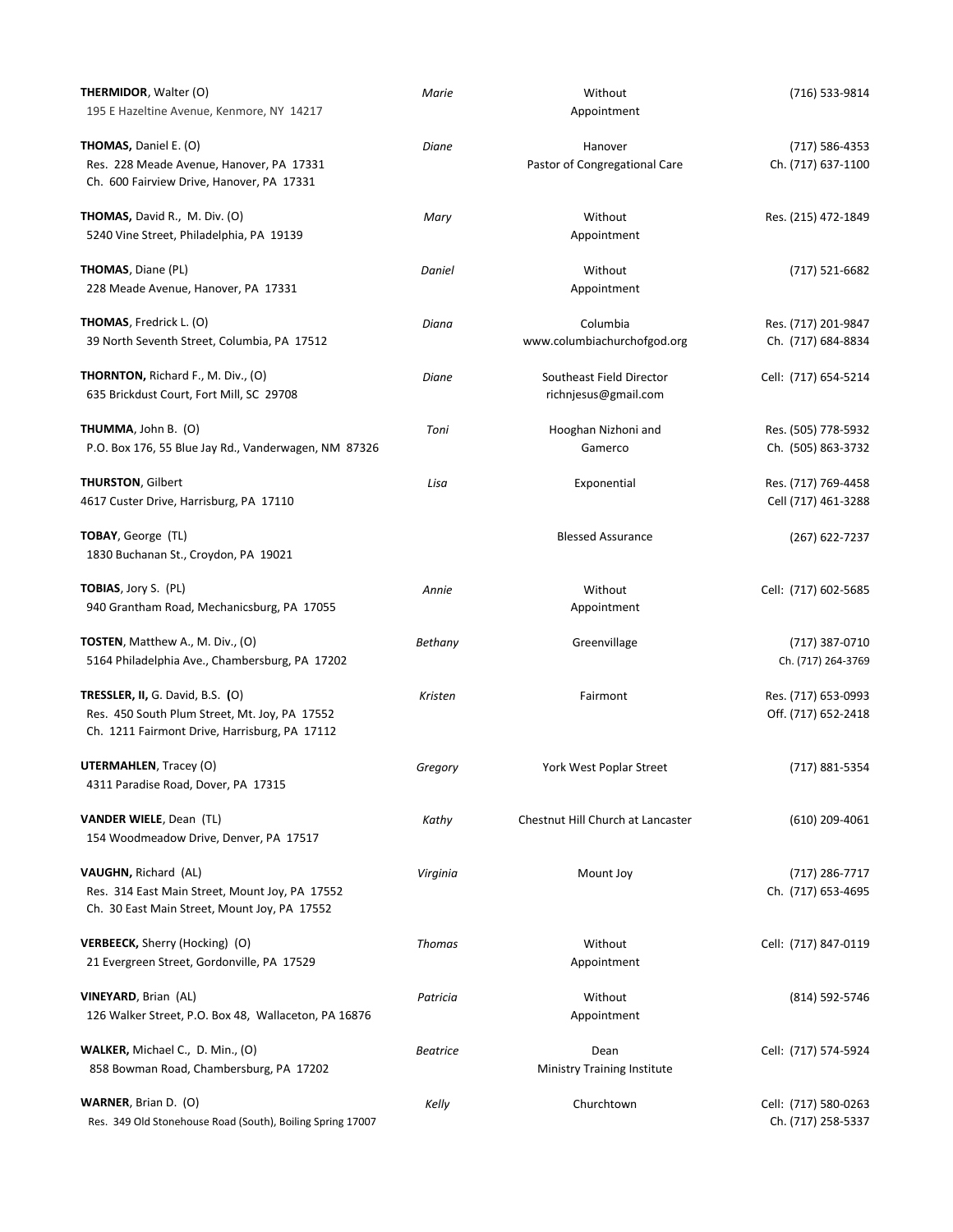#### Ch. 351 Old Stonehouse Road (South), Boiling Spring 17007

| <b>WARNER</b> , Richard L. (AL)<br>210 Meals Dr., Carlisle, PA 17015            | Cindy    | New Hope                             | Res. (717) 243-4138<br>Cell: (717) 422-1076 |
|---------------------------------------------------------------------------------|----------|--------------------------------------|---------------------------------------------|
| WAY, David A. (AL)<br>3812 5th Avenue, Altoona, PA 16601                        | Victoria | Without<br>Appointment               | Res. (814) 942-2980<br>Cell: (814) 201-8243 |
| WEIDNER, Donald W., M. Div., (O)                                                |          | Retired                              | Res. (717) 944-5626                         |
| 111 South Wood Street, Middletown, PA 17057                                     |          |                                      |                                             |
| WEIDNER, Robert J., M. Div., (O)<br>111 South Wood Street, Middletown, PA 17057 |          | Retired                              | Res. (717) 944-5626                         |
| WEIL, Thomas P. (O)                                                             | Libby    | Without                              | Cell: (301) 639-2140                        |
| 257 Lantern Lane, Chambersburg, PA 17201                                        |          | Appointment                          |                                             |
| WHITE, Dean R. (AL)                                                             | Barbara  | East                                 | (717) 808-0605                              |
| 643 Deturksville Road, Pine Grove, PA 17963                                     |          | Hanover                              |                                             |
| WHITE, Dustin R. BS, MAR, (O)                                                   | Kari     | Without                              | (570) 527-8783                              |
| 448 Boyer Street, Halifax, PA 17032                                             |          | Appointment                          |                                             |
| WHITE, Robert E. (O)                                                            | April    | <b>Turning Point</b>                 | Cell: (315) 430-2036                        |
| 5218 Stuart Drive, Mechanicsburg, PA 17055                                      |          | Pastor of Congregational Development |                                             |
| WILLIAMS, David S., M. Div., (O)                                                | Donna    | <b>ERC Director of</b>               | Cell: (717) 805-6027                        |
| 2116 Old York Road, Dillsburg, PA 17019                                         |          | Church Health                        | Off. (717) 652-0255                         |
| WILLS, Robert C., Jr., A.A. (O)                                                 | Rhonda   | Retired                              | Res. (301) 304-0448                         |
| 9420 Highlander Court, Walkersville, MD 21793                                   |          |                                      |                                             |
| WILSON, Ron (TL)                                                                | Angela   | <b>Broad Top City</b>                | Cell: (717) 371-4409                        |
| 2407 Hickory Hill Road, Saxton, PA 16678                                        |          |                                      |                                             |
| <b>WILT,</b> Zack, $M.A.$ (O)                                                   | Amy      | Mount Pleasant                       | Cell: (717) 440-3584                        |
| Ch. 146 South York Road, Dillsburg, PA 17019                                    |          |                                      | Ch. (717) 697-1424                          |
| WINEY, Daniel E., M. Div. (O)                                                   | Betsy    | Without                              | Res. (814) 639-0544                         |
| 120 Shanlley Drive, Port Matilda, PA 16870                                      |          | Appointment                          | Cell: (814) 506-7152                        |
| WITMER, Ernest E. (O)                                                           | Cindy    | <b>Burnside</b>                      | Res. (301) 432-6052                         |
| 18615 Mount Lock Hill Rd., Sharpsburg, MD 21782                                 |          |                                      | Ch. (301) 432-2408                          |
| WITMER, Michael A., M. Div., (O)                                                |          |                                      |                                             |
| 565 Warm Springs Road, Landisburg, PA 17040                                     | Kathy    | Logania<br>Retired                   | Res. (717) 275-3953<br>Ch. (717) 834-0050   |
|                                                                                 |          |                                      |                                             |
| WORKMAN, Bruce M. Div. (AL)<br>61 Waterfront Dr., Baldwinsville, NY 13027       | Rebecca  | Without<br>Appointment               | Res. (717) 385-4728                         |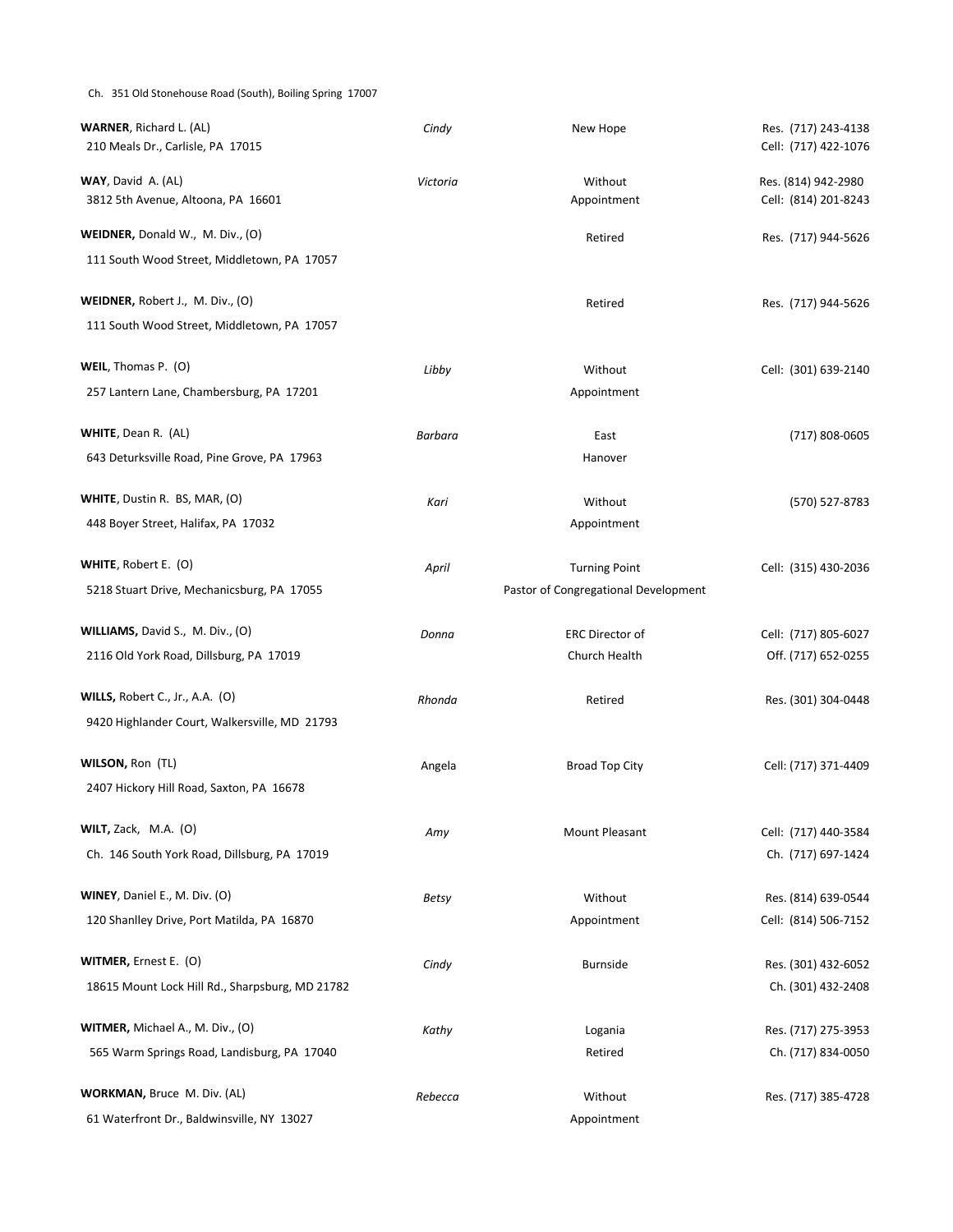| WYNN, David L., Diploma, (O)                           | Anne    |             | Retired                              | (717) 462-4864         |
|--------------------------------------------------------|---------|-------------|--------------------------------------|------------------------|
| 101 Winchester Gardens, Carlisle, PA 17013             |         |             |                                      |                        |
| YERGER, George E., M. Div. (O)                         |         |             | Retired                              | Res. (717) 776-5590    |
| 225 Hunters Road, Newville, PA 17241-9422              |         |             |                                      |                        |
| YODER, John O. BA (O)                                  | Arlene  |             | Retired                              | (717) 492-4391         |
| 1324 Fieldstone Drive, Mount Joy, PA 17552             |         |             |                                      |                        |
| YOST, Charles W., M.Div. (O)                           | Jeanne  |             | Retired US Army Reserve Chaplain/COG | (724) 630-4956         |
| 619 Canvasbach Drive, Etters, PA 17319                 |         |             | <b>Endorser for Chaplains</b>        |                        |
| YOST, David A., M. Div., (O)                           | Lee     |             | Retired                              | Res. (717) 265-6669    |
| 1055 Yocumtown Road, Etters, PA 17319                  |         |             |                                      |                        |
| ZAHORA, Charles J. (O)                                 | Marilyn |             | New Cumberland                       | Cell (717) 712-3008    |
| 323 Reno Avenue, New Cumberland, PA 17070              |         |             |                                      | Ch. (717) 774-2112     |
| ZIMMERMAN, Joseph E., Ph.D. (O)                        | Carolyn |             | Retired                              | Res. (717) 964-3840    |
| 370 Laurelwood Drive, Lebanon, PA 17042                |         |             |                                      |                        |
| ZIMMERMAN, Walter B., M. Div., (O)                     | Sandy   |             | Retired                              | Res. (717) 579-0001    |
| 40 Freemason Drive, Apt. #103, Elizabethtown, PA 17022 |         |             |                                      |                        |
| ZUMBO, Anthony (O)                                     | Wendy   |             | Eberly's Mill                        |                        |
| 116 Old Mill Drive, Camp Hill, PA 17011                |         |             |                                      | Ch. (717) 761-3282     |
| <b>Key Codes:</b><br>(L)<br>License                    | (O)     | Ordained    | (LL) Lay License                     | (PL) Permanent License |
| (LM) Lay Minister                                      | (P)     | Provisional | (LS) Lay Supply                      |                        |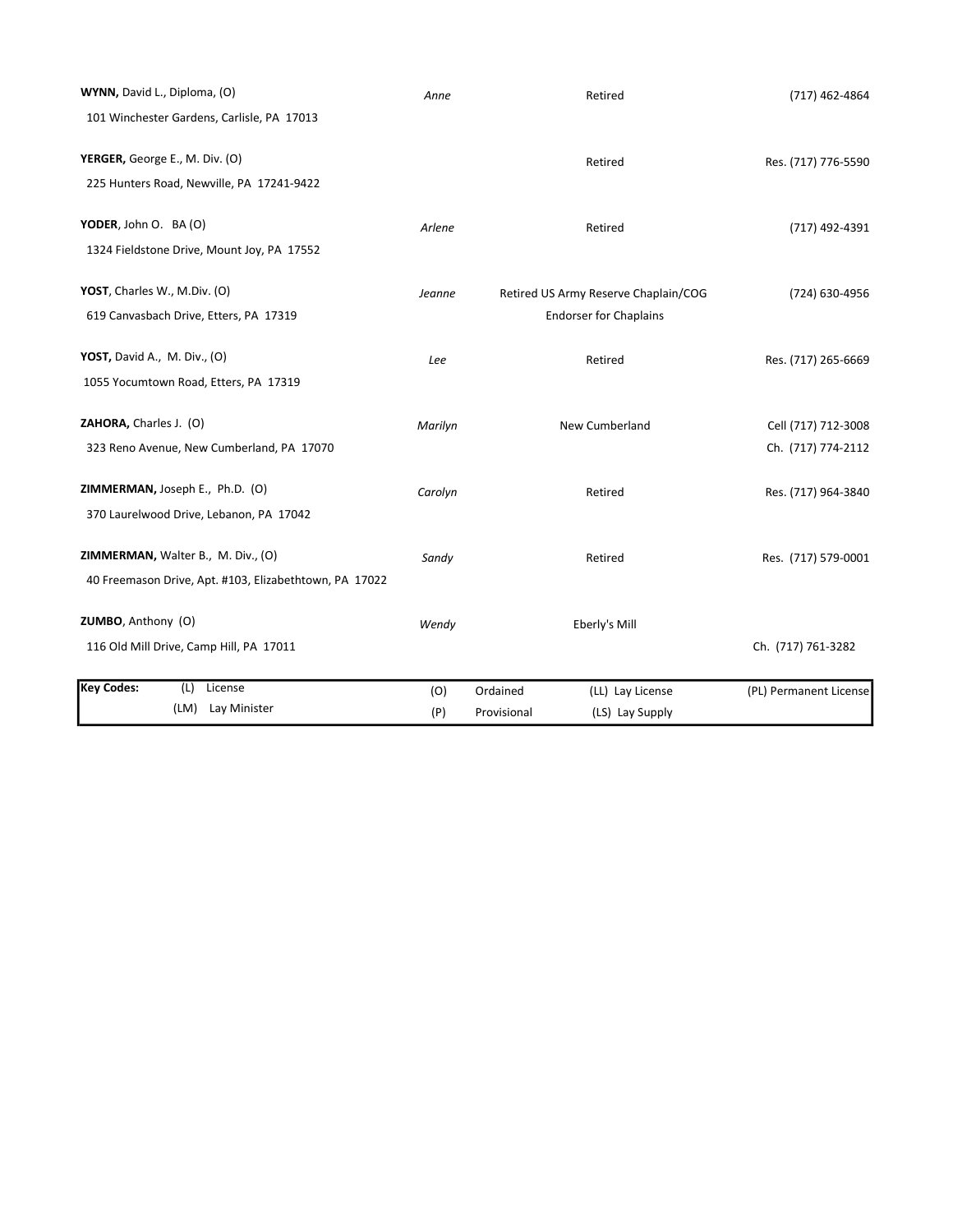| <b>Churches of God, General Conference Offices and Staff</b>                                    |            |                             |
|-------------------------------------------------------------------------------------------------|------------|-----------------------------|
| <b>General Conference Offices</b>                                                               | Office:    | (419) 424-1961              |
| P.O. Box 926, Findlay, Ohio 45839<br>www.cggc.org                                               | FAX:       | (419) 424-3433              |
| Pastor Lance Finley, Executive Director - Email: Lance@cggc.org                                 |            |                             |
| Pastor E. David Green, Manager of Special Projects - Email: daveg@cggc.org                      |            |                             |
| Mr. Travis Helm, Assistant Director of Global Reach - Email: travis@cggc.org                    |            |                             |
| Mr. Trent Grable, Director of Developing Leaders and Strategy - TrentG@cggc.org                 |            |                             |
| Mr. Robert E. Stephenson, Finance Director and Conference Treasurer - Email: Treasurer@cggc.org |            |                             |
| Pastor Ben Tobias, Director of Global Reach - Email: Btobias@cggc.org                           |            |                             |
| <b>University of Findlay Office</b>                                                             |            |                             |
| The University of Findlay                                                                       | Office:    | (419) 422-8313              |
| 1000 North Main Street, Findlay, Ohio 45840                                                     | FAX:       | (419) 424-4822              |
| Dr. Katherine Fell<br>www.findlay.edu                                                           | Toll Free: | 1-800-472-9502              |
| <b>Winebrenner Theological Seminary</b>                                                         |            |                             |
| <b>Findlay Campus</b>                                                                           | Office:    | (419) 434-4200              |
| 950 North Main Street, Findlay, Ohio 45840                                                      | Toll Free: | 1-800-992-4987              |
| Dr. Brent Sleasman, President                                                                   | FAX:       | (419) 434-4267              |
| Website: www.winebrenner.edu                                                                    |            | E-Mail: WTS@winebrenner.edu |

## ERC Ministry Training Institute (MTI)

Dr. Michael C. Walker (717) 574-5924 walker80@comcast.net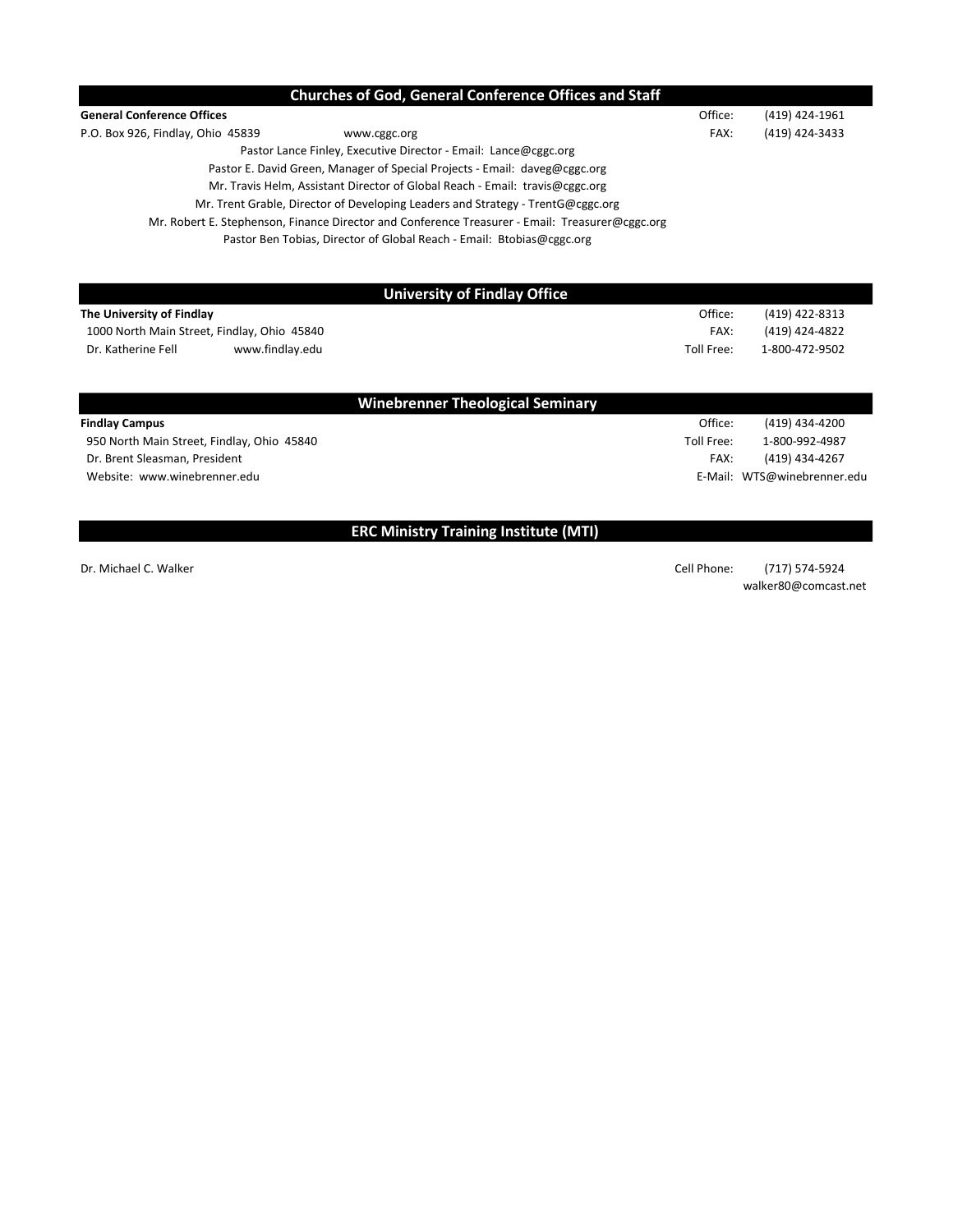### Administrative Council of the Eastern Regional Conference, Churches of God (Updated as of 05/10/22)

| Mr. Dominic D. DiFrancesco II<br>Off. 900 S. Arlington Ave., #120B, Harrisburg, PA 17109 |                             | <b>Executive Director</b><br>Email: nick@erccog.org                          | Off. (717) 652-0255<br>Cell: (717) 580-3287 |
|------------------------------------------------------------------------------------------|-----------------------------|------------------------------------------------------------------------------|---------------------------------------------|
| Pastor Terrence W. Jansma<br>11 Old Forge Road, Pine Grove, PA 17963                     | 2020-2022                   | President<br>Email: scog@pa.net                                              | Ch. (570) 345-4151                          |
| <b>Pastor Timothy Bistline</b><br>171 Church Street, P.O. Box 183, Landisville, PA 17538 | 2022-2024                   | <b>Vice-President</b><br>Email: tcbistline@me.com                            | Res. (717) 397-2804<br>Ch. (717) 898-8144   |
| <b>Pastor Christina Acosta</b><br>Res. 511 East Ross Street, Lancaster, PA 17602         | 2021-2024                   | <b>Elected Pastoral Representative</b><br>Email: ChristinaAcosta@live.com    | (717) 380-8745                              |
| Mr. Corey Britcher<br>1700 Clearfield Road, Shippensburg, PA 17257                       | 2021-2024                   | <b>Elected Lay Representative</b><br>Email: coreybritcher02@gmail.com        | (717) 448-3744                              |
| Mr. Jim Carnes                                                                           | 2021-2023                   | Member-at-Large<br>Email: jim@wfcog.net                                      |                                             |
| <b>Pastor Robert Cassel</b><br>610 North 2nd Street, Wormleysburg, PA 17043              | <b>Officer</b><br>2021-2023 | Conference Secretary<br>Email: robert.cassel@hotmail.com                     | (717) 574-0795<br>Ch. (570) 500-2740        |
| Mr. David R. Lloyd<br>76 Hillcrest Road, Marietta, PA 17547                              | 2020-2023                   | Elected Lay Representative<br>Email: trailtrekin@gmail.com                   | Res. (717) 426-1591<br>Cell: (717) 462-2455 |
| Pastor Barbara H. Maurice<br>103 Hummel Avenue, Apartment A, Lemoyne, PA 17043           | 2020-2023                   | <b>Elected Pastoral Representative</b><br>Email: barbaramaurice54@gmail.com  | Res. (717) 579-0665<br>Ch. (717) 545-3512   |
| Pastor Rachael A. Neely-Pletcher<br>251 White Oak Lane, Duncansville, PA 16635           | 2022-2024                   | <b>Elected Pastoral Representative</b><br>Email: NeelyChic@gmail.com         | Res. (814) 693-9574<br>Cell: (814) 931-2487 |
| <b>Pastor April Ocasio</b><br>53 Union Church Road, Halifax, PA 17032                    | 2022-2024                   | <b>Elected Pastoral Representative</b><br>Email: aprilocasio@isaiah61min.org | $(717) 557 - 5166$<br>Ch. (717) 827-3523    |
| <b>Miss Emily C. Rosenberry</b><br>200 East King Street, Shippensburg, PA 17257          | 2022-2024                   | <b>Elected Lay Representative</b><br>Email: mootzoot@yahoo.com               | (717) 713-6385                              |
| <b>Mrs. Mindie Scott</b><br>P.O. Box 117, Wallaceton PA 16876                            | 2022-2025                   | Member-at-Large<br>Email:                                                    |                                             |
| Mrs. Melissa A. Sholley<br>230 Company Farm Road, York Springs, PA 17372                 | 2022-2024                   | <b>Elected Lay Representative</b><br>Email: sholley.melissa@gmail.com        | (717) 919-5165                              |
| Pastor George Spangler<br>208 South High Street, Mechanicsburg, PA 17055                 | 2021-2024                   | <b>Elected Pastoral Representative</b><br>Email: gspang@pa.net               | (717) 795-1861                              |
| <b>Pastor Judd Spencer</b><br>8750 Antonia Avenue, Manassas, VA 20110                    | 2020-2023                   | <b>Elected Pastoral Representative</b><br>Email: judd4christ@hotmail.com     | Cell: (205) 382-1660                        |
| Mrs. Mim E. Strauss<br>7200 Charles Drive, Harrisburg, PA 17112                          | 2020-2023                   | <b>Elected Lay Representative</b><br>Email: mbstrauss@verizon.net            | Res. (717) 541-9168<br>Cell: (717) 574-1435 |
| <b>Mrs. Diana Thomas</b><br>39 North Seventh Street, Columbia, PA 17512                  | 2021-2024                   | <b>Elected Lay Representative</b><br>Email: thmsdzynz@comcast.net            | (717) 917-2058                              |
| Mrs. Mary Jane Wickard<br>901 Thornwood Lane, Carlisle, PA 17013                         | Advisory                    | <b>Transcribing Secretary</b><br>Email: marwic@comcast.net                   | Res. (717) 243-8695                         |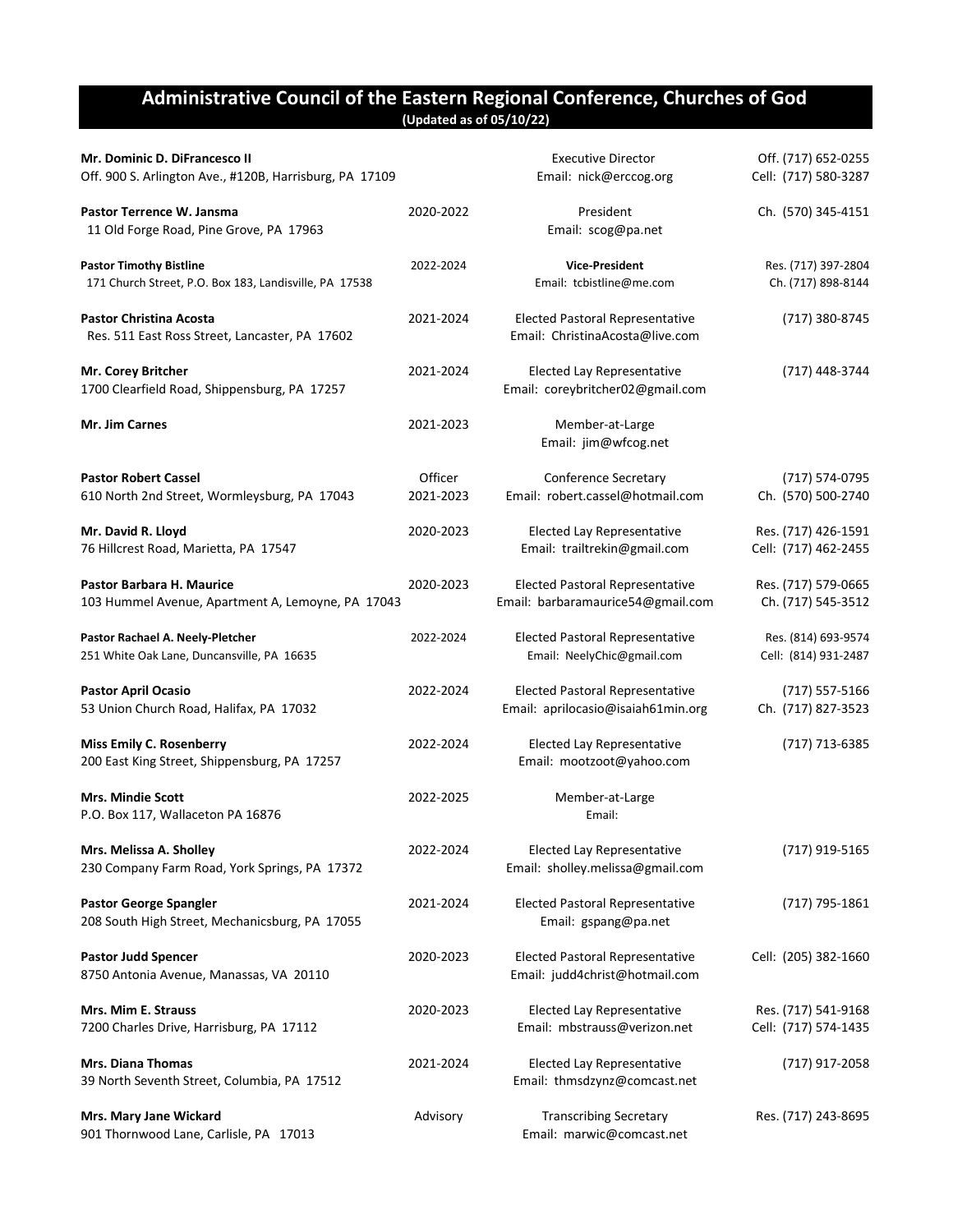| Mr. H. Frank Arva                                       | Staff  | <b>Financial Secretary</b>         | Off. (717) 652-0255  |
|---------------------------------------------------------|--------|------------------------------------|----------------------|
| Off. 900 S. Arlington Ave., #120B, Harrisburg, PA 17109 | Member | Email: frank@erccog.org            | Cell: (717) 574-0447 |
| <b>Pastor Nathan Buck</b>                               | Staff  | Director of Discipleship           | Off. (717) 652-0255  |
| Off. 900 S. Arlington Ave., #120B, Harrisburg, PA 17109 | Member | Nate@erccog.org                    | Cell: (717) 574-2323 |
| Ms. Colleen S. Gross                                    | Staff  | Director of Pastoral Family Health | Off. (717) 652-0255  |
| Off. 900 S. Arlington Ave., #120B, Harrisburg, PA 17109 | Member | Email: Colleen@erccog.org          | Cell: (717) 951-9714 |
| Mrs. Barbara A. Harris                                  | Staff  | <b>Executive Assistant</b>         | Off. (717) 652-0255  |
| Off. 900 S. Arlington Ave., #120B, Harrisburg, PA 17109 | Member | Email: Barb@erccog.org             |                      |
| <b>Pastor David S. Williams</b>                         | Staff  | Director of Church Health          | Off. (717) 652-0255  |
| Off. 900 S. Arlington Ave., #120B, Harrisburg, PA 17109 | Member | Email: Dave@erccog.org             | Res. (717) 805-6027  |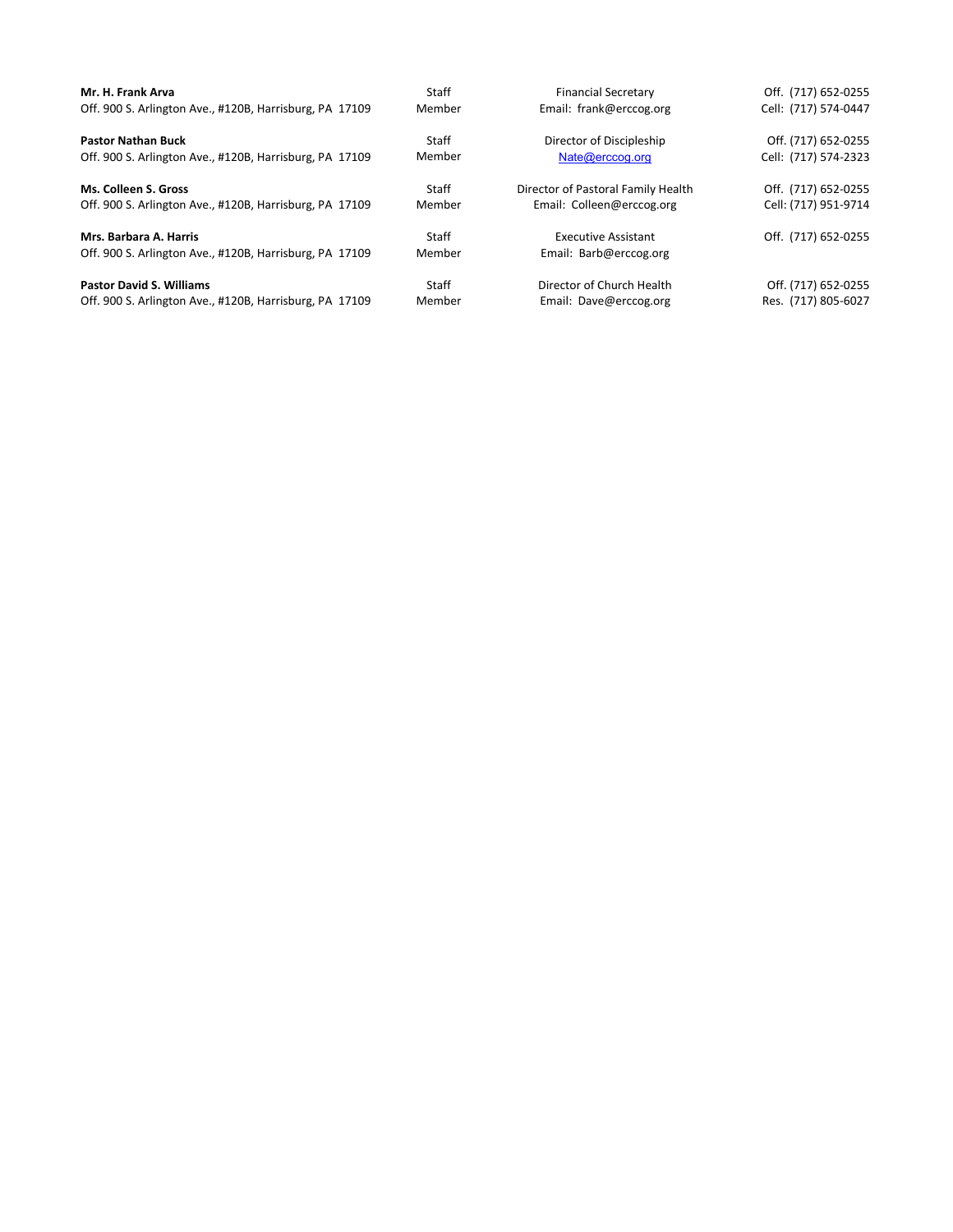### 2022 COMMISSIONS OF THE EASTERN REGIONAL CONFERENCE

|                                                    | <b>CHURCH HEALTH</b>               |                      |
|----------------------------------------------------|------------------------------------|----------------------|
|                                                    |                                    |                      |
| Mark Halliday                                      |                                    | (814) 937-2085       |
| 2733 Canby Street, Harrisburg, PA 17103            |                                    |                      |
| <b>Matthew D. Hornberger</b>                       |                                    | (814) 215-4371       |
| 199 Kelsey Road, Tyrone, PA 16686                  |                                    |                      |
| <b>Barbara H. Maurice</b>                          |                                    | (717) 579-0665       |
| 581 Longs Gap Road, Carlisle, PA 17013             |                                    |                      |
| Jeffrey Musser                                     |                                    | (814) 635-2119       |
| P.O. Box 98 Wood, PA 16694                         |                                    |                      |
| David H. Robinson                                  |                                    | (717) 802-0345       |
| 4958 Bossler Road, Elizabethtown, PA 17022         |                                    |                      |
| Linda K Rosenberry                                 |                                    | (717) 701-0486       |
| 885 West Old York Road, Carlisle, PA 17013         |                                    |                      |
| Richard L. Warner                                  |                                    | (717) 422-1076       |
| 210 Meals Drive, Carlisle, PA 17015                |                                    |                      |
| David S. Williams                                  | Conference Staff                   | Cell: (717) 805-6027 |
| 900 S. Arlington Ave., #120B, Harrisburg, PA 17109 |                                    |                      |
| Charles J. Zahora                                  | <b>Commission Secretary</b>        | (717) 712-3008       |
| 323 Reno Avenue, New Cumberland, PA 17070          |                                    |                      |
|                                                    |                                    |                      |
|                                                    | <b>CREDENTIALING AND PLACEMENT</b> |                      |
| Dave Anderson                                      |                                    | (717) 808-2075       |
| 769 Old Chickies Hill Road, Columbia, PA 17512     |                                    |                      |
| John D. Culbertson                                 |                                    | (717) 552-7758       |
| 116 South Prince Street, Shippensburg, PA 17257    |                                    |                      |
| Dominic D. DiFrancesco II                          | <b>ERC Executive Director</b>      | Off. (717) 652-0255  |
| 21 Conway Drive, Middletown, PA 17057              |                                    | Cell: (717) 580-3287 |
| <b>Stefanie S. DiFrancesco</b>                     |                                    | (717) 991-1272       |
| 21 Conway Drive, Middletown, PA 17057              |                                    |                      |
| Heidi Guyer                                        |                                    | (717) 477-2247       |
| 252 Walnut Street, Shippensburg, PA 17257          |                                    |                      |
| George C. Jensen                                   | Chairman                           | 717-580-7390         |
| 37 Riverview Drive, Enola, PA 17025                |                                    |                      |
| Retta K. Murray                                    |                                    | (717) 432-7592       |
| 313 Clear Springs Road, Dillsburg, PA 17019        |                                    |                      |
| <b>Rachel Neely-Pletcher</b>                       | <b>Commission Secretary</b>        | (814) 931-2487       |
| 251 White Oak Lane, Duncansville, PA 16635         |                                    |                      |
| Michael R. Poe                                     |                                    | (717) 462-6281       |
| 705 Glendale Street, Carlisle, PA 17013            |                                    |                      |
| <b>Howard L. Ruley</b>                             | <b>Placement Secretary</b>         | (301) 514-2512       |
| 908 Pine Avenue, Frederick, MD 21701               |                                    |                      |
| Donald C. Snyder                                   |                                    | (717) 278-7904       |
| 461Crossroad School Road, Carlisle, PA 17015       |                                    |                      |
| Judd Spencer                                       |                                    | $(205)$ 382-1660     |
| 8750 Antonia Avenue, Manassas, VA 20110            |                                    |                      |
| David S. Williams                                  | Conference                         | Cell: (717) 805-6027 |
| 900 S. Arlington Ave., #120B, Harrisburg, PA 17109 | Staff                              |                      |
|                                                    |                                    |                      |

#### Contact Person: Pastor George Jensen - Email: gjensen@enolacog.com

### **MULTIPLICATION**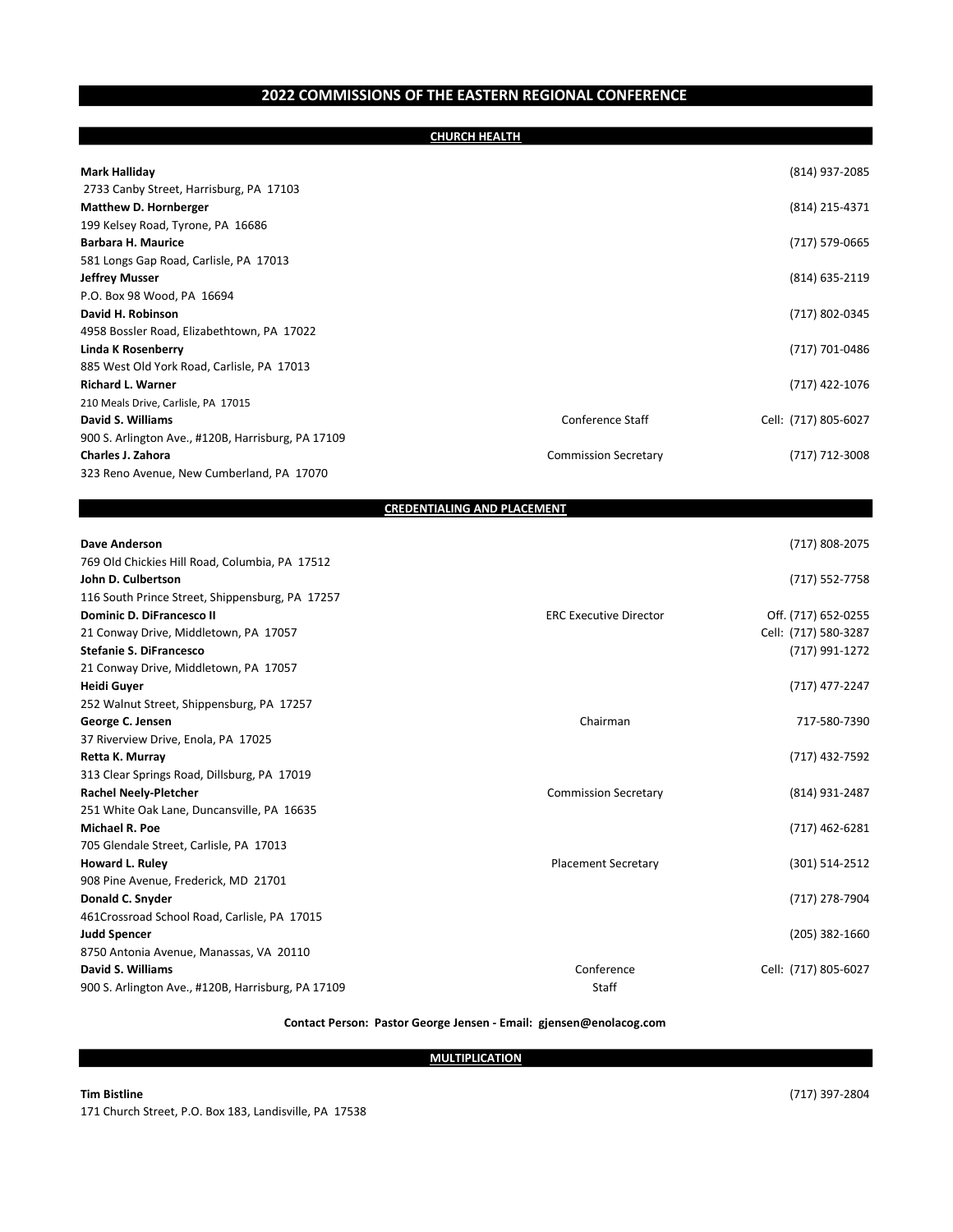| <b>Nathan Buck</b>                            | Director of Discipleship   | (717) 574-2738       |
|-----------------------------------------------|----------------------------|----------------------|
| 269 Grandview Road, Hummelstown, PA 17036     |                            |                      |
| <b>Victor Glover</b>                          |                            | (919) 338-9563       |
| 5904 NC 86 N., Hillsborough, NC 27278         |                            |                      |
| <b>Diane Hakes</b>                            |                            | (717) 259-7028       |
| 75 Sedgwick Drive, East Berlin, PA 17316      |                            |                      |
| Dennis K. Regitz                              |                            | Cell: (717) 371-1850 |
| 15 Rockfish Street, Washington Boro, PA 17582 |                            |                      |
| <b>Michael Schooley</b>                       |                            | Cell: (607) 377-2991 |
| 240 Breesport Road, Horsehead, NY 14845       |                            |                      |
| <b>Richard F. Thornton</b>                    |                            | (717) 654-5214       |
| 635 Brickdust Court, Fort Mill, SC 29708      |                            |                      |
| <b>Gilbert D. Thurston</b>                    |                            | (717) 461-3288       |
| 4617 Custer Drive, Harrisburg, PA 17110       |                            |                      |
| <b>Tracey Utermahlen</b>                      | <b>Recording Secretary</b> | (717) 881-5354       |
| 4311 Paradise Road, Dover, PA 17315           |                            |                      |

### PASTORAL FAMILY HEALTH

| <b>Jonathan Bowers</b>                                | West Shore District Representative               | Res. (717) 609-7296  |
|-------------------------------------------------------|--------------------------------------------------|----------------------|
| 42 Fiddler Drive, New Oxford, PA 17350                |                                                  |                      |
| <b>Dominic D. DiFrancesco II</b>                      | <b>ERC Executive Director</b>                    | Off. (717) 652-0255  |
| 21 Conway Drive, Middletown, PA 17057                 |                                                  | Cell: (717) 580-3287 |
| <b>Colleen S. Gross</b>                               | <b>ERC Director of Pastoral Family Health</b>    | Cell: (717) 951-9714 |
| 81 Chestnut Street, Highspire, PA 17034               |                                                  |                      |
| <b>Gary Hornbaker</b>                                 | <b>Cumberland Valley District Representative</b> | (717) 552-6990       |
| 840 Prospect Avenue, Shippensburg, PA 17257           |                                                  |                      |
| Joyce Hornbaker                                       | <b>Cumberland Valley District Representative</b> | (717) 658-3130       |
| 840 Prospect Avenue, Shippensburg, PA 17257           |                                                  |                      |
| Dale H. Miller, Jr.                                   | Chairman and Acting Financial Secretary          | $(717)$ 658-6707     |
| 6545 Danner Road, Harrisburg, PA 17112                | Harrisburg Northeast District Representative     |                      |
| <b>Ada Myers</b>                                      | <b>Cumberland Valley District Representative</b> | Res. (717) 798-5054  |
| 127 N. Main St., P.O. Box 420, Bendersville, PA 17306 |                                                  |                      |
| <b>Thomas Myers</b>                                   | <b>Cumberland Valley District Representative</b> | Res. (717) 798-5054  |
| 127 N. Main St., P.O. Box 420, Bendersville, PA 17306 |                                                  |                      |
| <b>Betty J. Neely</b>                                 | Northwest District Representative                | Res. (814) 946-4110  |
| 258 Sandy Run Road, Altoona, PA 16601                 |                                                  |                      |
| <b>Jon Neely</b>                                      | Northwest District Representative                | Res. (814) 946-4110  |
| 258 Sandy Run Road, Altoona, PA 16601                 |                                                  |                      |
| <b>Brian Ocker</b>                                    | <b>Cumberland Valley District Representative</b> | 717-497-2603         |
| 30 West I Street, Carlisle, PA 17013                  |                                                  |                      |
| <b>Frederick Quade</b>                                | Lancaster East District Representative           | Res. (717) 898-9869  |
| 812 Christine Lane, Lancaster, PA 17601               |                                                  | Cell: (717) 823-7670 |
| <b>Marsha Quade</b>                                   | Lancaster East District Representative           | Res. (717) 898-9869  |
| 812 Christine Lane, Lancaster, PA 17601               |                                                  | Cell: (717) 823-7647 |
| <b>Richard Reese</b>                                  | <b>Cumberland Valley District Representative</b> | Cell: (717) 961-0074 |
| 40 Oak Hill Road, York Springs, PA 17372              |                                                  |                      |
| <b>Diana Thomas</b>                                   | <b>Commission Secretary</b>                      | (717) 917-2058       |
| 39 North Seventh Street, Columbia, PA 17512           | South Central District Representative            |                      |

Contact Person: Pastor Dale Miller, Chairman - Email: kingdomguy@gmail.com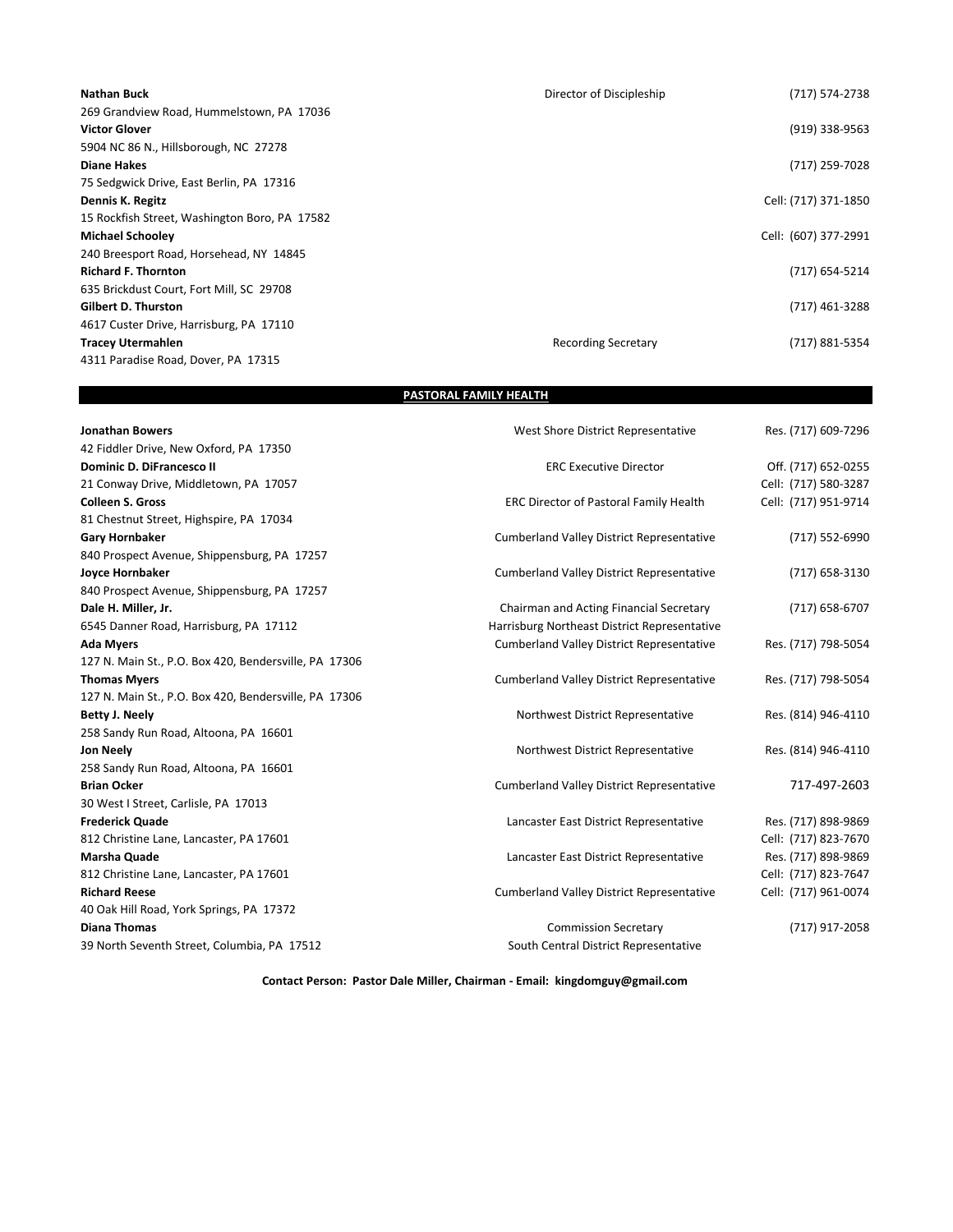## PULPIT SUPPLY

| Arva, Frank                                      | (717) 766-4287                                  |
|--------------------------------------------------|-------------------------------------------------|
| 136 Yorkshire Drive, Mechanicsburg, PA 17055     |                                                 |
| Bell, Robert L.                                  | (717) 545-2183                                  |
| 8009 Rothford Lane, Harrisburg, PA 17112         |                                                 |
| <b>Borger, Richard H., Diploma</b>               | (717) 545-2328                                  |
| 6104 Alleo Lane, Harrisburg, PA 17111            |                                                 |
| Buck, Nathan                                     | (717) 574-2323                                  |
| 269 Grandview Road, Hummelstown, PA 17036        |                                                 |
| Button, Lewis I.                                 | (814) 215-9445                                  |
| 206 North Park Street, Martinsburg, PA 16662     |                                                 |
| Byers, John E.                                   | (717) 658-6749                                  |
| 1 Laurie Drive, Shippensburg, PA 17257           |                                                 |
| Castanos, Joe C.                                 | (717) 774-5054                                  |
| 1051 Swarthmore Rd., New Cumberland, PA 17070    |                                                 |
|                                                  |                                                 |
| Collins, Robert                                  | (717) 818-4550                                  |
| 3319 Glen Hollow Drive, Dover, PA 17315          |                                                 |
| Conley, Yoline                                   | (717) 975-2968                                  |
| 1186 Lewisberry Road, Lewisberry, PA 17339       |                                                 |
| Cunningham, Samuel R.                            | (717) 856-0005                                  |
| 5 Brookview Drive, Newville, PA 172412           |                                                 |
| Dibble, Julie A.                                 | (814) 644-9242                                  |
| 1812 Brandt Avenue, New Cumberland, PA 17070     | Email: juliedibblespeaks@gmail.com              |
| Dorman, Cheryl                                   | (717) 567-6329                                  |
| 346 Juniata Parkway East, Newport, PA 17074      |                                                 |
| Dormer, David, Jr.                               | (717) 875-0732                                  |
| 6520 Chambers Hill Road, Harrisburg, PA 17111    |                                                 |
| Drury, Don                                       | (717) 504-8567                                  |
| 486 Eugene Drive, Chambersburg, PA 17202         |                                                 |
| Frank, Chuck                                     | (717) 824-2933                                  |
| 6034 Bayberry Avenue, Manheim, PA 17545          |                                                 |
| <b>Gilbert</b> , Harold                          | (717) 713-0197                                  |
| 1617 Main Street, Mechanicsburg, PA 17055        |                                                 |
| Good, John                                       | (717) 766-6238                                  |
| 16 Manor Drive, Dillsburg, PA 17019              |                                                 |
|                                                  |                                                 |
| Goodling, Brandon                                | (717) 919-7296                                  |
| 101 Shirley Drive, Middletown, PA 17057          |                                                 |
| Griffith, Andrew                                 | (814) 592-8389                                  |
| 108 Fairfield Street, Newville, PA 17241         |                                                 |
| Gross, Colleen S.                                | (717) 951-9714                                  |
| 81 Chestnut Street, Highspire, PA 17034          |                                                 |
| Hall, Dennis                                     | (717) 309-3012                                  |
| 1839 Deerfield Drive, Dover, PA 17315            |                                                 |
| Hall, Kelly                                      | (717) 776-6036                                  |
| 365 Sawmill Road, Newville, PA 17241             |                                                 |
| Hanshaw, Richard R., Jr.                         | (707) 461-2492                                  |
| 202 Louis Lane, Enola, PA 17025                  |                                                 |
| Hochstetler, Ammon Lynn                          | (717) 512-9354                                  |
| 1206 West Trindle Road, Mechanicsburg, PA 17055  |                                                 |
| Hornbaker, Gary E.                               | (717) 552-6990                                  |
| 840 Prospect Avenue, Shippensburg, PA 17257      | Email: Visitation_and_discipleship@ShipFCOG.org |
| Hosler, Mark A.                                  | (717) 515-1330                                  |
| 108 Sherman Heights S., Fairmount City, PA 16224 |                                                 |
| Hostetter, Charles H.                            | Cell: (717) 418-7373                            |
| 40 President's Drive, Mechanicsburg, PA 17050    |                                                 |
| Koontz, P. Dennis                                |                                                 |
|                                                  | (717) 729-2492                                  |
| 3624 Pampas Circle, Chambersburg, PA 17202       |                                                 |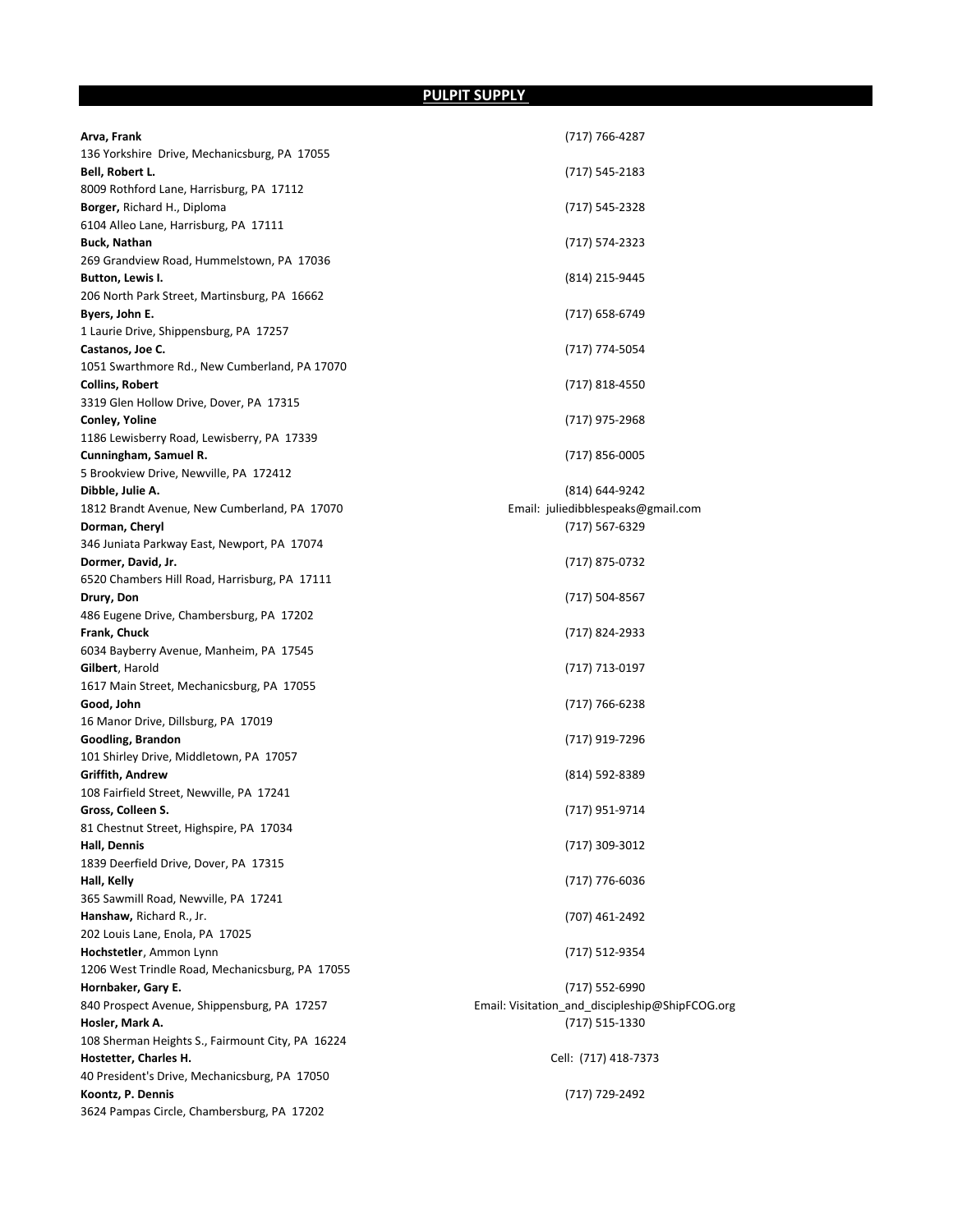| Lebo, Scott<br>17 Elizabeth Street, Landisville, PA 17538 | (717) 898-5838                    |
|-----------------------------------------------------------|-----------------------------------|
| London, Anita                                             | (717) 261-7118                    |
| 670 Bassett Drive, Apt. 2D, Chambersburg, PA 17201        |                                   |
| Lucas, Thomas L.                                          | (717) 432-3929                    |
| 19 Spend-A-Buck Drive, Dillsburg, PA 17019                |                                   |
| Mackey, Frederick                                         | (717) 898-8959                    |
| 116 Hempfield Drive, Lancaster, PA 17601                  |                                   |
| <b>Madison, Harry</b>                                     | (717) 249-3772                    |
| 41 Pine Street, Carlisle, PA 17013                        |                                   |
| Marshall, Terry                                           | (240) 469-4254                    |
| 101 School House Court, Boonsboro, MD 21713               |                                   |
| Mathna, D. Alan                                           | (717) 264-0265                    |
| 270 Matthew Drive, Chambersburg, PA 17201                 |                                   |
| <b>McKibbin, James</b>                                    | (512) 417-4332                    |
| 615 Coolidge Street, New Cumberland, PA 17070             |                                   |
| Miller, Richard G.                                        | (717) 367-6769                    |
| 834 Rutts Road, Elizabethtown, PA 17022                   |                                   |
| Miner, Carl                                               | (814) 793-4060                    |
| 316 Lilac Lane, Martinsburg, PA 16662                     |                                   |
| Misere, Judy                                              | (717) 497-2121                    |
| 1400 Bent Creek Blvd., Apt #100, Mechanicsburg, PA 17050  |                                   |
| Moore, Bradley V.                                         | (717) 766-6831                    |
| 241 Woods Drive, Mechanicsburg, PA 17050                  |                                   |
| Moss, James W., Sr.                                       | (717) 652-9129                    |
| 4224 Elmerton Avenue, Harrisburg, PA 17109                |                                   |
| Monighan-Schaefer, Johanna                                | (717) 265-3952                    |
| 1145 Dry Powder Circle, Mechanicsburg, PA 17055           |                                   |
| Mundis, Robert E.                                         | (717) 246-2568                    |
| 80 Manor Road, Red Lion, PA 17356                         |                                   |
| Nelson, Marc                                              | (717) 530-5694                    |
| 4086 Roxbury Road, Shippensburg, PA 17257                 |                                   |
| Newcomer, Garry                                           | (717) 900-8715                    |
| 1003-D Priority Road, York, PA 17404                      |                                   |
| Newell, David                                             | $(717) 552 - 2221$                |
| Scotland Campus: 3583 Scotland Rd., Scotland, PA 17254    | Scotland: 1-800-493-1714          |
| Nitchman, Kenneth E.                                      | (717) 682-2311                    |
| 47 Ranck Avenue, Lancaster, PA 17602                      |                                   |
| Ramsey, Brian                                             | (717) 423-9908                    |
| 165 Zion Road, Newburg, PA 17240                          |                                   |
| Rosenberry, Edward L.                                     | (717) 492-6900                    |
| 885 West Old York Road, Carlisle, PA 17013                | Email: EdwardRosenberry@yahoo.com |
| Rosenberry, Linda K.                                      | (717) 701-0486                    |
| 885 West Old York Road, Carlisle, PA 17013                | Email: lindarosy@hotmail.com      |
| Steinberg, Jeff                                           | (901) 754-5333                    |
| P.O. Box 590533, Orlando, FL 32859                        | Email: bookings@tinygiant.com     |
| Swope, Lester L.                                          | (717) 709-0335                    |
| 410 Heintzelman Avenue, Chambersburg, PA 17201            |                                   |
| Weil, Thomas P.                                           | Cell: (301) 639-2140              |
| 257 Lantern Lane, Chambersburg, PA 17201                  |                                   |
| White, Dustin R.                                          | (570) 527-8783                    |
| 448 Boyer Street, Halifax, PA 17032                       |                                   |
| White, Robert E.                                          | Cell: (315) 430-2036              |
| 5218 Stuart Drive, Mechanicsburg, PA 17055                |                                   |
| Williams, David S.                                        | (717) 652-0255                    |
| 900 S. Arlington Ave., #120B, Harrisburg, PA 17109        |                                   |
| Yoder, John                                               | (717) 665-0573                    |
| 161 South Penn Street, Manheim, PA 17545                  |                                   |